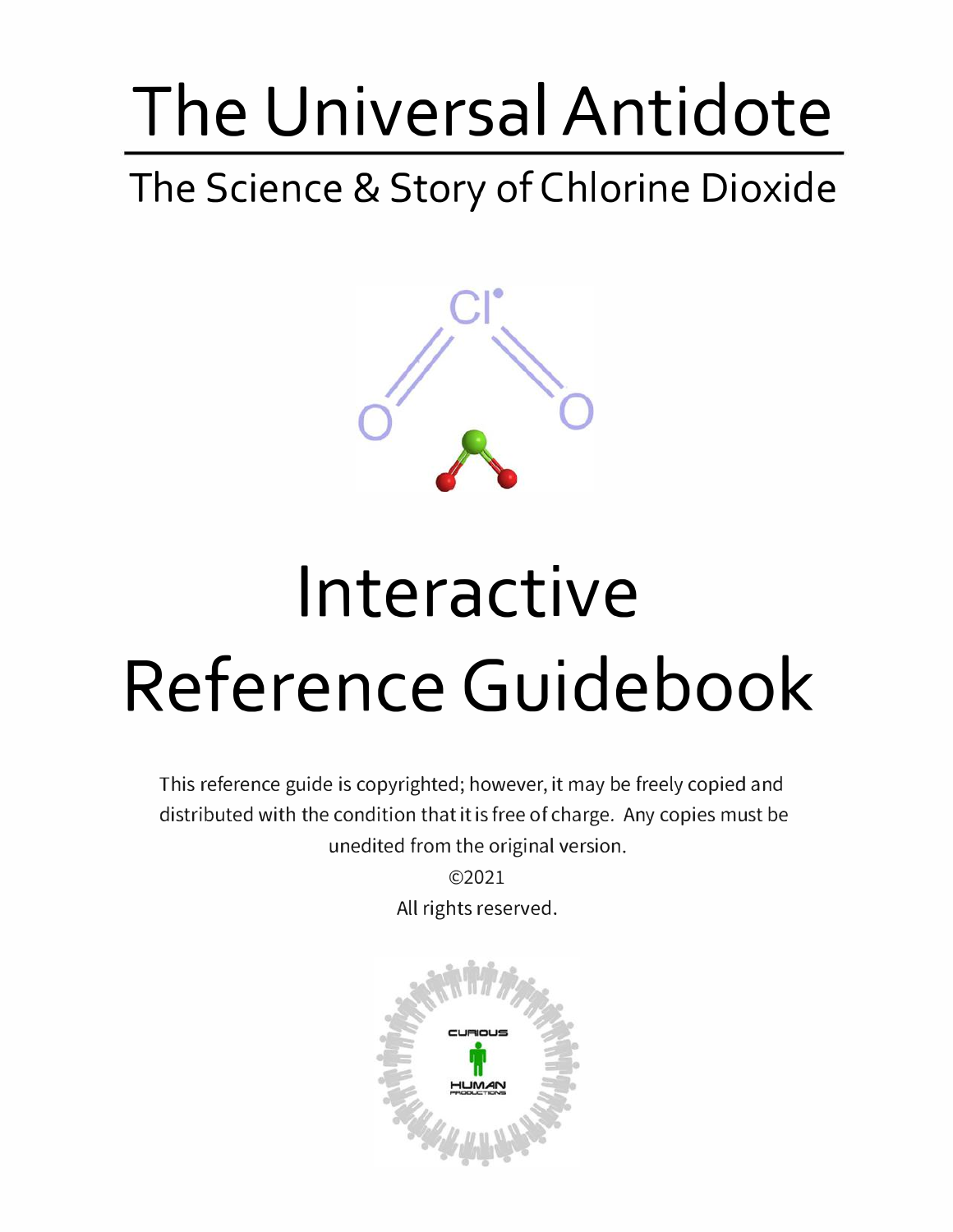## The Universal Antidote Interactive Reference Guidebook

**Copyright © 2021 by Curious Human Productions. All Rights Reserved.**



**Disclaimer: The information provided in this book is designed to provide helpful information on the subjects discussed. This book is not meant to be used, nor should it be used, to diagnose or treat any medical condition. For diagnosis or treatment of any medical problem, consult your own physician. The publisher and author are not responsible for any specific health or allergy needs that may require medical supervision and are not liable for any damages or negative consequences from any treatment, action, application or preparation, to any person reading or following the information in this book. References are provided for informational purposes only and do not constitute endorsement of any websites or other sources. Readers should be aware that the website links in this book may change.** 

**Note: Thank you to the many contributors to both the documentary and the reference guide. Thanks to Charlotte, Daniel, Brian, Kerri, Bob, Mark, Steve, Maggie, and so many more. Thanks to my wife who has put up with me and my CD/MMS talk for 2+ years. Thank you to all of the people that were brave enough to share their stories.**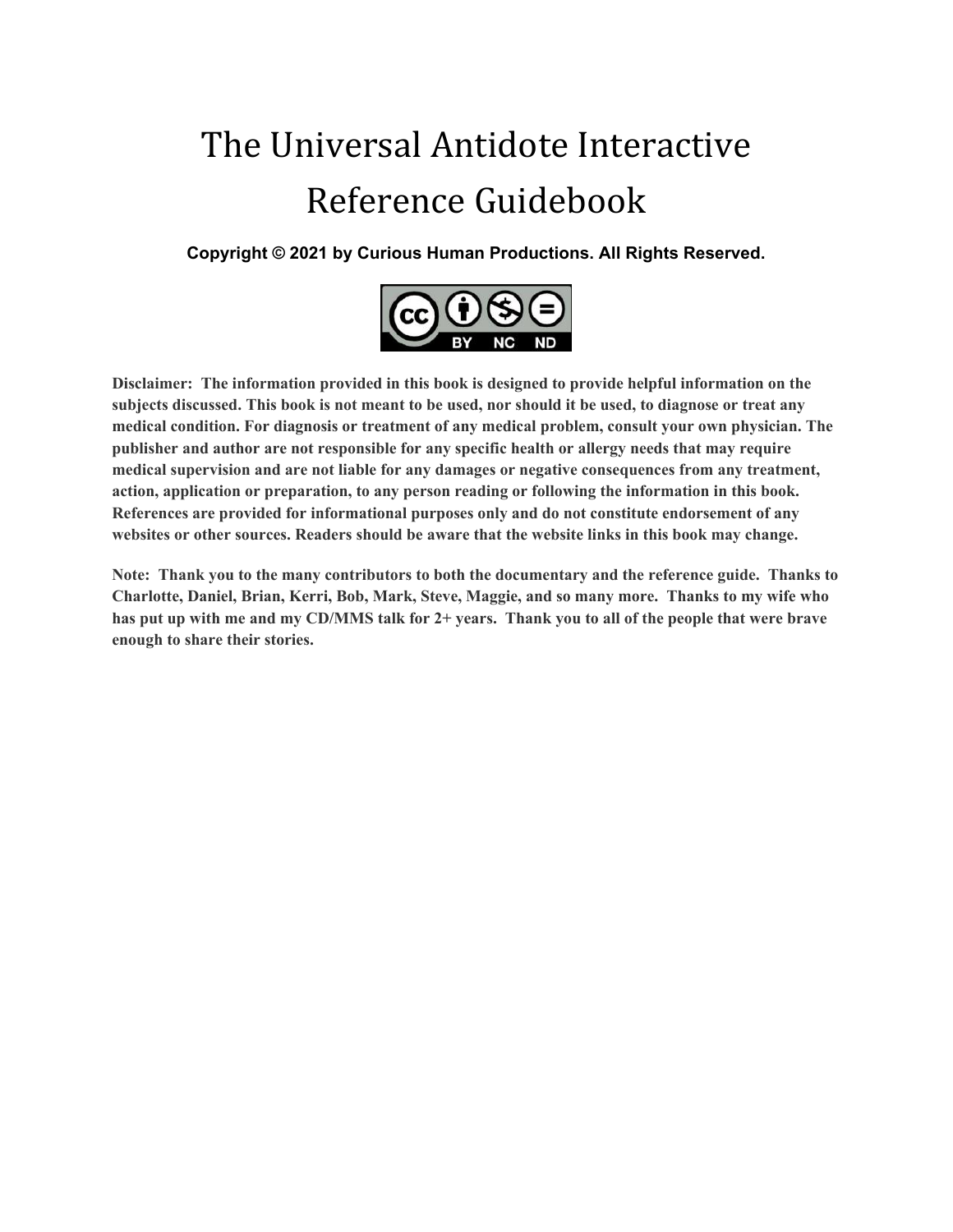## Table of Contents

\*This reference guide is interactive. You can click on links to open documents and literature references on the web. If you can't find a reference, or if you have a question, you can email me at the following email address: [theuniversalantidote@protonmail.com](mailto:theuniversalantidote@protonmail.com)

(click on any of the sections to be taken there directly)

## [Introduction](#page-3-0)

[Section 1: The Universal Antidote Script with Citation References](#page-4-0)

## Section 2: Full List [of References from My Research](#page-32-0)

- A. [Safety Studies](#page-32-0)
- B. [Efficacy Studies](#page-41-0)
	- a. Antiviral Research
	- b. Antibacterial Research
	- c. Direct Human Research
	- d. Pesticide/Herbicide/Pollutant Cleanup Research
	- e. Antifungal Research
	- f. Antiparasitic Research
	- g. Mercury Neutralization Research
	- h. Miscellaneous Research
	- i. Tristel Company Research
	- j. Papers With Other CD Literature References
- [Section 3: Chlorine Dioxide Patents](#page-67-0)

## Section 4: [Negative Reports in the Scientific Literature](#page-75-0)

[Section 5: Social Networks, Books, and more](#page-76-0)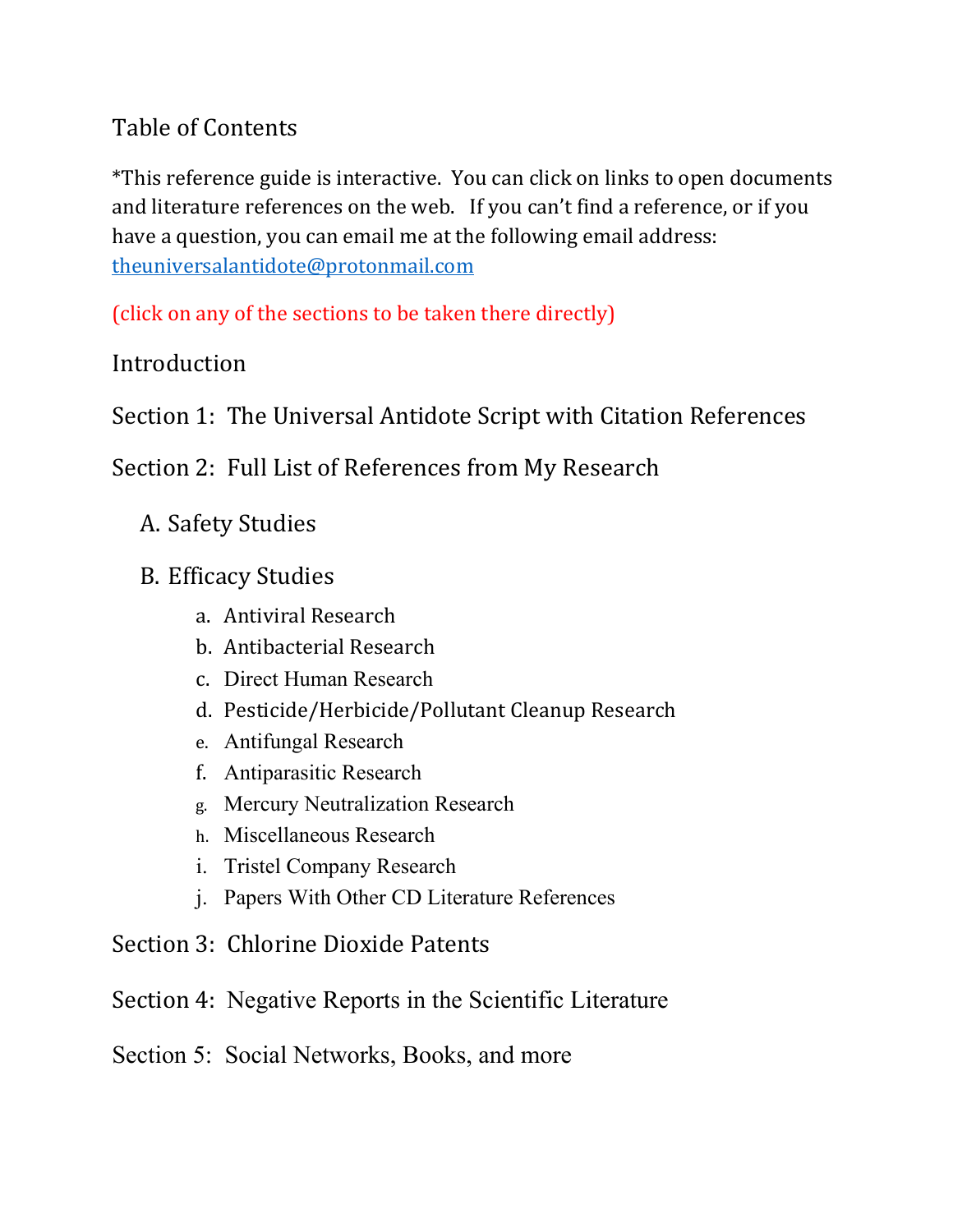### <span id="page-3-0"></span>Introduction

The first part of this interactive reference guide is designed to give you quick access to all of the information presented in the movie documentary, The Universal Antidote. It includes the script of the documentary and references provided throughout the script as it progresses. This will allow an investigator to quickly look up all of the references as the documentary progresses.

The second portion of this interactive reference guide provides the reader with links and citations to all of the research that I have uncovered during my two year investigation. These research article links and papers are by no means thorough, and as I continue my research, this work may be added to.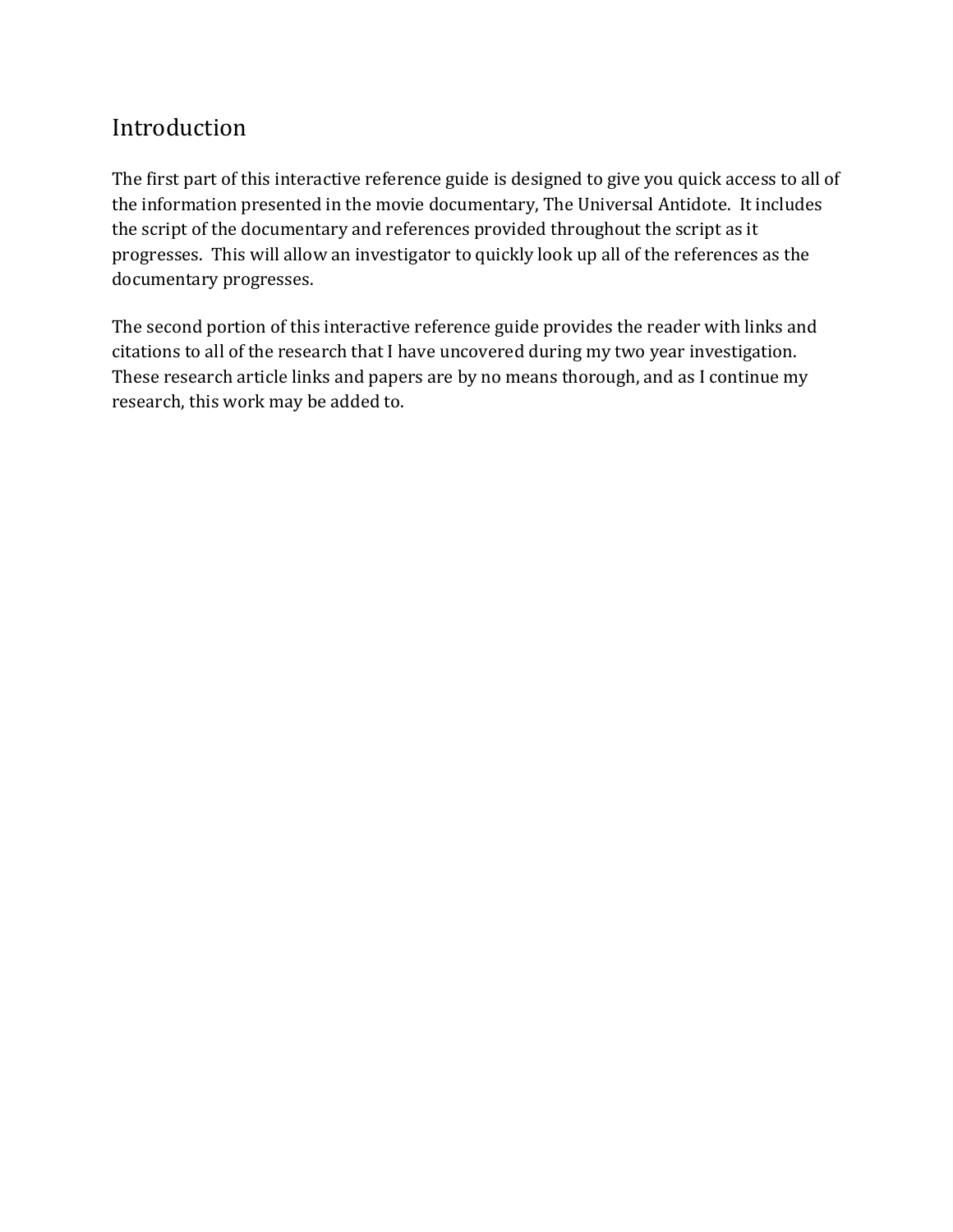## <span id="page-4-0"></span>Section 1: The Universal Antidote Script with Citation References

Note: Script test is black and citation reference text is blue.

What if I told you that people have been needlessly suffering and dying from diseases like cancer, aids, Lyme disease and a virtually endless list of viral and bacterial infections?

What if I told you that an inexpensive and effective chemical remedy exists, and that remedy has been silenced, falsely discredited and hidden from the world?

What if I told you that there was undeniable evidence, as well as countless testimonies of its safe use and powerful effectiveness.

Would you be willing to learn the truth?

The news media calls it a poisonous bleach and the Food and Drug Administration says that it's a dangerous toxic chemical and harmful to humans.

Yet not that long ago, NASA researchers proclaimed it to be a universal antidote and more recently thousands of physicians in Central and South America have used it with 100% effectiveness against COVID-19.

The link below is the 1987 NASA article that labeled a patented chlorine dioxide product called Alcide, a universal antidote. The title of the article was "A Universal Antidote" (pg. 118-121)

[https://spinoff.nasa.gov/back\\_issues\\_archives/1988.pdf](https://spinoff.nasa.gov/back_issues_archives/1988.pdf) (Pg. 118-121)

This earlier NASA article from 1983 was titled "A Multipurpose Compound"

[https://spinoff.nasa.gov/back\\_issues\\_archives/1983.pdf](https://spinoff.nasa.gov/back_issues_archives/1983.pdf) (Pg. 86-87)

In 2015, I stumbled upon information about an alleged "miracle supplement" called mms or **M**iracle **M**ineral **S**olution.

I'm a critical care nurse, and have worked in the healthcare field for 25 years. I've seen a lot of snake oil salesmen in my time, and I'm always skeptical when I hear of any medicine that is called a miracle and it has been my strongly held belief that if something is too good to be true it usually is. I was promptly scared away from MMS after watching a documentary on YouTube called "The Church of Bleach."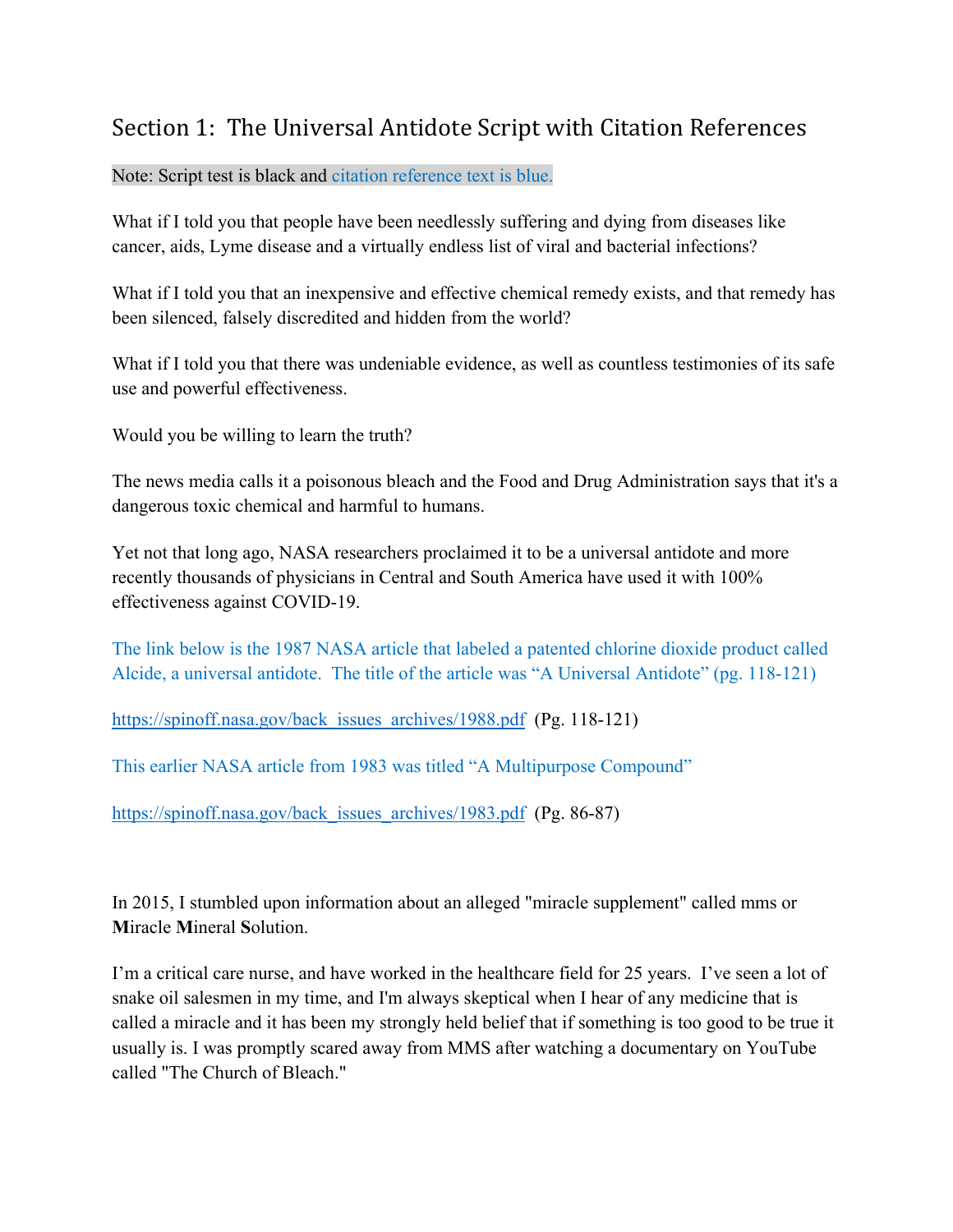<https://abc7.com/church-of-bleach-genesis-ii-2-health-and-healing/1578279/>

Complete chlorine dioxide propaganda playlist:

[https://www.youtube.com/playlist?list=PLSyXKaVAWdrxjmmzEWiVgYoLHDtgOi3vK&featur](https://www.youtube.com/playlist?list=PLSyXKaVAWdrxjmmzEWiVgYoLHDtgOi3vK&feature=share) [e=share](https://www.youtube.com/playlist?list=PLSyXKaVAWdrxjmmzEWiVgYoLHDtgOi3vK&feature=share)

That documentary, along with several others, was designed to scare people away from this substance and make anyone who would consider using it seem to be a member of a cult group at best or end up with death by poisoning at worst.

It was not until 3 years later, in early 2018, that my eyes would be opened to the truth of what this miracle mineral supplement was all about. From this point forward I'll refer to MMS as chlorine dioxide its proper chemical name.

I would like to start by telling you how I was first introduced to MMS. A friend came to visit in early 2016. She told me about someone she knew who had spent over a decade in Africa doing missionary work and helping people with all kinds of health problems. She gave me his number and said I should give him a call and talk to him about his experiences.

I gave Dave the missionary a call. I've changed his name in order to protect his missionary work in Africa.

So I spent about 20 minutes on the phone with Dave. That was in 2016. I really didn't get much out of the conversation at the time because I didn't know much about the topics and alternative remedies that he was talking about.

He told me about his use of what he called MMS, its amazing effectiveness, and how he was helping people in some of the poorest regions of Africa.

About a year and a half later in 2018, I ran across a video titled Quantum Leap. That video was a documentary that included interviews with people who had been cured of both minor and serious diseases using MMS.

After spending 25 years in the health care field as a nurse, I was very skeptical and I found it incredibly difficult to believe that so many people had been cured by a single substance. However, as I watched, my mind raced back to the conversation with Dave the missionary and the pieces began to fall together.

I called my friend back and got Dave's phone number again. It just so happened that he was back in the US on leave from his missionary work in Africa, and I was able to contact him. Dave and I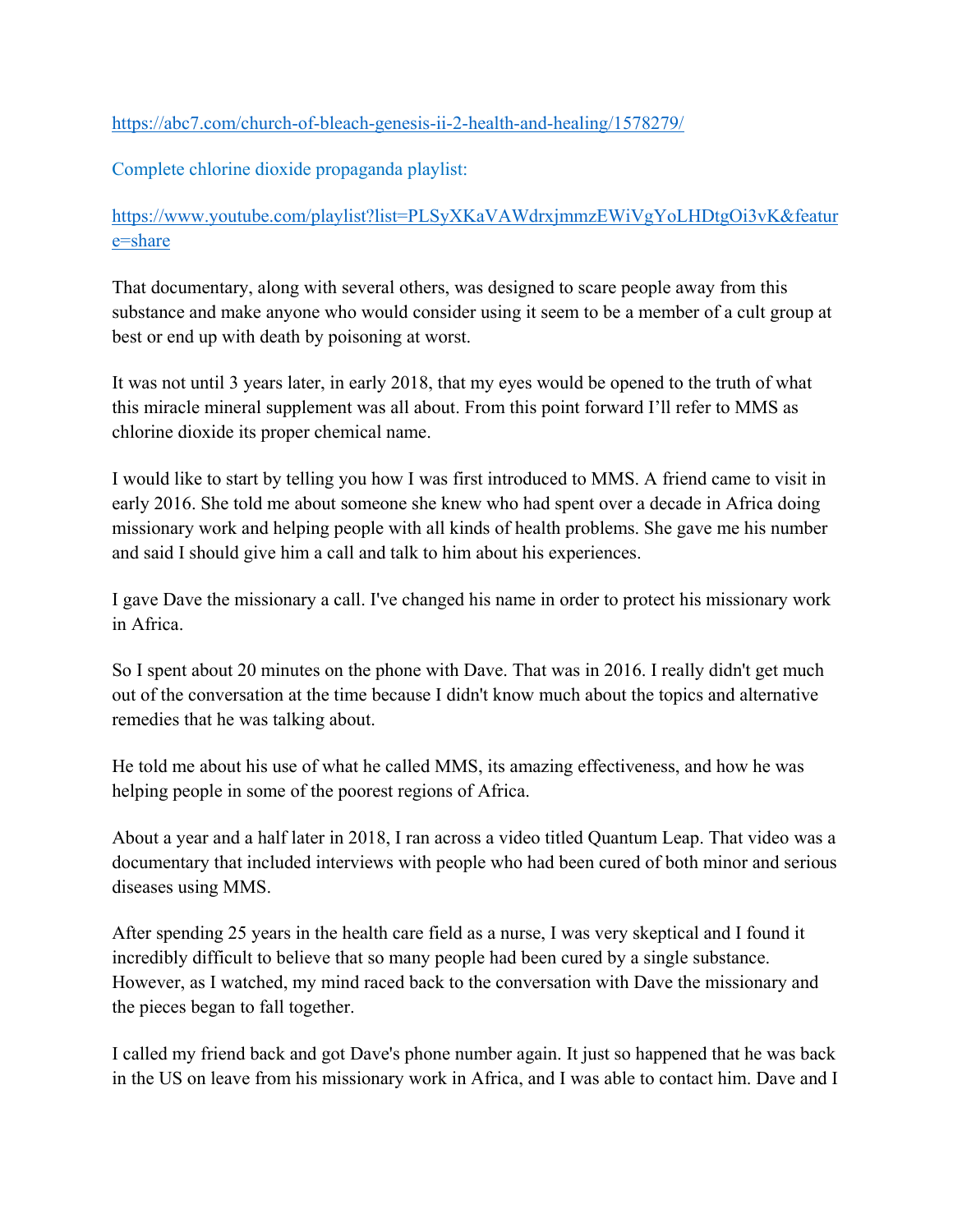again talked on the phone for about 30 minutes. The stories of cured diseases were very similar to the stories that were related in the Quantum Leap video.

---(link to full video documentary with Dave the missionary)---

That conversation set me on a two-year journey to discover the truth of chlorine dioxide for myself.

Over the next two years I set out to prove to myself once and for all if this substance was truly a miracle or truly the poison that the mainstream media was making it out to be.

I read hundreds of scientific papers, research articles, and patent applications. I listened to well over 100 personal video testimonies, and I watched every anti-chlorine dioxide video that I could get my hands on. I really wanted to know if there were legitimate and well founded arguments against the use of chlorine dioxide.

I took notes, screen captured comments, downloaded video testimonies, and joined forums so that I could personally communicate with those using chlorine dioxide.

In this video, I want to share my two year journey of discovery with you so that you can save yourself some time and effort. I'm not saying that you shouldn't do your own research, but I am saying that I have done a significant amount of unbiased research, and I was willing to go either way with regard to accepting the claims of chlorine dioxide.

I wasn't committed to proving the substance true, but as a healthcare provider, I have always been committed to finding things that help people get well and then educating people about those things.

As I jumped right into my search for the truth, I had questions that I needed answered. My questions about chlorine dioxide and their answers are summed up in this documentary which will be presented in 4 parts. In Part one we'll learn what chlorine dioxide is and take a brief walk through the history of its use in the United States.

Part 2 addresses the safety of chlorine dioxide for human use.

In Part 3 you'll find out just how effective chlorine dioxide is and explore its wide range of uses.

And Part 4 is comprised of personal testimonies from people who have experienced healing from the use of chlorine dioxide.

A full review of the data collected during this journey of discovery can be found in the PDF provided in the description of this video if you're watching the original on my YouTube channel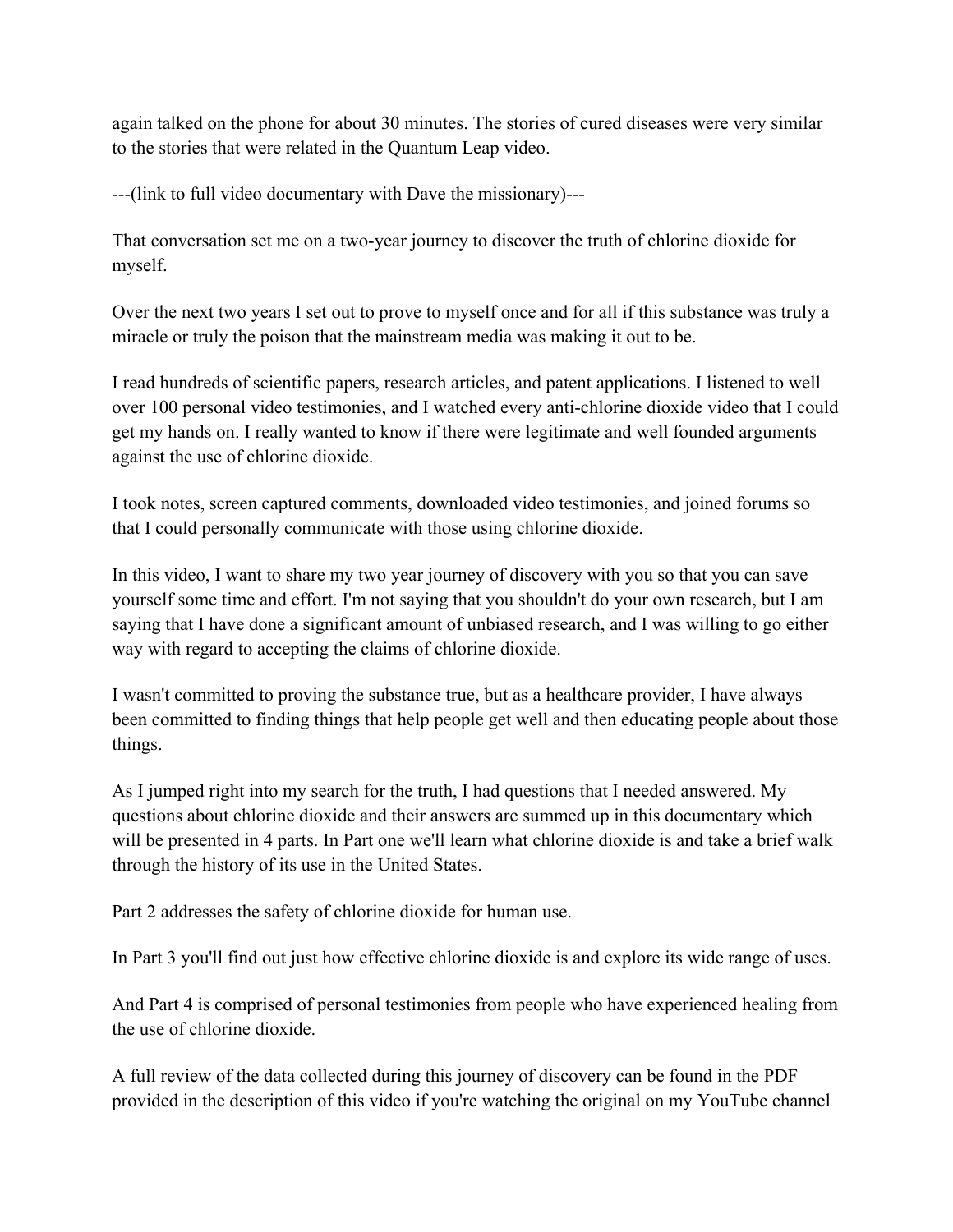or on my brighteon.com back up channel. Both channels are titled "curious human productions". If you copy and re-upload this video, I would ask that you place a link to the PDF reference document in the description of your re-uploaded video.

Curious Human Productions YT Channel:

[https://www.youtube.com/channel/UCvHthwYiK5greISPBs\\_cM7Q](https://www.youtube.com/channel/UCvHthwYiK5greISPBs_cM7Q)

Curious Human Productions Brighteon.com Channel:

<https://www.brighteon.com/channels/curiousoutlier>

Curious Human Productions Bit Chute Channel:

<https://www.bitchute.com/channel/vrPbyKTAWm0N/>

So what is chlorine dioxide and how is it used?

First let me say that chlorine dioxide has had a rich and well-spoken of history in the US and abroad long before the media and powers that be came against it.

So what made the change?

Let me see if I can connect the dots through a quick review of its history here in the United States.

Since its discovery in 1814 by Sir Humphrey Davy, the use of chlorine dioxide has slowly grown, and it is now used in a wide range of industries. Its use has significantly increased since the late 1970s.

<https://www.scotmas.com/chlorine-dioxide/what-is-chlorine-dioxide.aspx>

Chlorine dioxide is registered as a sterilizer and biocide and is used to sterilize medical facilities and laboratories including BSL-3 and BSL-4 labs which handle the world's most deadly pathogens.

<https://www.clordisys.com/lifesciencesapp.php>

Chlorine dioxide is a biocide. This means it kills all bacteria, viruses, and fungus on contact through a process of oxidization.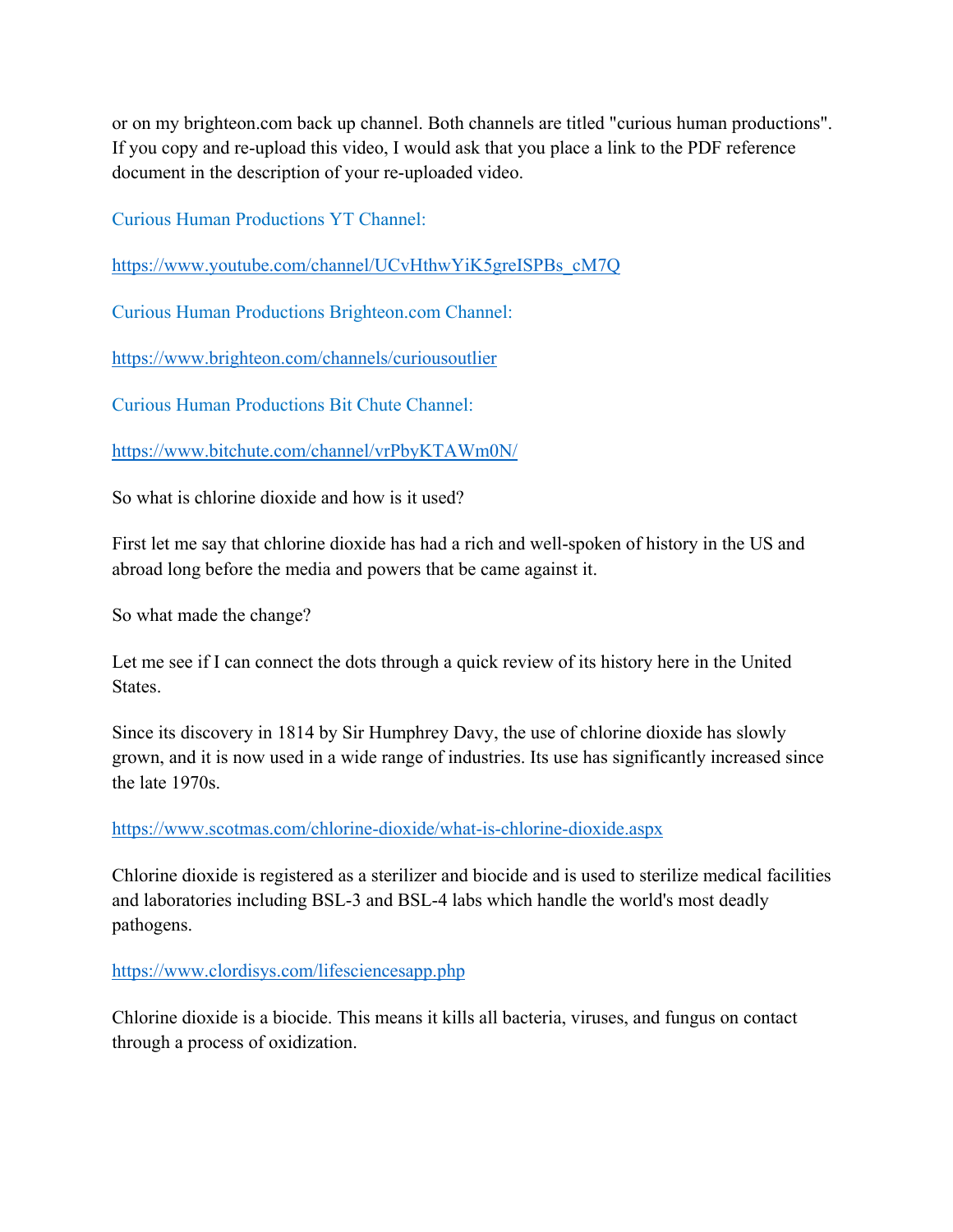It has many applications from the food and beverage industry where it is used as an antimicrobial agent for washing foods, cleaning produce, and disinfecting liquids. It's used in the pharmaceutical and medical device industry for contamination control and sterility. Hospitals, schools, and daycares use it as a sterilizing disinfectant to prevent dangerous pathogens like MRSA, corona virus, and mold spores.

Food safety: https://www.clordisys.com/foodsafetyapp.php

[Healthcare: https://www.clordisys.com/healthcareapp.php](healthcare:%20https://www.clordisys.com/healthcareapp.php)

Medical devices: https://www.clordisys.com/cannabisapp.php

[Pharmaceutical: https://www.clordisys.com/pharmaceuticalapp.php](pharmaceutical:%20https://www.clordisys.com/pharmaceuticalapp.php)

Chlorine dioxide is used for municipal water purification and has become the gold standard because it is safe for human consumption, non-carcinogenic and non-mutagenic.

Chlorine dioxide is a gas and must be produced at the time of use. The most common and simple method for producing chlorine dioxide gas is a process of mixing sodium chlorite (NaClO2) and an acid activator. When these two substances are mixed, chlorine dioxide gas forms.

The gas is a very simple and tiny molecule and contains one chlorine atom (Cl) and two oxygen atoms (O2).

It is extremely soluble in water and does not create chemical bonds. This means that the gas can be dissolved entirely in water. Because of this property it can be used to safely and effectively purify water while completely deactivating viruses, bacteria, fungi, and some types of small parasites. It even neutralizes many toxins, pesticides, herbicides, and pharmaceuticals that contaminate drinking water. As an added bonus, It can do all of that without producing any harmful organic compounds as occurs with nearly all other disinfectants.

<https://www.scotmas.com/chlorine-dioxide/is-clo2-safe-for-the-environment.aspx>

#### <https://www.clordisys.com/safety.php>

Industries that rely on chlorine dioxide for disinfectant properties include agriculture, health care, food, beverage, public water works, and air quality just to name a few.

Up until the 1970s, chlorine dioxide was primarily used on a small scale for water disinfection but failed to gain early and widespread use because of the inexpensive but more toxic chlorine bleach which had been used for drinking water disinfection since the 1920s.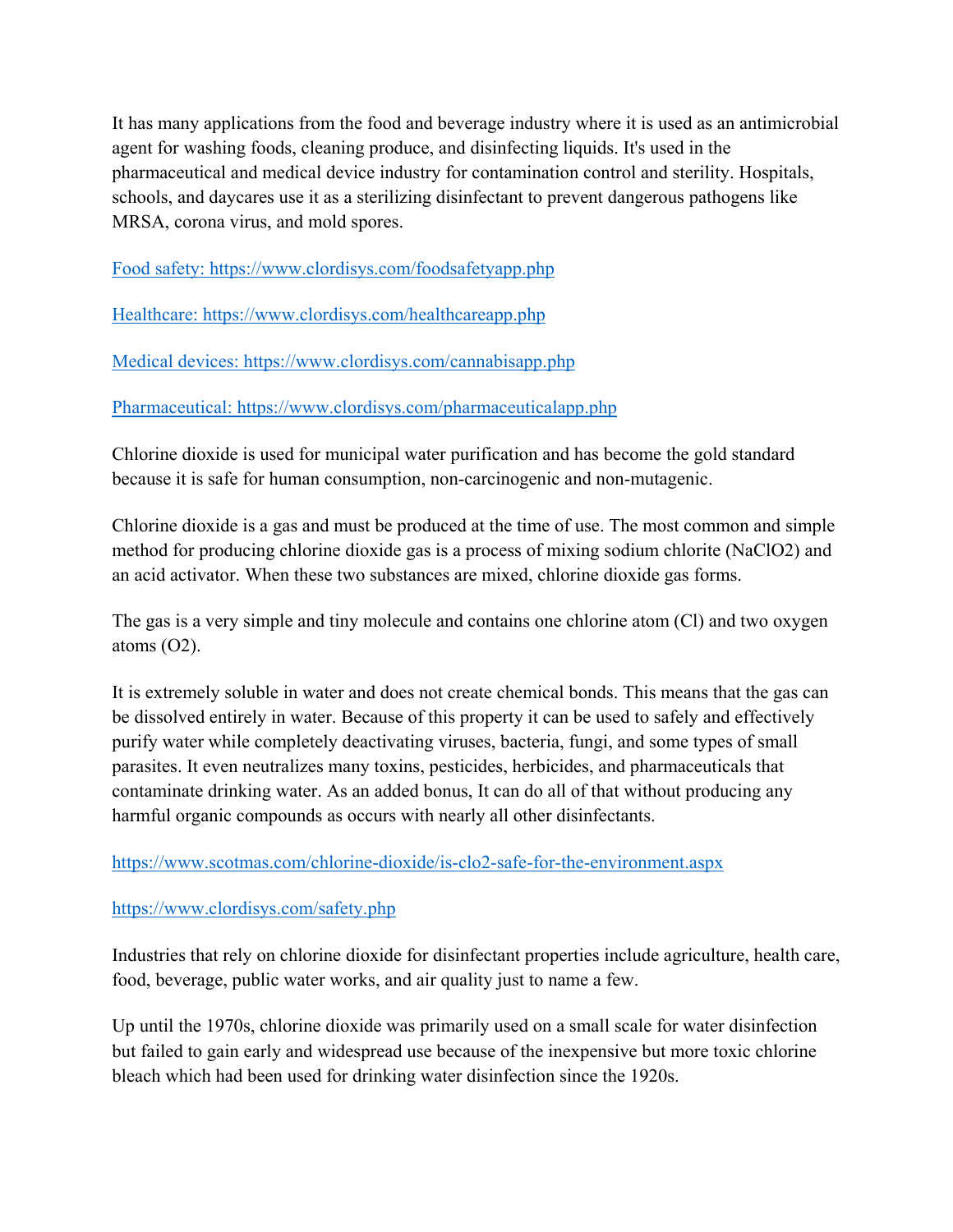Howard Alliger an inventor, scientist, and business man first discovered the beneficial effects of chlorine dioxide for not only human and animal health but for almost anything that involves killing bacteria, viruses, and fungi. He made his discovery, while searching for a non-corrosive sterilizer that could be used with a product that he had helped develop and sell called the sonicator.

This work led him to experiment with chlorine dioxide as a sterilizer with part of his system. He discovered a formulation for a simple method of generating chlorine dioxide using sodium chlorite and an acid activator. The method worked perfectly with his sonicator. He patented the chemical process and named it Alcide. He then discovered that the chemical worked just as well for sterilization without the ultrasonic device. He took his patented process and chemical formulation for producing chlorine dioxide and formed a company around it using the same name, Alcide Corporation.

#### <https://www.encyclopedia.com/books/politics-and-business-magazines/misonix-inc>

This article below is the article in which NASA labeled a patented chlorine dioxide product called Alcide, A Universal Antidote. You will find the article on pg. 118-121.

[https://spinoff.nasa.gov/back\\_issues\\_archives/1988.pdf](https://spinoff.nasa.gov/back_issues_archives/1988.pdf) (Pg. 118-121)

This is an earlier NASA article that

[https://spinoff.nasa.gov/back\\_issues\\_archives/1983.pdf](https://spinoff.nasa.gov/back_issues_archives/1983.pdf) (Pg. 86-87)

(This is a PDF file and may give you a warning when you open. It is safe to open the pdf file)

Alcide Corporation went on to produce multiple patents and products that utilized the antimicrobial and healing effects of chlorine dioxide. Alcide Corporation had patents for treating wound disinfection, donated human blood and blood component disinfection, an oral rinse for prevention and treatment of infection, formulations for anti-inflammatory diseases including psoriasis, fungal infections, eczema, dandruff, acne, genital herpes, and leg ulcers. Other products included topical applications for preventing and treating bacterial infections including udder mastitis, in mammals.

Also under development were systemic anti-inflammatory formulations and methods for reducing inflammation in tissues such as the bowel, muscle, bone, tendon and joints.

Methods also were developed and patented for preventing and treating microbial infections in the lower genital tract of mammals. These included treatment of vulvitis, vaginitis, cervicitis, and endometritis which involved an intra-vaginal and/or intra-uterine infusion.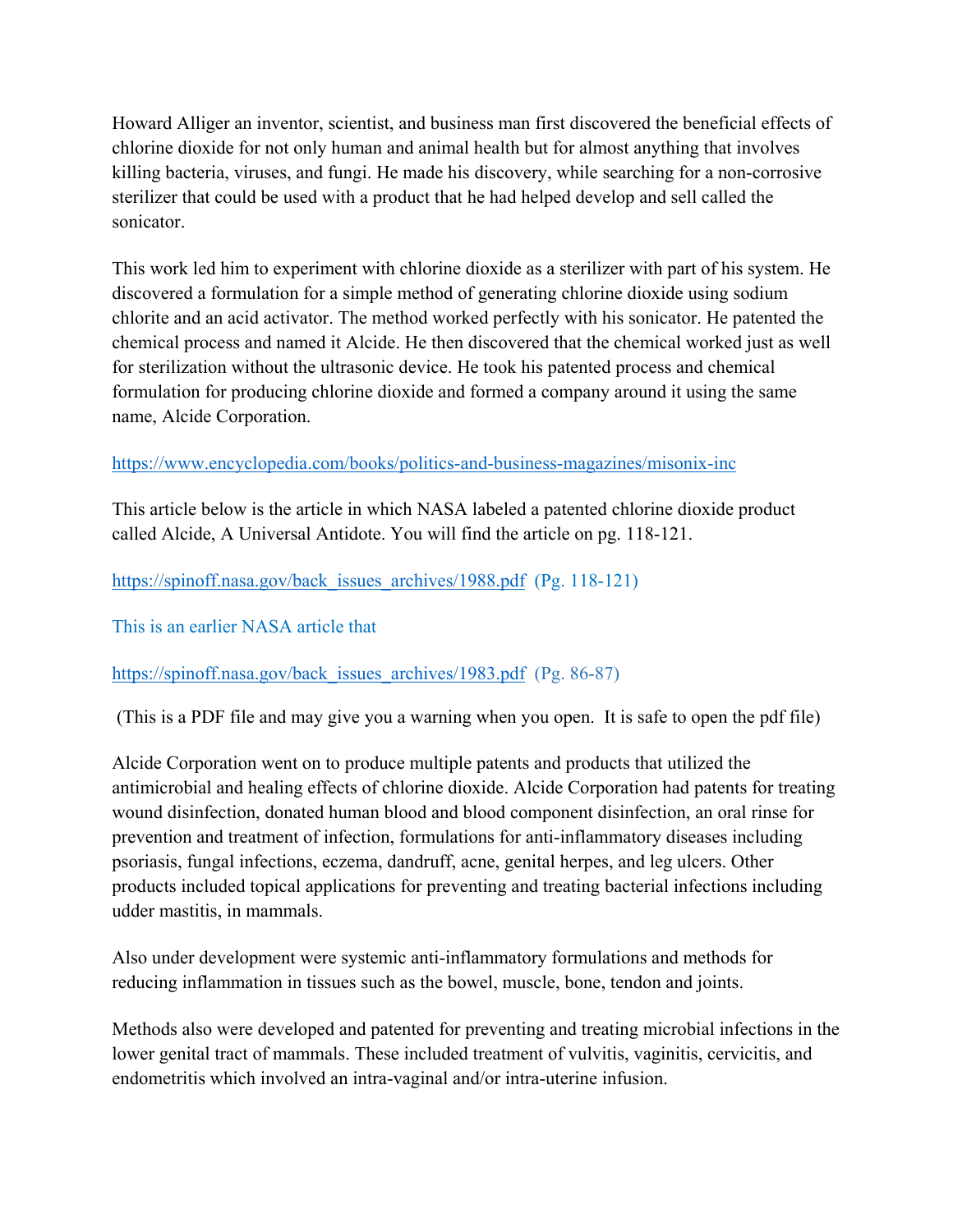Apart from the applications for human and animal use Alcide Corporation also received multiple patents that utilized chlorine dioxide for the treatment and disinfection of food and beverages, the disinfection of surfaces for Industrial, health care, agricultural, and more.

[https://patents.google.com/patent/EP2525802A4/en?inventor=Howard+Alliger&oq=Howard+Al](https://patents.google.com/patent/EP2525802A4/en?inventor=Howard+Alliger&oq=Howard+Alliger) [liger](https://patents.google.com/patent/EP2525802A4/en?inventor=Howard+Alliger&oq=Howard+Alliger)

Wound disinfection and repair

<https://patents.google.com/patent/US5622725A/en>

Composition and procedure for disinfecting blood and blood components

<https://patents.google.com/patent/US5019402A/en>

Anti-inflammatory formulations for inflammatory diseases

<https://patents.google.com/patent/USRE37263E1/en>

Disinfecting oral hygiene compositions and process for using the same

<https://patents.google.com/patent/US5100652A/en>

Method and composition for prevention and treatment of female lower genital tract microbial infections

<https://patents.google.com/patent/US5667817A/en>

Full List Patents:

<https://patents.justia.com/assignee/alcide-corporation?page=2>

Alcide Corporation went public in 1983, and for reasons unknown, Howard soon sold his share of the company and parted ways. When Howard left the company, he had to sign a no compete agreement with Alcide Corporation which prevented him from developing chlorine dioxide products.

---per interview with Valerie Alliger-Bogard and [https://www.encyclopedia.com/books/politics](https://www.encyclopedia.com/books/politics-and-business-magazines/misonix-inc)[and-business-magazines/misonix-inc-](https://www.encyclopedia.com/books/politics-and-business-magazines/misonix-inc)--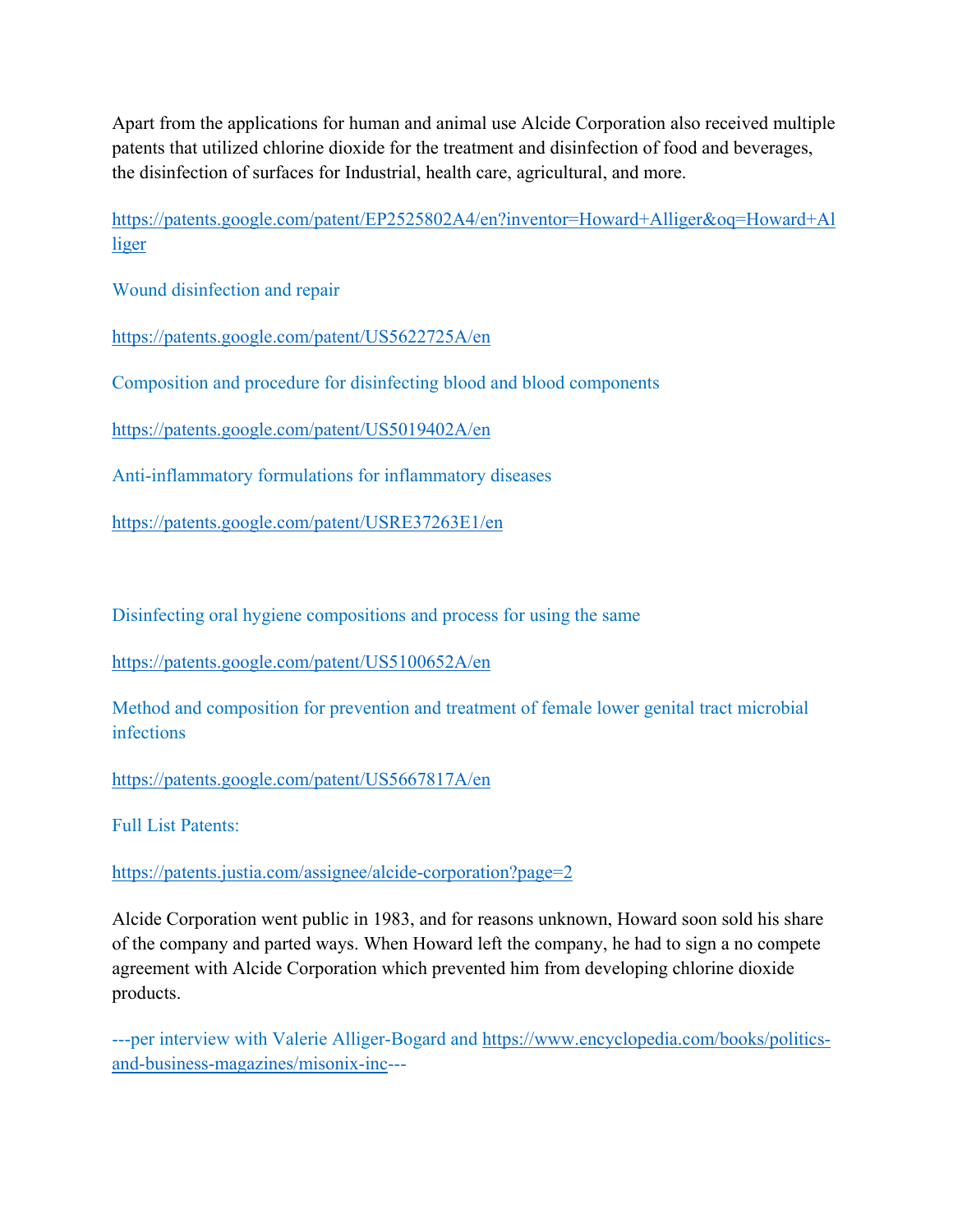Remarkably, in 1994 at the age of 66, he started the company ARCO research and began his work with chlorine dioxide again after the no compete agreement had expired. In 2004 ARCO research became Frontier Pharmaceutical and has continued to expand and develop chlorine dioxide products for human use, and before his death at 92 years of age, Mr. Alliger even patented a method for treating cancer with chlorine dioxide injections.

Patent for treating cancer

[https://www.facebook.com/permalink.php?story\\_fbid=10156003782787503&id=180035622502](https://www.facebook.com/permalink.php?story_fbid=10156003782787503&id=180035622502%20)

<https://frontierpharm.com/pages/history>

#### Direct discussion with Valerie Alliger

Also, in 2004 the multibillion dollar company Ecolab acquired Alcide Corporation. The CEO of echo lab at the time stated "We believe the transaction of Alcide is attractively priced for Alcide shareholders, and will allow Alcide to accelerate growth for its products and improve opportunities for its employees."

#### [https://investor.ecolab.com/news/news-details/2004/Ecolab-Closes-on-Purchase-of-](https://investor.ecolab.com/news/news-details/2004/Ecolab-Closes-on-Purchase-of-Alcide/default.aspx)[Alcide/default.aspx](https://investor.ecolab.com/news/news-details/2004/Ecolab-Closes-on-Purchase-of-Alcide/default.aspx)

After Ecolab purchased Alcide, research and development for human applications of chlorine dioxide seems to have stopped, and Alcide products were rebranded with a strong focus on industrial and agricultural use.

Now we need to step back in time a bit to 1996. It was at this point where the course of chlorine dioxide took a very interesting turn with the coincidental discovery of a common yet eccentric gold miner by the name of Jim Humble.

In the summer of 1996, Jim Humble was hired to lead a mining expedition through the jungles of South America. During the expedition two of the men on his crew were bitten by mosquitoes and became very ill with what they thought was malaria. They had no anti-malarial medication and were two days away from any help. Jim had brought bottles of stabilized oxygen. Stabilized oxygen is a liquid solution of sodium chlorite that is used to purify water.

---verification of Jim Humbles gold mining background---

Gold Mining:

Other Books and Articles written by Jim Humble: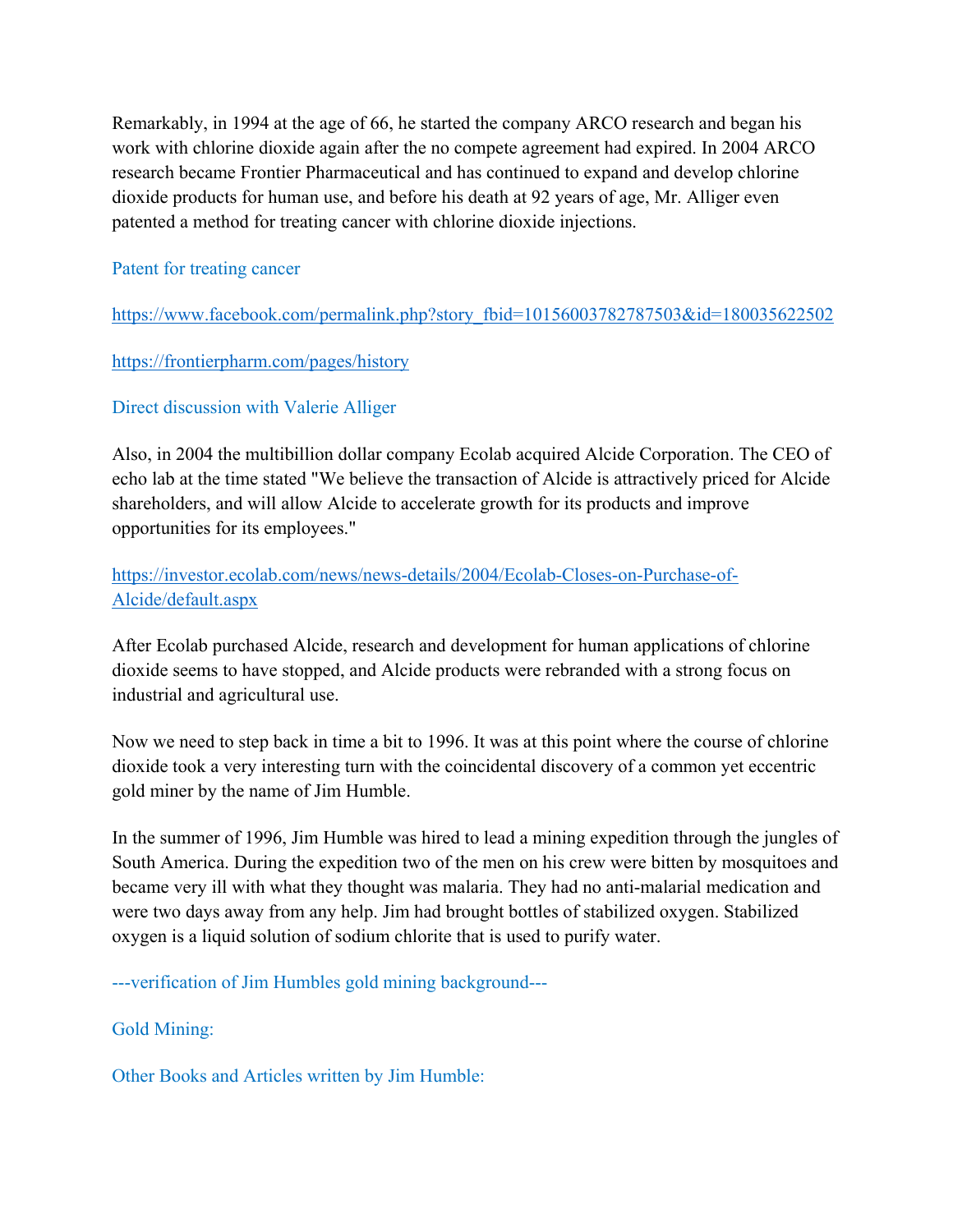- 1. [CLS manual: Non-cyanide leaching \(1985\)](https://www.actionmining.com/product/cls-manual/) <https://www.actionmining.com/product/cls-manual/>
- 2. The truth in modern gold mining: (Gold mining opportunities for the investor) 1994
- 3. Popular Mining; March/April 1988 (Issue 25)
- 4. A fire assay home study course (1989)
- 5. [Fire Assay Home Study Course By Jim V. Humble, and updated in 2006](https://www.actionmining.com/product/fire-assay-home-study-course/)  <https://www.actionmining.com/product/fire-assay-home-study-course/>
- 6. Modern Mercury Amalgamation Manual

https://www.actionmining.com/product/modern-mercury-amalgamation-manual/



--------Verification of Jim Humbles gold mining background.---

Since sodium chlorite is used to purify water, Jim thought that it might help rid them of the pathogen that was causing their illness. He gave his companions some of the stabilized oxygen and within hours, the men were back on their feet, feeling completely well. This raised some questions in Jim's mind. Did this water purifier really kill the malaria?

The malaria parasite infects and kills over a million people each year. This was the beginning of Jim's search to understand what had happened. He began successfully experimenting with his mixture of stabilized oxygen on himself and the local natives who had contracted malaria.

Jim later discovered for himself that when the sodium chlorite solution comes into contact with stomach acid or any acid, it produces a substance called chlorine dioxide. Jim would later discover that chlorine dioxide cured much more than malaria.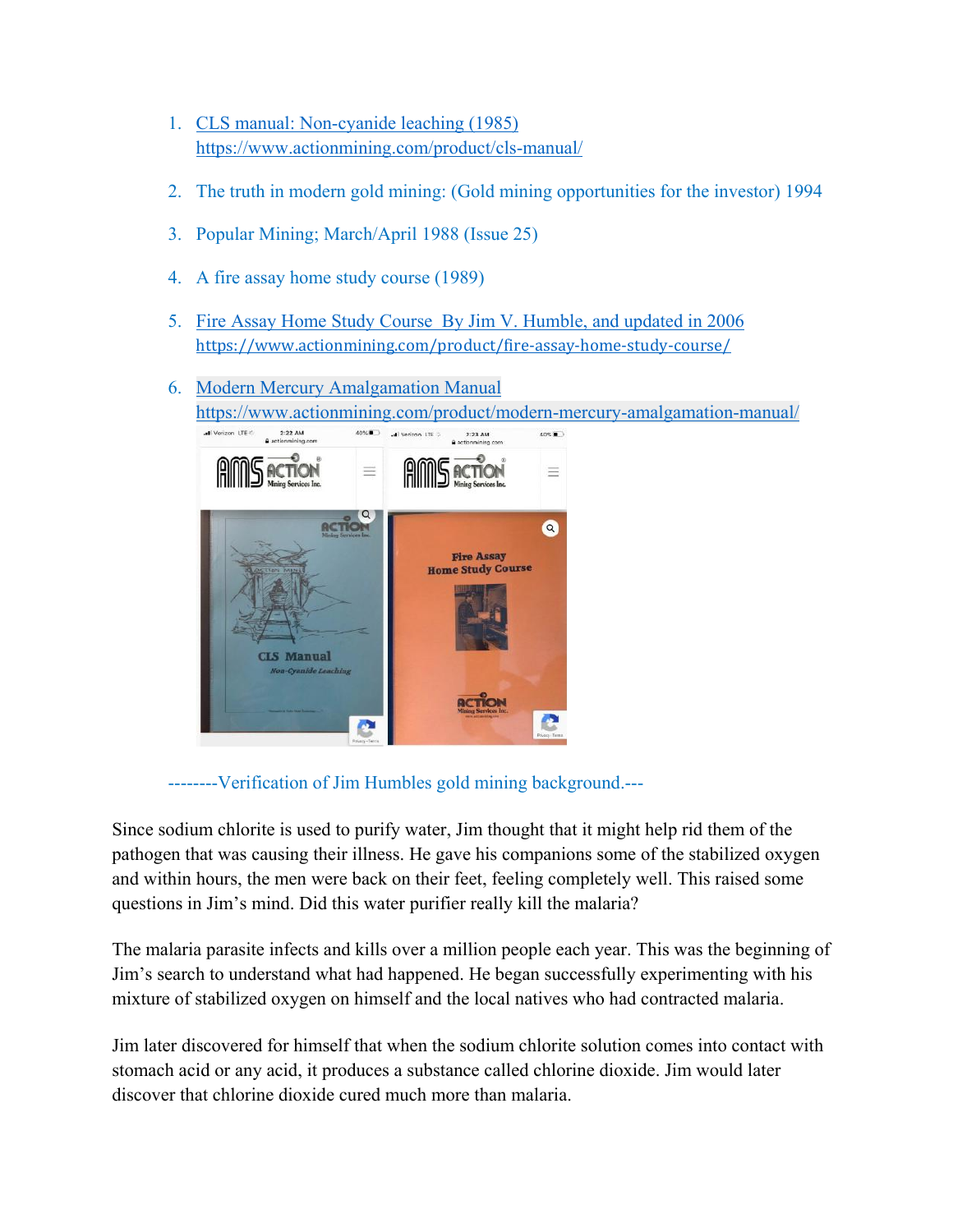Over the next decade, Jim spent a significant amount of time experimenting on himself using chlorine dioxide, and ultimately helped people in some of the poorest regions of the world including South America, Mexico, and several African countries. He was using chlorine dioxide to cure malaria, typhoid fever, dengue fever, HIV and other serious diseases.

In 2006 Jim published his first book titled, "The miracle mineral supplement of the 21stcentury." It was in this book that Mr. Humble recounted the story of his initial discovery, subsequent self-experimentation, and adventures discovering the healing benefits of chlorine dioxide.

He also gave detailed instructions for anyone to inexpensively prepare this substance for themselves.

#### PDF version of book:

[https://www.ivantic.info/Ostale\\_knjiige/Zdravlje/the.miracle.mineral.supplement.of.the.21st.cent](https://www.ivantic.info/Ostale_knjiige/Zdravlje/the.miracle.mineral.supplement.of.the.21st.century.3rd.edition.part.1.and.part.2.pdf) [ury.3rd.edition.part.1.and.part.2.pdf](https://www.ivantic.info/Ostale_knjiige/Zdravlje/the.miracle.mineral.supplement.of.the.21st.century.3rd.edition.part.1.and.part.2.pdf)

[https://books.google.com/books/about/The\\_Miracle\\_Mineral\\_Solution\\_of\\_the\\_21st.html?id=cxP](https://books.google.com/books/about/The_Miracle_Mineral_Solution_of_the_21st.html?id=cxPVQgAACAAJ&source=kp_book_description%20) [VQgAACAAJ&source=kp\\_book\\_description](https://books.google.com/books/about/The_Miracle_Mineral_Solution_of_the_21st.html?id=cxPVQgAACAAJ&source=kp_book_description%20)

Over the next few years, chlorine dioxide or what came to be known as MMS, became an internet sensation and many people began to share how they were being helped by this substance.

Internet chat groups formed and other early social networks began to develop and spread the news of its benefits. From 2006 to 2010, the human use and popularity of chlorine dioxide under the name MMS continued to grow, and it was in 2010 that a government and media campaign began in order to deter people from using chlorine dioxide. The media and FDA reported that chlorine dioxide was a poisonous bleach and its consumption could result in injury or death.

From 2010 up until the current year of 2020, the main stream media and the FDA have continued their relentless attack on the human use of chlorine dioxide and anyone who would promote its use in the treatment of human disease.

Now let's think about this critically for a moment. From the mid-1970s to 2010 a wide range of industries, have been using and developing chlorine dioxide products without any media outcry and without any FDA warnings about this being a toxic poisonous bleach. Then when it's discovered that anyone can safely make and use chlorine dioxide to cure a broad range of human diseases without a doctor, the FDA and the mainstream media begin a fear campaign against chlorine dioxide to scare humanity away from this simple yet amazing substance.

Are you beginning to see the picture?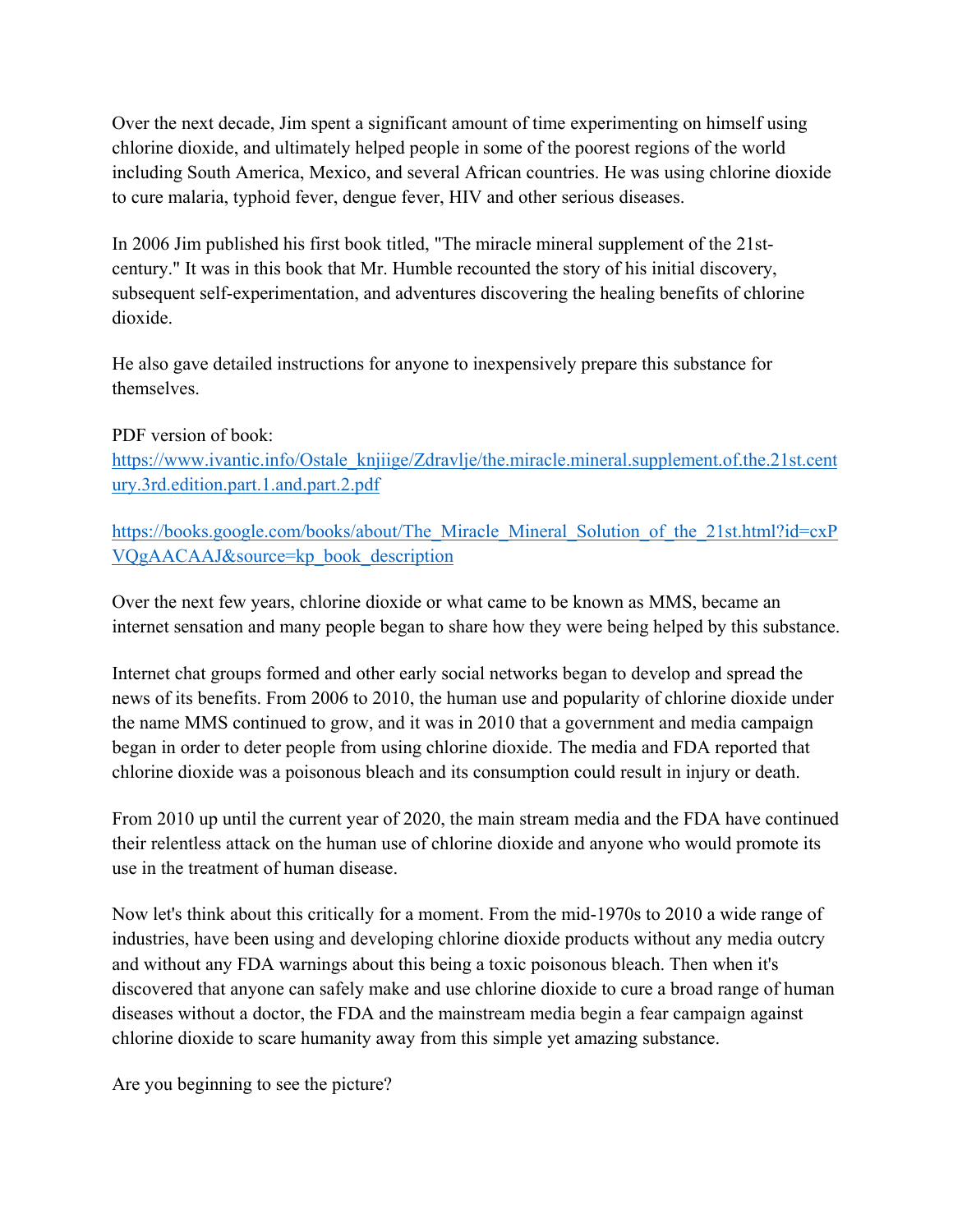They can't ban the substance because it's so widely used in so many industries. Chlorine dioxide has been available for human and animal use since the 1970s but it was when a common old gold miner by the name of Jim humble discovered how easy it was to make and treat yourself with chlorine dioxide that the establishment comes out with false information and misleading scare tactics to keep people from personally experiencing the power of chlorine dioxide for themselves.

There's so much more that I would like to add with regard to the historical review but we'll have to save that for another video.

So now that we've summed up a brief review of the history let's move on to our first question... Is chlorine dioxide safe for human use?

Let's stop here for a minute and talk about bleach. It is true that chlorine dioxide is used in the paper industry as a bleaching agent and this is where much of the controversy arises.

The anti-chlorine dioxide crowd has one argument and one argument only against chlorine dioxide.

This argument is simply propaganda. Here's why.

As a nurse, I regularly give my patients many dangerous substances like Coumadin, a blood thinner which is used as rat poison, chemotherapy, some of which are used as chemical weapons, and salt water for hydration which is a poison in high concentrations.

<https://www.nature.com/articles/nrcardio.2017.172>

<https://chemoth.com/types/alkylating>

<https://www.healthline.com/health/sodium-chloride>

All of these substances can be beneficial for humans but can also be highly toxic and even cause death when given in large amounts or inappropriately. The toxicity has everything to do with the dose amount and it has nothing to do with the label placed on the substance.

The same is true for chlorine dioxide. For chlorine dioxide to be used as a bleaching agent, the solution concentration will be on average 5% which equals 50,000 ppm.

Dosing used for human health ranges from 000003% to .02% solution." When chlorine dioxide is used appropriately in the minuscule quantities required to eliminate pathogen's and benefit human health, it's totally safe.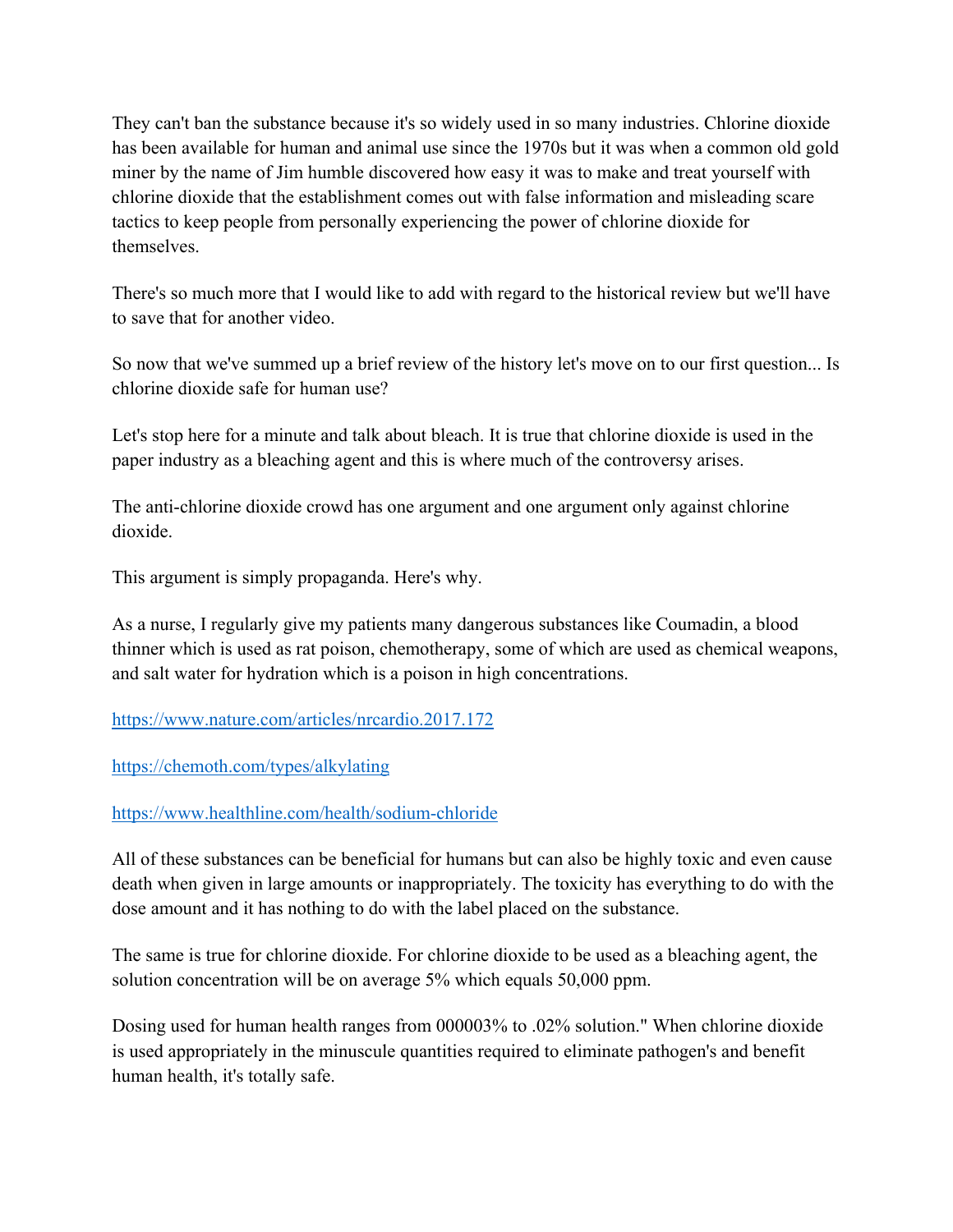<https://www.pulpandpaperonline.com/doc/measurements-in-chlorine-dioxide-clo2-bleachi-0001>

So the bleach propaganda argument which initially scared me away from chlorine dioxide is completely invalid with reference to how chlorine dioxide is used for internal and external human use.

Here's a quote from Scotmas group, experts in the field of chlorine dioxide disinfection:

"While chlorine dioxide has "chlorine" in its name, its chemistry is radically different from that of chlorine.

As we all learned in high school chemistry, we can mix two compounds and create a third that bears little resemblance to its parents. For instance, by mixing two parts of hydrogen gas with one of oxygen - liquid water is the formed. We should not be misled by the fact that chlorine and chlorine dioxide share a word in common. The chemistries of the two compounds are completely different."

<https://www.scotmas.com/chlorine-dioxide/why-is-clo2-different-to-chlorine.aspx>

So now let's dig into safety. Is chlorine dioxide safe?

The answer to this question is yes and no. Yes, it is safe if it is used appropriately, and no it is not safe if it is used inappropriately. This is true for any chemical, medicine, or substance that is applied to the human body.

Because of chlorine dioxide's safe track record, It is used widely as a water purifier and is being used as a safe decontaminant in many industries including the food and beverage, medical, agricultural, pharmaceutical, and sanitation. Any place where you need to kill all of the bacteria, fungus, and viruses' chlorine dioxide is becoming known as the safest and most effective choice available.

Chlorine dioxide was used to safely sterilize the senate offices after an anthrax attack in Washington DC in 2001 and it has been used to safely clean up Ebola virus hot zones.

[https://www.newscientist.com/article/dn1494-biocidal-gas-could-kill-anthrax-in-infected](https://www.newscientist.com/article/dn1494-biocidal-gas-could-kill-anthrax-in-infected-buildings/)[buildings/](https://www.newscientist.com/article/dn1494-biocidal-gas-could-kill-anthrax-in-infected-buildings/)

https://www.army.mil/article/136641/Natick plays key role in helping to fight spread of Eb [ola/](https://www.army.mil/article/136641/Natick_plays_key_role_in_helping_to_fight_spread_of_Ebola/)

When used appropriately, chlorine dioxide is safe and is one of the few chemicals that does not harm the environment.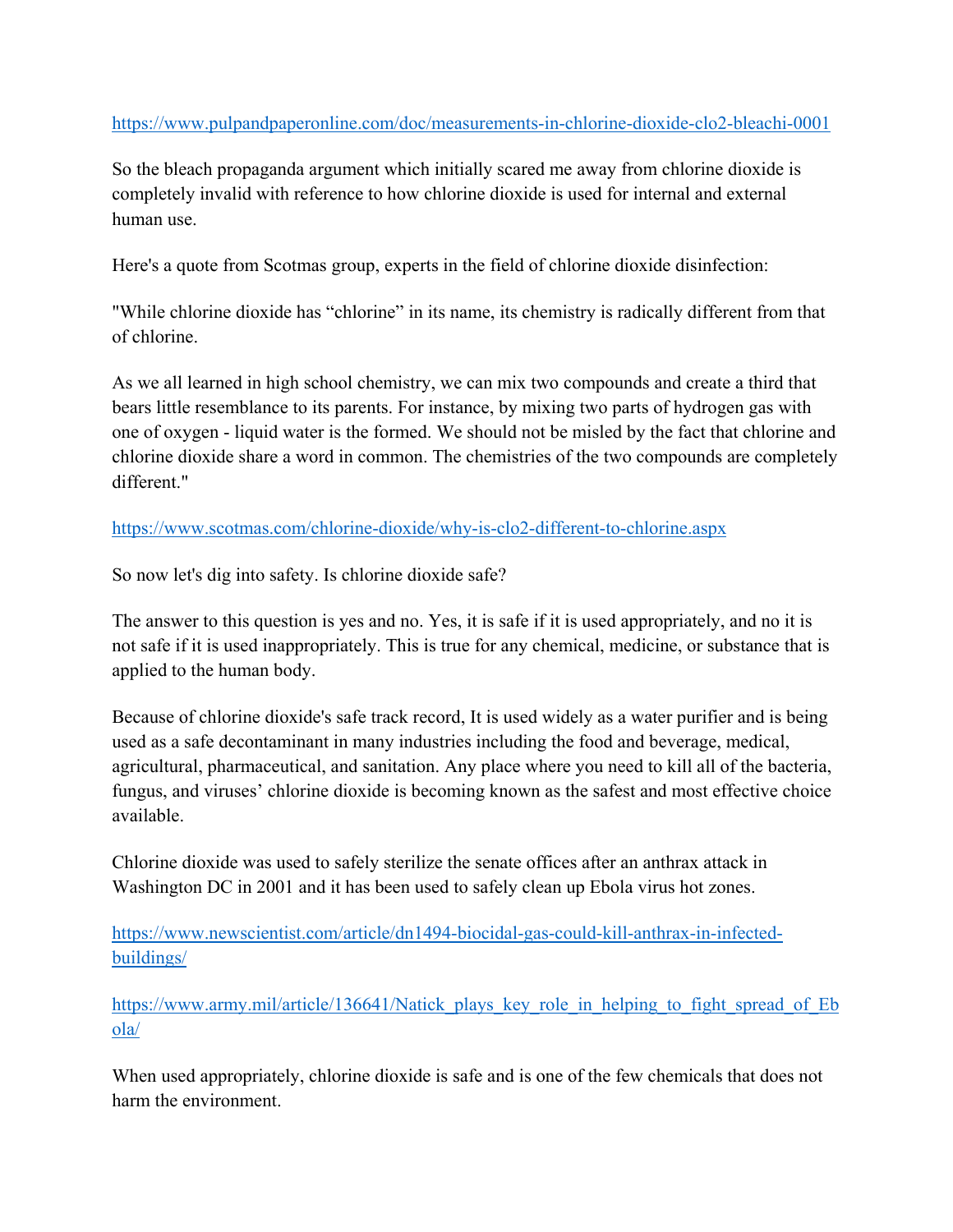Precautions and discretion should be used as would be appropriate with any chemical, medication, herb, or substance used for medicinal purposes.

There are a number of different ways that the users of Chlorine dioxide introduce this substance onto and into their bodies. The primary methods of use are topical and oral consumption.

For the purposes of this discussion about safety, I'm going to cover the methods that are commonly tested in the scientific research literature which include oral consumption, inhalation, and ophthalmic.

One of the main reasons why chlorine dioxide is replacing chlorine bleach in many water treatment facilities is because its byproducts do not react with organic compounds in the same way as chlorine bleach. The byproducts of chlorine dioxide are safe and not harmful for human consumption. Safety studies performed since the 1970s have shown that chlorine dioxide when used appropriately is safe for human consumption. More recent animal studies have also helped to identify safe levels of chlorine dioxide for oral and inhalation use.

Let's look at a few of those studies. In 2017, a safety study was performed using mice. Part of this study was performed in order to determine the safety and efficacy of chlorine dioxide when inhaled and taken orally. The conclusion for the inhaled chlorine dioxide was that compared to the control group "inhalation of 10 and 20 ppm of chlorine dioxide (for a full straight 24 hour period) did not cause irritation in the mice." and there was no significant difference between the control and the test group.

In the same study, the conclusion for the oral dosing of chlorine dioxide was "In the subchronic oral toxicity test, 0, 5, 10, 20, and 40 ppm chlorine dioxide was prepared to feed the mice. Clinical observations of the mice showed no abnormality and no mortality after 90 days for the control and test groups....administration of up to 40 ppm chlorine dioxide to mice for 90 days is nontoxic..."

...And again in the same study, 50 ppm showed no significant symptoms in a rabbit ophthalmic eye irritation test.

#### [https://www.ncbi.nlm.nih.gov/pmc/articles/PMC5369164/#\\_\\_ffn\\_sectitle](https://www.ncbi.nlm.nih.gov/pmc/articles/PMC5369164/%23__ffn_sectitle)

In another animal study 100 mg/l, which is 100 ppm chlorine dioxide was added to every liter of drinking water for 30 days and toxicity on blood components was evaluated, they evaluated a wide range of blood parameters and they found no significant effects on any of these parameters.

Note: (glucose-6-phosphate dehydrogenase (G-6-PD), red blood cells, hematocrit, mean corpuscular volume, mean corpuscular hemoglobin, mean corpuscular hemoglobin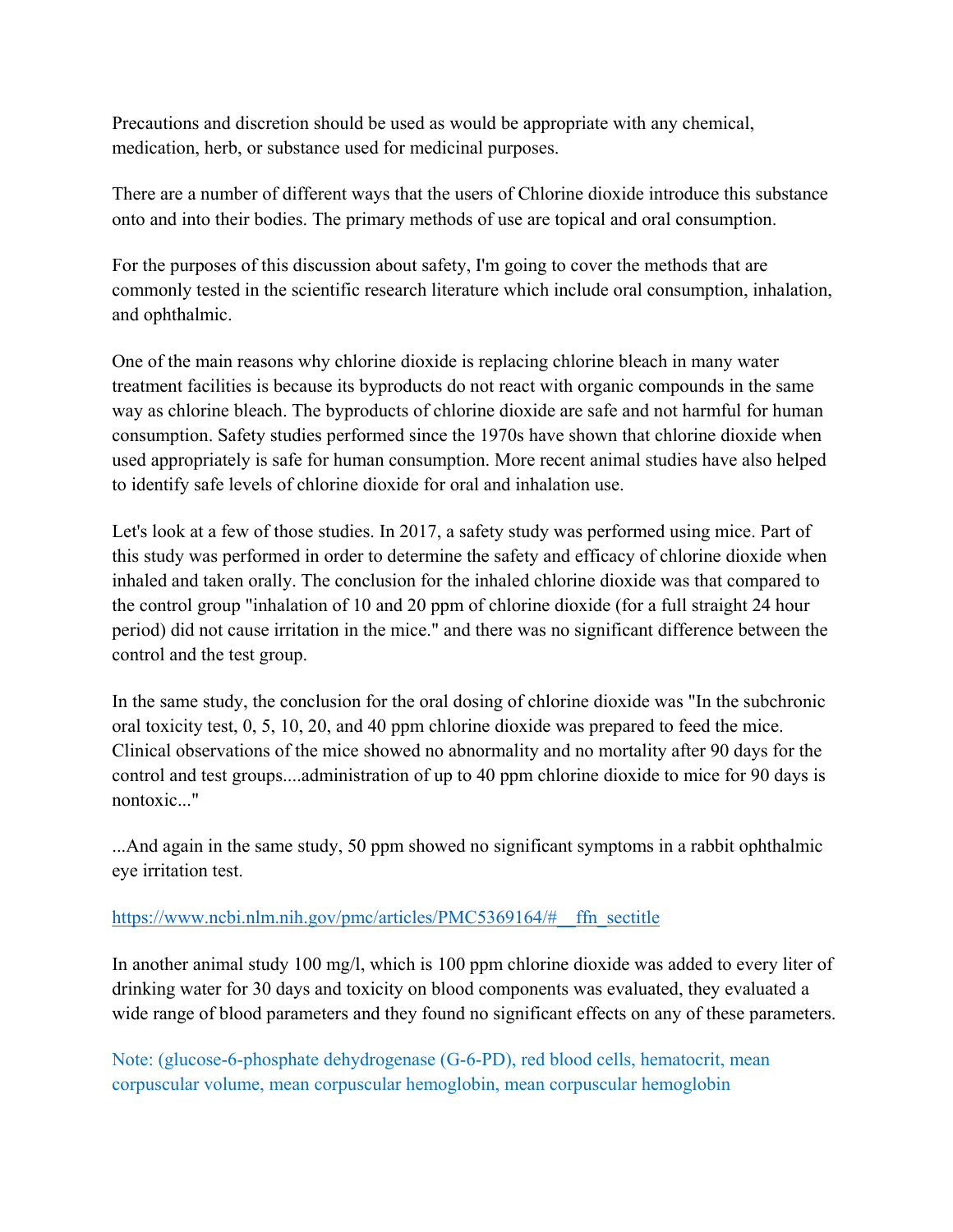concentration, reticulocyte count, and osmotic fragility) <https://www.ncbi.nlm.nih.gov/pmc/articles/PMC1569033/pdf/envhper00463-0036.pdf>

In another study, human volunteers drank chlorine dioxide in solution up to 24 ppm and showed no adverse effects.

<https://pubmed.ncbi.nlm.nih.gov/6520727/>

In another study from 1979, Honeybees, which are usually very susceptible to any toxicity, were fed high doses of 10 to 100 ppm chlorine dioxide in their water supply and showed no ill effects. And not only that, when the concentration was kept between 10-100 ppm this significantly increased the longevity of the bees.

[https://academic.oup.com/jee/article-abstract/65/1/19/2210444?redirectedFrom=fulltext](https://academic.oup.com/jee/article-abstract/65/1/19/2210444?redirectedFrom=fulltext%20)

Lockett, J., Oxodene: Longevity of Honey Bees, Journal of Econ. Entomology, vol. 65,No. 1, Feb. 1972

In another study, rats were exposed continuously to inhaled chlorine dioxide gas at 0.05 ppm or 0.1 ppm for 24 hours/day and 7 days/week for 6 months. The study concluded that gas up to 0.1 ppm, exceeding the level effective against microbes, exposed to whole body in rats continuously for six months was not toxic.

These rats breathed low concentrations for six months continuously and had no adverse side effects.

Abstract:

<https://www.ncbi.nlm.nih.gov/pmc/articles/PMC3298712/>

Full document: (may take a couple of moments to open)

[https://www.researchgate.net/profile/Cheolsung\\_Lee/publication/221845890\\_Six](https://www.researchgate.net/profile/Cheolsung_Lee/publication/221845890_Six-month_low_level_chlorine_dioxide_gas_inhalation_toxicity_study_with_two-week_recovery_period_in_rats/links/540eb9750cf2f2b29a3a9d93/Six-month-low-level-chlorine-dioxide-gas-inhalation-toxicity-study-with-two-week-recovery-period-in-rats.pdf?origin=publication_detail)month low level chlorine dioxide gas inhalation toxicity study with twoweek recovery period in rats/links/540eb9750cf2f2b29a3a9d93/Six-month-low-level-chlorine[dioxide-gas-inhalation-toxicity-study-with-two-week-recovery-period-in](https://www.researchgate.net/profile/Cheolsung_Lee/publication/221845890_Six-month_low_level_chlorine_dioxide_gas_inhalation_toxicity_study_with_two-week_recovery_period_in_rats/links/540eb9750cf2f2b29a3a9d93/Six-month-low-level-chlorine-dioxide-gas-inhalation-toxicity-study-with-two-week-recovery-period-in-rats.pdf?origin=publication_detail)[rats.pdf?origin=publication\\_detail](https://www.researchgate.net/profile/Cheolsung_Lee/publication/221845890_Six-month_low_level_chlorine_dioxide_gas_inhalation_toxicity_study_with_two-week_recovery_period_in_rats/links/540eb9750cf2f2b29a3a9d93/Six-month-low-level-chlorine-dioxide-gas-inhalation-toxicity-study-with-two-week-recovery-period-in-rats.pdf?origin=publication_detail)

In another study performed in Japan, school children had a significantly reduced incidence of absenteeism during a period when low concentrations of chlorine dioxide was disbursed throughout the classroom. These children were being exposed to safe levels of chlorine dioxide and received the benefit of fewer sick days.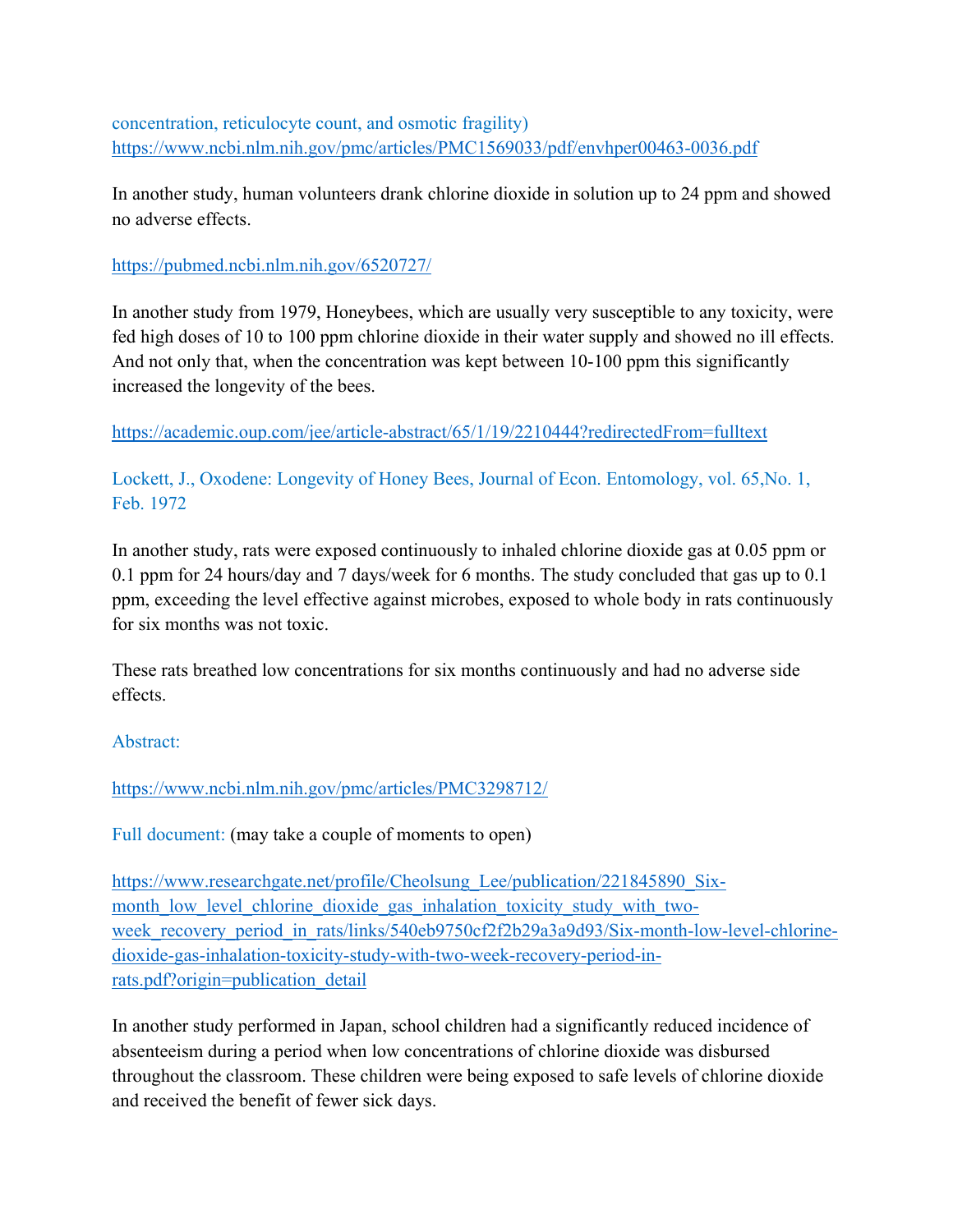https://www.researchgate.net/publication/228351686 Effect of chlorine dioxide gas of extre mely low concentration on absenteeism of schoolchildren

Full PDF: (may take a couple of moments to open)

[https://www.researchgate.net/profile/Norio\\_Ogata/publication/228351686\\_Effect\\_of\\_chlorine\\_di](https://www.researchgate.net/profile/Norio_Ogata/publication/228351686_Effect_of_chlorine_dioxide_gas_of_extremely_low_concentration_on_absenteeism_of_schoolchildren/links/548968ba0cf268d28f09625a/Effect-of-chlorine-dioxide-gas-of-extremely-low-concentration-on-absenteeism-of-schoolchildren.pdf?origin=publication_detail%20) [oxide\\_gas\\_of\\_extremely\\_low\\_concentration\\_on\\_absenteeism\\_of\\_schoolchildren/links/548968ba](https://www.researchgate.net/profile/Norio_Ogata/publication/228351686_Effect_of_chlorine_dioxide_gas_of_extremely_low_concentration_on_absenteeism_of_schoolchildren/links/548968ba0cf268d28f09625a/Effect-of-chlorine-dioxide-gas-of-extremely-low-concentration-on-absenteeism-of-schoolchildren.pdf?origin=publication_detail%20) [0cf268d28f09625a/Effect-of-chlorine-dioxide-gas-of-extremely-low-concentration-on](https://www.researchgate.net/profile/Norio_Ogata/publication/228351686_Effect_of_chlorine_dioxide_gas_of_extremely_low_concentration_on_absenteeism_of_schoolchildren/links/548968ba0cf268d28f09625a/Effect-of-chlorine-dioxide-gas-of-extremely-low-concentration-on-absenteeism-of-schoolchildren.pdf?origin=publication_detail%20)[absenteeism-of-schoolchildren.pdf?origin=publication\\_detail](https://www.researchgate.net/profile/Norio_Ogata/publication/228351686_Effect_of_chlorine_dioxide_gas_of_extremely_low_concentration_on_absenteeism_of_schoolchildren/links/548968ba0cf268d28f09625a/Effect-of-chlorine-dioxide-gas-of-extremely-low-concentration-on-absenteeism-of-schoolchildren.pdf?origin=publication_detail%20)

According to the centers for disease control, "Chlorine dioxide is not mutagenic or carcinogenic in humans."

<https://www.cdc.gov/infectioncontrol/guidelines/disinfection/sterilization/other-methods.html>

According to the United States Environmental Protection Agency in a study carried out in 1981, 198 people were exposed to 5 ppm chlorine dioxide for three months and the EPA researchers failed to identify any significant exposure-related effects when compared to the control group of 118 people.

<https://www.tandfonline.com/doi/abs/10.1080/00039896.1981.10667601>

A study was carried out on chlorine dioxide and it's metabolites in 1982 and this was the conclusion:

"Within the limits of the study, the relative safety of oral ingestion of chlorine dioxide and its metabolites, chlorite and chlorate, was demonstrated by the absence of detrimental physiological response."

[https://www.ncbi.nlm.nih.gov/pmc/articles/PMC1569027/pdf/envhper00463-](https://www.ncbi.nlm.nih.gov/pmc/articles/PMC1569027/pdf/envhper00463-0059.pdf?fbclid=IwAR0mat3plg8xlh-oiBCK95_NM25A3xFVIU2cyACCZSApyM-kf1ZksAdmLoM%20) [0059.pdf?fbclid=IwAR0mat3plg8xlh-oiBCK95\\_NM25A3xFVIU2cyACCZSApyM](https://www.ncbi.nlm.nih.gov/pmc/articles/PMC1569027/pdf/envhper00463-0059.pdf?fbclid=IwAR0mat3plg8xlh-oiBCK95_NM25A3xFVIU2cyACCZSApyM-kf1ZksAdmLoM%20)[kf1ZksAdmLoM](https://www.ncbi.nlm.nih.gov/pmc/articles/PMC1569027/pdf/envhper00463-0059.pdf?fbclid=IwAR0mat3plg8xlh-oiBCK95_NM25A3xFVIU2cyACCZSApyM-kf1ZksAdmLoM%20)

On Page 1 of the EPA completed review of chlorine dioxide it states: "At this time, products containing chlorine dioxide and sodium chlorite are intended for agricultural, commercial, industrial, medical and residential use." On page 2 it states: "Chlorine dioxide and sodium chlorite do not appear to produce a toxic metabolite produced by other substances."

[https://www3.epa.gov/pesticides/chem\\_search/reg\\_actions/reregistration/red\\_PC-020503\\_3-](https://www3.epa.gov/pesticides/chem_search/reg_actions/reregistration/red_PC-020503_3-Aug-06.pdf) [Aug-06.pdf](https://www3.epa.gov/pesticides/chem_search/reg_actions/reregistration/red_PC-020503_3-Aug-06.pdf)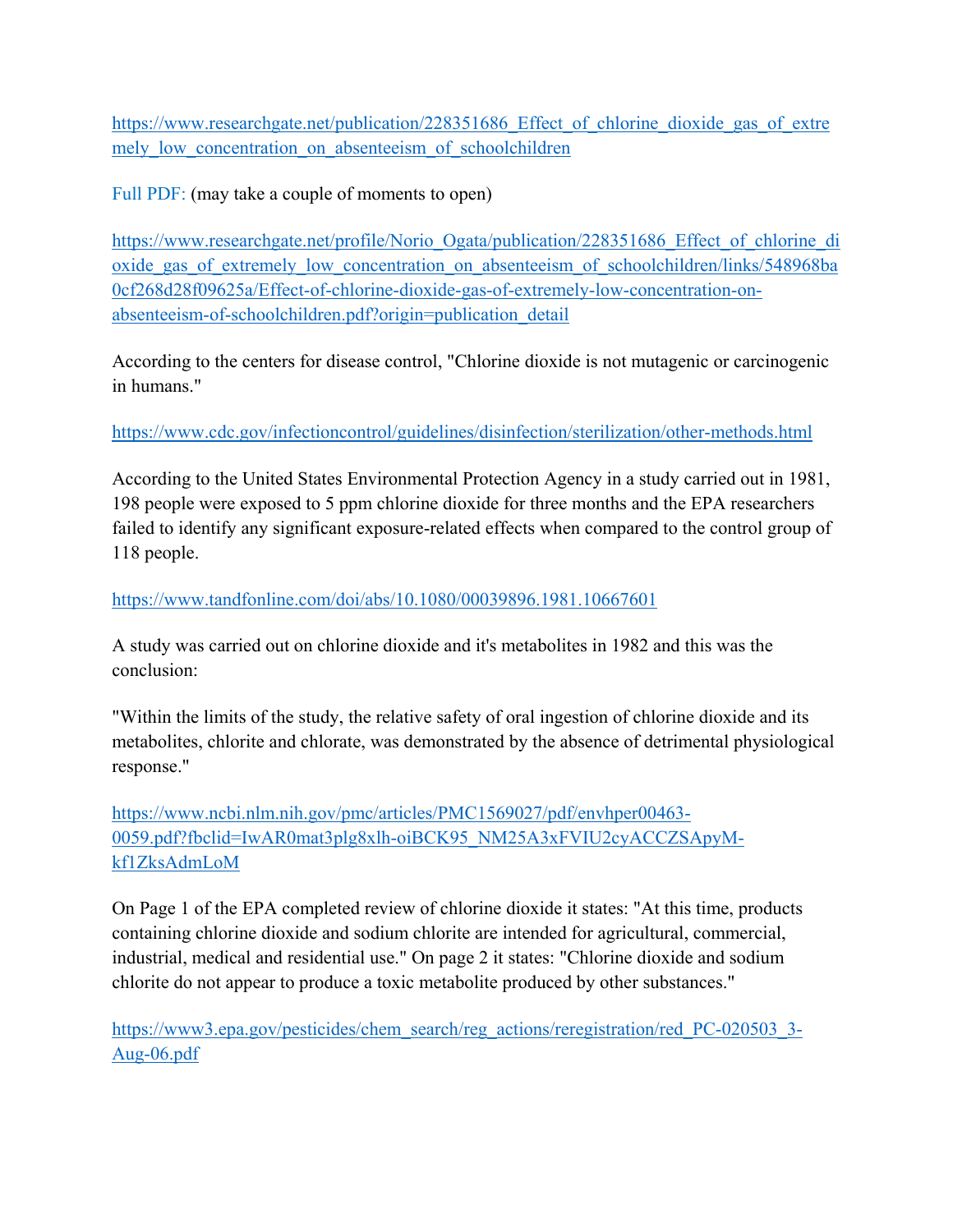To exemplify just how safe chlorine dioxide is, the pharmaceutical company, frontier pharmaceuticals, has produced a variety of FDA approved safe products containing chlorine dioxide that include oral rinse and skin care products, and the founder of the company, Howard Alliger, even has a patent for using chlorine dioxide to eliminate cancer. The patent states the following: "Chlorine dioxide (ClO2), a strong oxidant, can safely be injected into a subject's body, including a tumor, although the compound has not yet been utilized as a cancer treatment in this manner.

It goes on to say, "ClO2 is highly penetrating, and generally considered nontoxic—as demonstrated by its application in deep wounds, 3rd degree burns, and use in oral and topical diseases."

Homepage Frontier Pharmaceuticals:

#### [https://frontierpharm.com](https://frontierpharm.com/)

#### <https://patents.google.com/patent/US10463690B2/en>

Citations are given for the research papers that validate this statement. These can be found in the pdf document listed in the description of this documentary.

There are dozens of research papers that extol the benefits and safety of properly applied chlorine dioxide for human wound management and microbial control. In 2014, the Journal of Advances in Skin and Wound Care published an article that stated," Chlorine dioxide appears to be a safe biologically acceptable antiseptic wound irrigate that does not appear to interfere with cosmetic outcomes."

#### <https://pubmed.ncbi.nlm.nih.gov/24343388/>

And from the international dentistry journal published in 2004 it states, "the effectiveness of topical chlorine dioxide (0.8%) in the management of chronic atrophic candidiasis was demonstrated. ClO2 provided a safe and clinically effective option."

#### <https://pubmed.ncbi.nlm.nih.gov/15218896/>

And just so you understand what a .8% solution is let me illustrate. 0.8% when converted to parts per million equals 8,000 ppm.

The typical oral dosing that people use when ingesting chlorine dioxide orally is less than 100 ppm and typically less than 50 ppm. So as an oral rinse chlorine dioxide was safe and clinically effective at a dose 80 times greater than what is used to receive the beneficial effects through oral ingestion.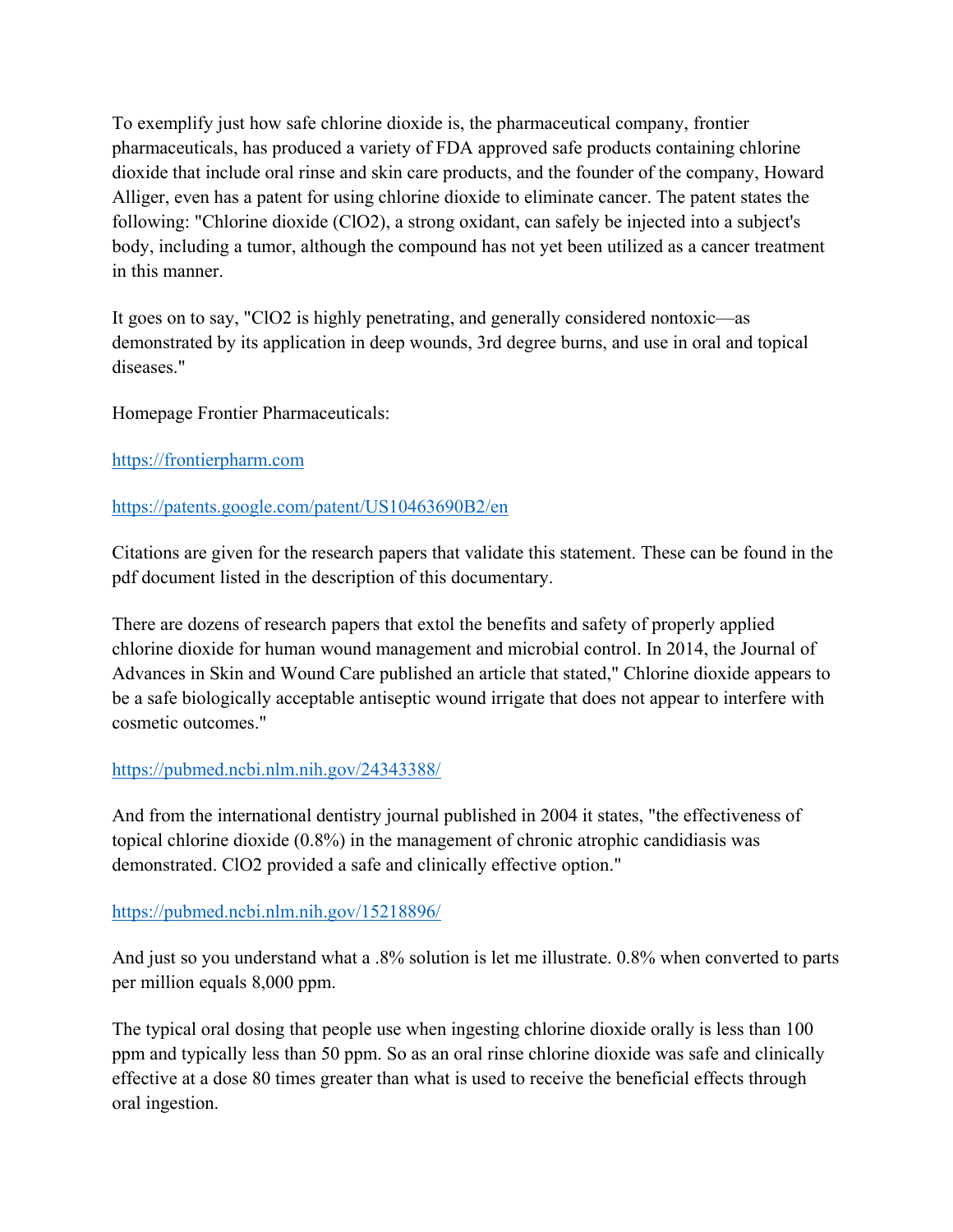Chlorine dioxide is even being used medically for the treatment of cancer in France. French physician Laurent Schwartz has been treating patients using a protocol that includes chlorine dioxide. The literature can be reviewed at cancertreatmentjournal.com.

[https://www.cancertreatmentjournal.com/articles/chlorine-dioxide-as-a-possible-adjunct-to](https://www.cancertreatmentjournal.com/articles/chlorine-dioxide-as-a-possible-adjunct-to-metabolic-treatment.html)[metabolic-treatment.html](https://www.cancertreatmentjournal.com/articles/chlorine-dioxide-as-a-possible-adjunct-to-metabolic-treatment.html)

-----Below was removed from documentary but good information.-----

And not only is chlorine dioxide safe when used appropriately, Scientific research indicates that chlorine dioxide neutralizes many different environmental toxins including herbicides, pesticides, pharmaceutical residues and more.

[Publication . Thesis . 1988. The removal of phenols from oily wastewater by chlorine dioxide](https://explore.openaire.eu/search/publication?articleId=od______2485::082608b5ddc2948692e57ef0569f6259%20)

https://explore.openaire.eu/search/publication?articleId=od 2485::082608b5ddc2948692e [57ef0569f6259](https://explore.openaire.eu/search/publication?articleId=od______2485::082608b5ddc2948692e57ef0569f6259%20)

[Application of chemical oxidation processes for the removal of pharmaceuticals in biologically](https://lup.lub.lu.se/search/ws/files/6224458/3412272.pdf)  [treated wastewater](https://lup.lub.lu.se/search/ws/files/6224458/3412272.pdf)

<https://lup.lub.lu.se/search/ws/files/6224458/3412272.pdf>

[Oxidation of pharmaceuticals by chlorine dioxide in biologically treated wastewater](https://backend.orbit.dtu.dk/ws/files/7633696/Hey_et_al_2012_Postprint_.pdf)

[https://backend.orbit.dtu.dk/ws/files/7633696/Hey\\_et\\_al\\_2012\\_Postprint\\_.pdf](https://backend.orbit.dtu.dk/ws/files/7633696/Hey_et_al_2012_Postprint_.pdf)

[Decontamination of Microorganisms and Pesticides from Fresh Fruits and Vegetables: A](https://onlinelibrary.wiley.com/doi/full/10.1111/1541-4337.12453)  [Comprehensive Review from Common Household Processes to Modern Techniques](https://onlinelibrary.wiley.com/doi/full/10.1111/1541-4337.12453) 

<https://onlinelibrary.wiley.com/doi/full/10.1111/1541-4337.12453>

[Examination of degradation and ecotoxicology of pethoxamid and metazachlor after chlorine](https://link.springer.com/article/10.1007/s10661-020-08392-1)  [dioxide treatment](https://link.springer.com/article/10.1007/s10661-020-08392-1) 

<https://link.springer.com/article/10.1007/s10661-020-08392-1>

[Ben, W., Shi, Y., Li, W., Zhang, Y., & Qiang, Z. \(2017\). Oxidation of sulfonamide antibiotics by](https://www.sciencedirect.com/science/article/abs/pii/S1385894717311051?via%3Dihub)  [chlorine dioxide in water: kinetics and reaction pathways.](https://www.sciencedirect.com/science/article/abs/pii/S1385894717311051?via%3Dihub) *Chemical Engineering Journal, 327*, [743–750.](https://www.sciencedirect.com/science/article/abs/pii/S1385894717311051?via%3Dihub) 

<https://www.sciencedirect.com/science/article/abs/pii/S1385894717311051?via%3Dihub>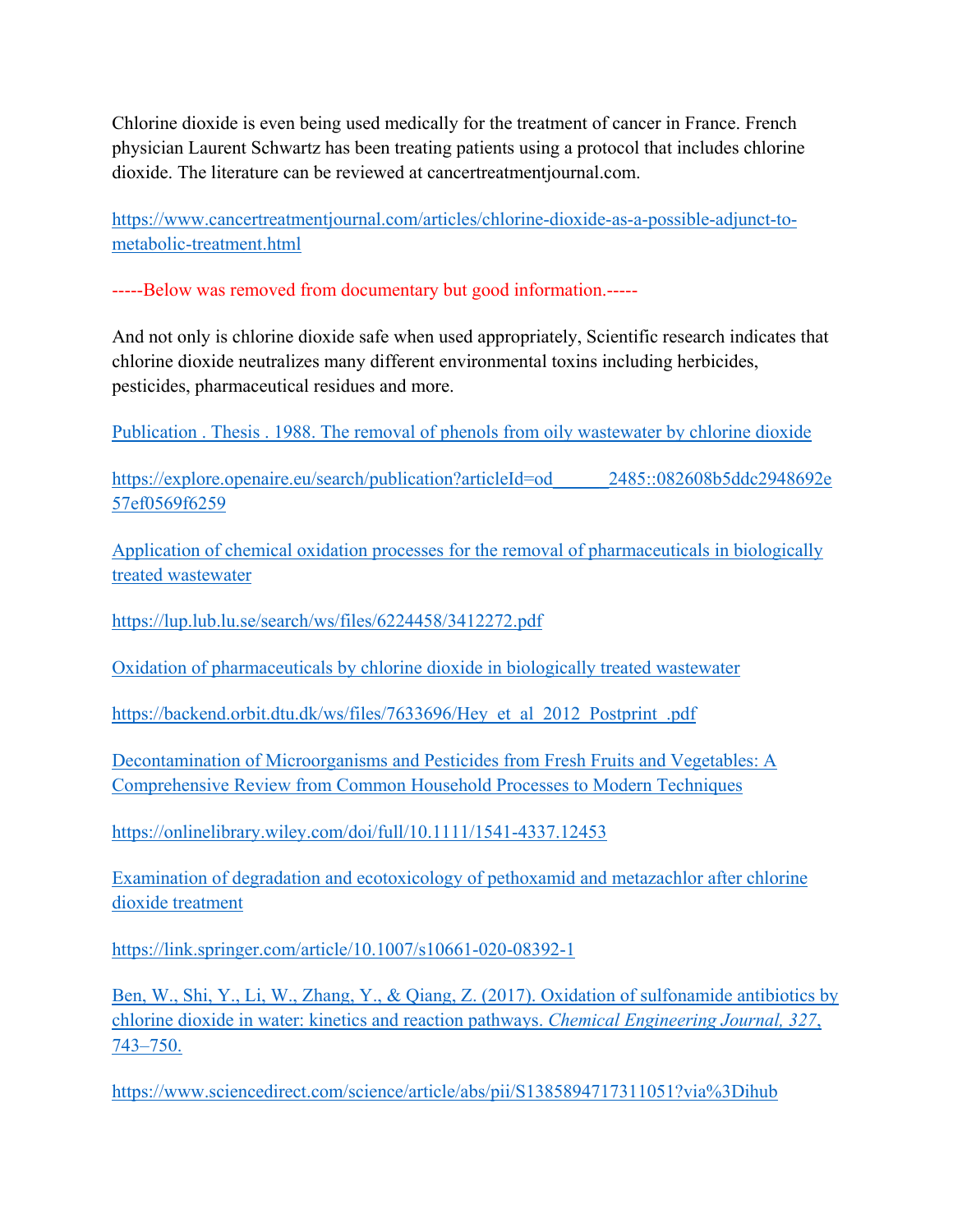[Chen, Q., Wang, Y., Chen, F., Zhang, Y., & Liao, X. \(2014\). Chlorine dioxide treatment for the](https://www.sciencedirect.com/science/article/abs/pii/S0956713513006178?via%3Dihub)  [removal of pesticide residues on fresh lettuce and in aqueous solution.](https://www.sciencedirect.com/science/article/abs/pii/S0956713513006178?via%3Dihub) *Food Control, 40*, 106– [112.](https://www.sciencedirect.com/science/article/abs/pii/S0956713513006178?via%3Dihub) 

#### <https://www.sciencedirect.com/science/article/abs/pii/S0956713513006178?via%3Dihub>

#### ----Above was removed from the documentary to decrease length but good information----

When typical users ingest chlorine dioxide by mouth, they are going to be consuming mixtures that range from about 10 ppm to 100 ppm. So the range of dosing is within or just slightly above the doses that showed no abnormality and no mortality after 90 days of chronic daily use in the animal studies previously mentioned.

Thousands of people, including myself, have experimentally consumed chlorine dioxide for months at a time within the 10-100 ppm dosage range. I'm not stating that long-term chronic daily use is recommended, but I'm stating that people have performed long-term chronic daily use experiments without harm. Like any good medicine, chlorine dioxide should be used appropriately to help restore and improve human health.

A full review of all of the documents mentioned in this safety section can be found through the link in the description of this documentary.

In summary, when used appropriately in the low doses required to neutralize pathogens Chlorine dioxide has been proven safe. When used inappropriately in high doses chlorine dioxide can be dangerous and it must be used with caution.

The third question that I needed answered as I began my research into chlorine dioxide was "Is chlorine dioxide effective for destroying pathogens including viruses, bacteria, and fungus and producing other beneficial oxidative effects. And to be more specific is it effective at doing this with direct human application both outside and inside the body?

Let's first look at the evidence for the overall effectiveness of chlorine dioxide's ability to kill viruses, bacteria, and fungus. And then we will take a look at the effectiveness with regard to human application.

One thing you have to keep in mind with regard to effectiveness studies is that to my knowledge, in the United States, there have been no started or completed human trials authorized by the existing medical establishment for the internal use of chlorine dioxide with any virus, bacteria, or fungus and there have been hundreds if not thousands of research projects into its external and disinfectant use.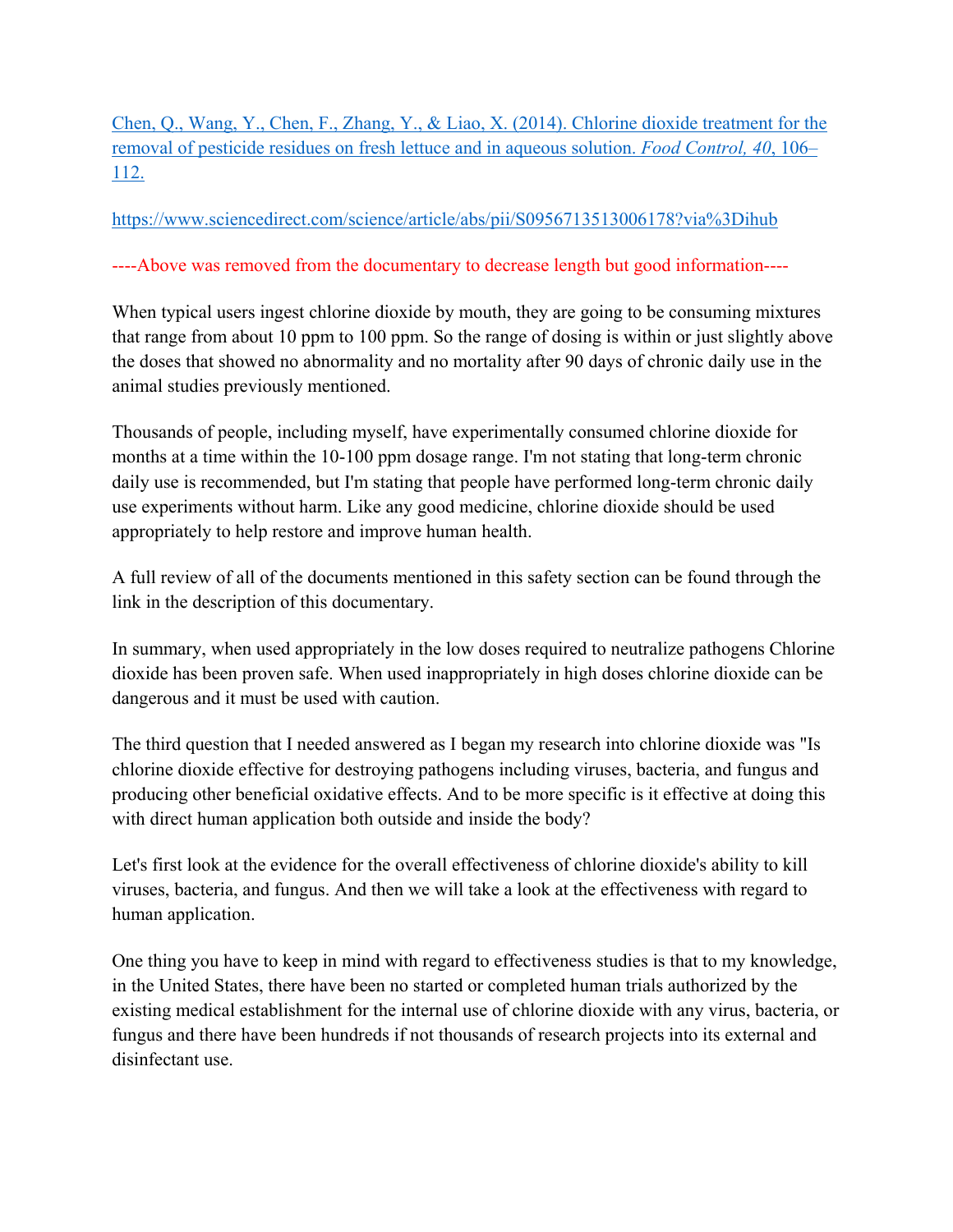Fortunately, there have been a few "unofficial" remarkable human studies completed and we live in the digital age where it is almost impossible to completely eliminate information.

Unfortunately, instead of embracing the incredible results and jumping into action with more studies, the results were quickly discredited and buried after the powers that be classified them as "never happening" or "unauthorized".

So let's get started looking into the in vitro research.

To start here's a quote from the Encyclopedia of Food Microbiology (Second Edition), 2014

"Chlorine dioxide is 3 to 4 times as powerful as sodium hypochlorite as a sanitizing agent and is generally effective against all bacteria and viruses."

<https://www.sciencedirect.com/topics/medicine-and-dentistry/chlorine-dioxide>

From the Travel and Tropical Medicine Manual (fifth edition), 2017:

"Chlorine dioxide is capable of inactivating most water-borne pathogens, including Cryptosporidium, at practical doses and contact times. It is at least as effective a bactericide as chlorine and in many cases superior. It is far superior as a virucide."

#### <https://www.sciencedirect.com/topics/medicine-and-dentistry/chlorine-dioxide>

From the International Travel Health Guide (2006-2007), 13th Edition:

"Chlorine dioxide is an extremely effective disinfectant, which rapidly kills bacteria, viruses, and Giardia, and is also effective against Cryptosporidium. ClO2 also improves taste and odor, destroys sulfides, cyanides, and phenols, controls algae, and neutralizes iron and manganese ions. It is an effective biocide at concentrations as low as 0.1 ppm (parts per million) and over a wide pH range. It is ten times more soluble in water than chlorine, even in cold water. Unlike iodine, chlorine dioxide has no adverse effects on thyroid function. Chlorine dioxide is widely used by municipal water treatment facilities.

The term "chlorine dioxide" is misleading because chlorine is not the active element. Chlorine dioxide is an oxidizing, not a chlorinating agent. ClO2 penetrates the cell wall and reacts with amino acids in the cytoplasm within the cell, killing the microorganism. The by-product of this reaction is chlorite, which is harmless to humans."

<https://www.sciencedirect.com/topics/medicine-and-dentistry/chlorine-dioxide>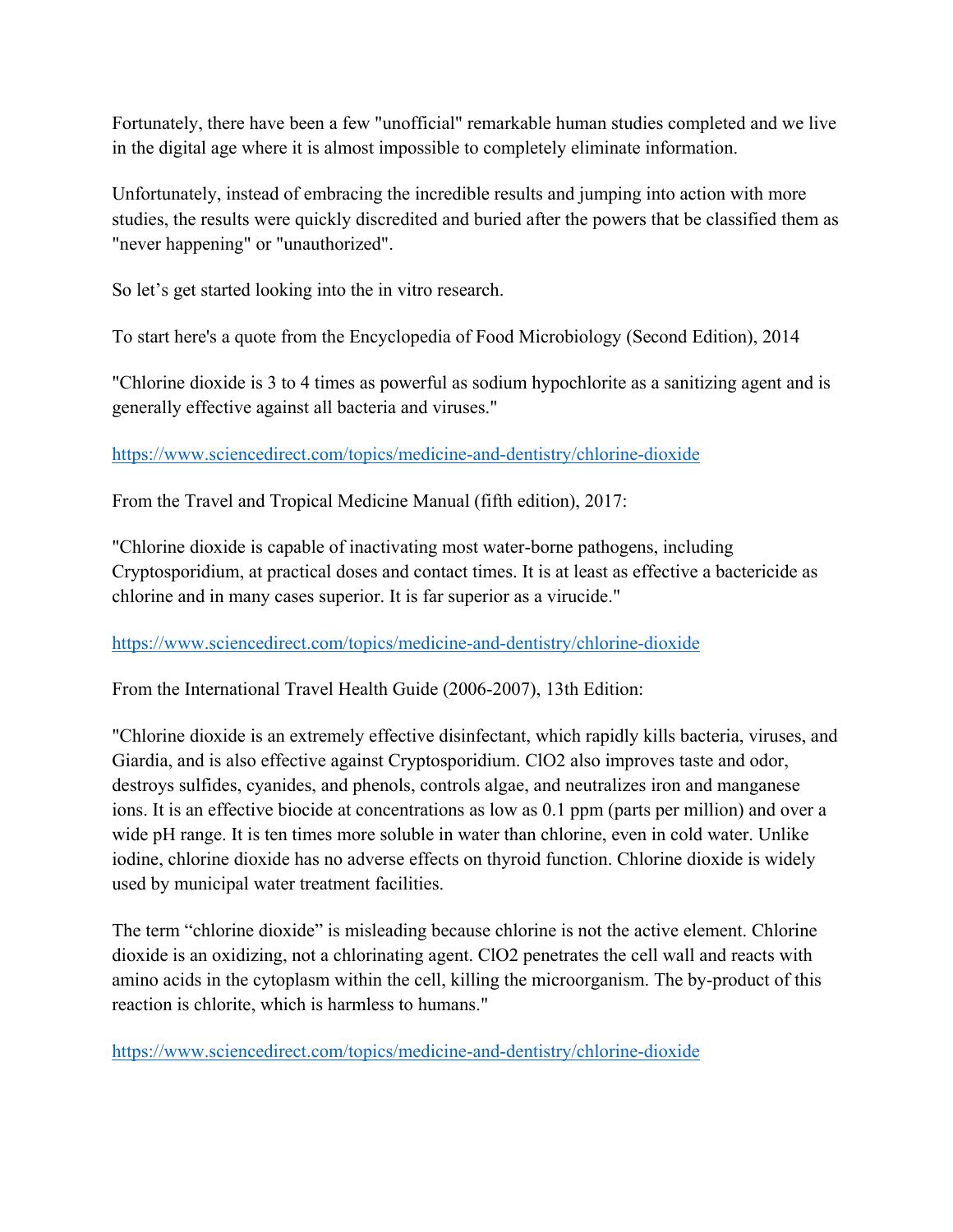In the same study mentioned earlier that looked at oral, inhaled, and ophthalmic safety limits the researchers found that "antimicrobial activity in vitro was more than 98.2% reduced when concentrations of chlorine dioxide were 5 and 20 ppm for bacteria and fungi, respectively;" it stated "excellent antimicrobial activity was observed for both bacteria and fungi." In the study, antiviral inhibition was examined for H1N1, influenza B, and enteroviris 71, and there was a greater than 50% inhibitory effect with a 2 minute exposure to 100 ppm of chlorine dioxide.

#### [https://www.ncbi.nlm.nih.gov/pmc/articles/PMC5369164/#\\_\\_ffn\\_sectitle](https://www.ncbi.nlm.nih.gov/pmc/articles/PMC5369164/%23__ffn_sectitle)

It's important to note that this safety and effectiveness study was specifically being carried out because a chlorine dioxide solution can be and is directly applied to food and human hygiene products and for preventative health measures. (See screenshot below). In other words, they know it works extremely well on the outside, and they wanted to make sure that it is safe for internal use because it's so effective against all pathogens.

#### 3. Results

In this study, a UC-1 containing 2000 ppm chlorine dioxide in water was produced through the electrolytic method with food-grade salt (99% NaCl) and RO water as the starting reactants. Subsequently, the chlorine dioxide was purified through a film and dissolved in RO water. Because a chlorine dioxide solution can be directly applied to food or human hygiene or preventative health measures, its safety and efficacy were investigated.

In a 2010 study, CD at concentrations ranging from 1 to 100 ppm produced potent antiviral activity, inactivating  $\geq$  99.9% of the viruses with a 15 sec treatment for sensitization. The antiviral activity of CD was approximately 10 times higher than that of sodium hypochlorite which is standard bleach.

#### [https://www.jstage.jst.go.jp/article/bio/15/2/15\\_2\\_45/\\_article](https://www.jstage.jst.go.jp/article/bio/15/2/15_2_45/_article)

In a 2008 study of the Influenza A virus Infection, a randomized controlled trial was performed with mice and yielded the following amazing results.

10 mice were exposed to aerosolized influenza A and aerosolized chlorine dioxide at (0.03 ppm) simultaneously for 15 minutes. A control group of 10 mice were exposed to only the aerosolized influenza A for 15 minutes.

Sixteen days after exposure, none of the mice exposed to the chlorine dioxide influenza A group had died, but 7 out of 10 mice in the influenza only control group died. That is a 70% fatality for the mice that did not receive aerosolized chlorine dioxide.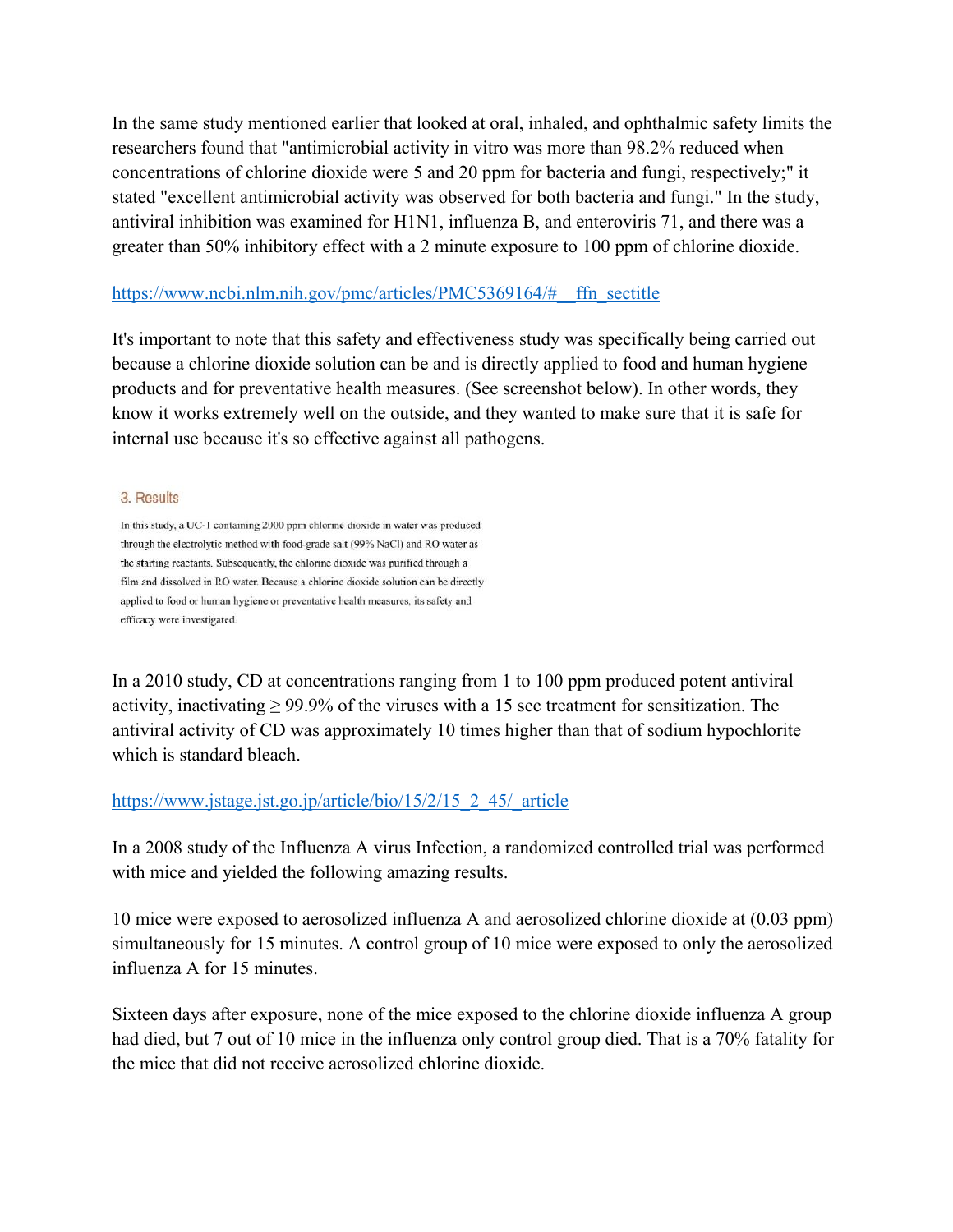<https://pubmed.ncbi.nlm.nih.gov/18089729/>

[https://web.archive.org/web/20190814231801/http://www.seirogan.co.jp/en/research\\_dev/eiseida](https://web.archive.org/web/20190814231801/http:/www.seirogan.co.jp/en/research_dev/eiseidata.html%23ancher1) [ta.html#ancher1](https://web.archive.org/web/20190814231801/http:/www.seirogan.co.jp/en/research_dev/eiseidata.html%23ancher1)

Did you catch that? Extremely low doses of chlorine dioxide protected 100% of those mice from influenza.

Chlorine dioxide out performs other disinfectants and is safer than any other.

In this study, eleven disinfectants were put to the test against some of the most common and harmful bacteria. Chlorine dioxide had the highest biocidal activity out of all eleven.

<https://link.springer.com/article/10.1007%2FBF01569799>

Chlorine dioxide inactivates HIV in vitro.

In a 1993 study, Chlorine dioxide inactivated HIV-1 in the presence of blood and in the presence of medical supplies.

<https://pubmed.ncbi.nlm.nih.gov/8228160/>

Chlorine dioxide is effective at inactivating and destroying human papilloma virus (HPV).

<https://onlinelibrary.wiley.com/doi/full/10.1002/jmv.25666>

Five of the most common bacterial pathogens have been tested against chlorine dioxide and here are some of the results

5 ppm of chlorine dioxide in water decreased E. coli. by 99.999% in 60 seconds.

<https://www.sciencedirect.com/science/article/pii/S0168160518300217>

ACINETOBACTER BAUMANNII a multi-drug resistant bacteria which can cause pneumonia and meningitis

was killed by chlorine dioxide at 100 ppm in 60 seconds.

<https://pubmed.ncbi.nlm.nih.gov/25672403/>

The bacteria which causes typhoid fever was killed off by a 10 minute exposure to 5 ppm chlorine dioxide gas.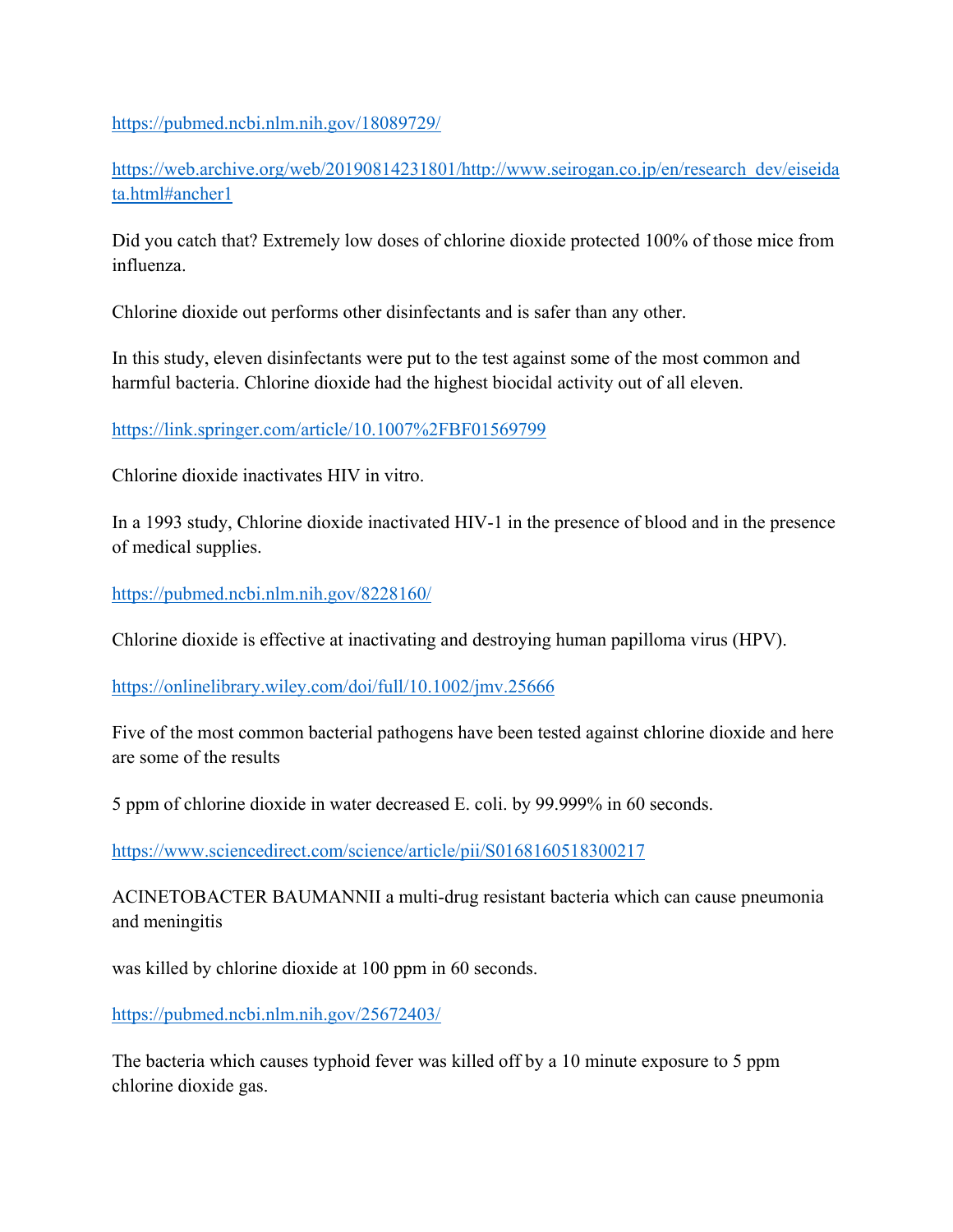#### <https://www.e-sciencecentral.org/articles/SC000027941>

#### <https://www.e-sciencecentral.org/upload/jpvm/pdf/JPVM-41-162.pdf>

PSEUDOMONAS AERUGINOSA which is a drug resistant bacteria that causes pneumonia was completely killed by exposure to 10 ppm of chlorine dioxide for 60 seconds.

#### <https://pubmed.ncbi.nlm.nih.gov/25672403/>

Chlorine dioxide is a certified biocide and here is a running list of microorganisms which includes bacteria, viruses, and fungi that it is known to inactivate.

#### <https://www.prokleanservices.com/assets/images/CL02PROVEN.pdf>

There are many more studies on the efficient destroying power of chlorine dioxide and those studies can be found through a link in the description to a PDF handbook for chlorine dioxide references.

The incredible power and potency of chlorine dioxide to destroy pathogens that cause human suffering and misery cannot be overstated.

Now let's take a look at the available research for chlorine dioxide for direct external and internal human application along with some interesting animal studies.

In a Japanese study that looked at the continuous use of extremely low concentrations of chlorine dioxide. School children were exposed to 0.01-0.03 ppm in the air continuously, and there was a significant decline in student absenteeism during the 38 day trial period, and strongly suggests the usefulness of extremely low-concentration ClO2 gas to prevent respiratory viral diseases.

(may take a couple of moments to open the document below)

[https://www.researchgate.net/profile/Norio\\_Ogata/publication/228351686\\_Effect\\_of\\_chlorine\\_di](https://www.researchgate.net/profile/Norio_Ogata/publication/228351686_Effect_of_chlorine_dioxide_gas_of_extremely_low_concentration_on_absenteeism_of_schoolchildren/links/548968ba0cf268d28f09625a/Effect-of-chlorine-dioxide-gas-of-extremely-low-concentration-on-absenteeism-of-schoolchildren.pdf?origin=publication_detail) [oxide\\_gas\\_of\\_extremely\\_low\\_concentration\\_on\\_absenteeism\\_of\\_schoolchildren/links/548968ba](https://www.researchgate.net/profile/Norio_Ogata/publication/228351686_Effect_of_chlorine_dioxide_gas_of_extremely_low_concentration_on_absenteeism_of_schoolchildren/links/548968ba0cf268d28f09625a/Effect-of-chlorine-dioxide-gas-of-extremely-low-concentration-on-absenteeism-of-schoolchildren.pdf?origin=publication_detail) [0cf268d28f09625a/Effect-of-chlorine-dioxide-gas-of-extremely-low-concentration-on](https://www.researchgate.net/profile/Norio_Ogata/publication/228351686_Effect_of_chlorine_dioxide_gas_of_extremely_low_concentration_on_absenteeism_of_schoolchildren/links/548968ba0cf268d28f09625a/Effect-of-chlorine-dioxide-gas-of-extremely-low-concentration-on-absenteeism-of-schoolchildren.pdf?origin=publication_detail)[absenteeism-of-schoolchildren.pdf?origin=publication\\_detail](https://www.researchgate.net/profile/Norio_Ogata/publication/228351686_Effect_of_chlorine_dioxide_gas_of_extremely_low_concentration_on_absenteeism_of_schoolchildren/links/548968ba0cf268d28f09625a/Effect-of-chlorine-dioxide-gas-of-extremely-low-concentration-on-absenteeism-of-schoolchildren.pdf?origin=publication_detail)

Chlorine dioxide is recognized as a biocompatible wound antiseptic irrigant.

This means that it can be used in human and animal wounds to help reduce infection and inflammation without causing any type of irritation or negative effects on routine healing. In fact, chlorine dioxide products have been shown to significantly improve wound healing time in animal studies. As a side note treatment of deep surgical wounds with chlorine dioxide has also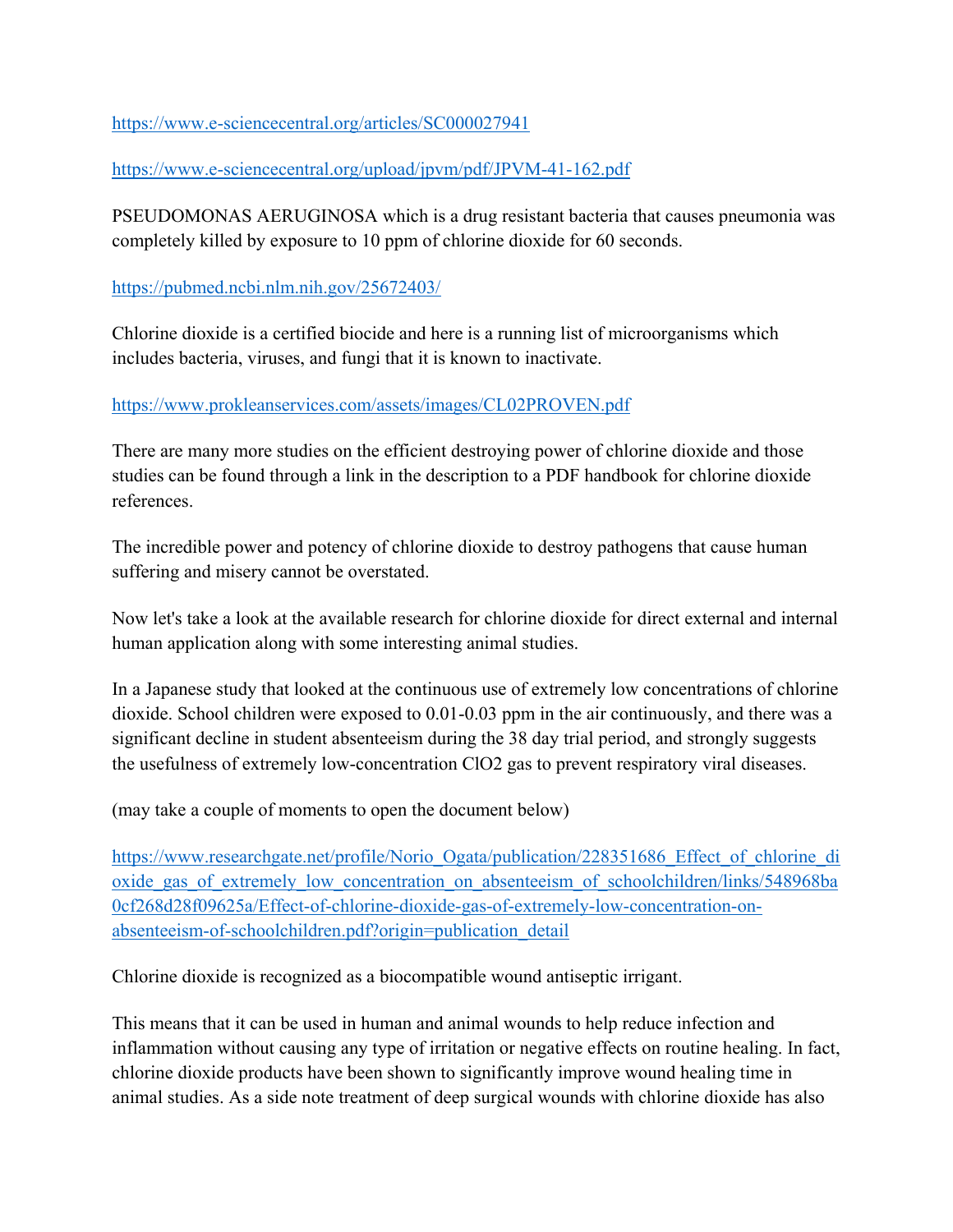taken place in veterinary medicine and the results have been quite remarkable. Chlorine dioxide was shown to be completely safe and biocompatible and there was significant improvement in wound healing outcomes.

[https://journals.lww.com/aswcjournal/Abstract/2014/01000/Activated\\_Chlorine\\_Dioxide\\_Soluti](https://journals.lww.com/aswcjournal/Abstract/2014/01000/Activated_Chlorine_Dioxide_Solution_Can_Be_Used_as.6.aspx%23) on Can Be Used as.6.aspx#

<https://www.ncbi.nlm.nih.gov/pmc/articles/PMC3362038/>

<https://pdfs.semanticscholar.org/8824/f87d6a6b1a45edce16641cc4ca2f209bda18.pdf>

<https://arxiv.org/pdf/1304.5163.pdf>

<https://pubmed.ncbi.nlm.nih.gov/3946914/>

<https://pubmed.ncbi.nlm.nih.gov/24343388/>

Studies have been carried out by frontier pharmaceuticals with their chlorine dioxide products for the treatment of non-healing diabetic ulcers with striking results.

[https://cdn.shopify.com/s/files/1/0414/2833/files/An\\_Overall\\_View\\_Cl02.pdf?1961](https://cdn.shopify.com/s/files/1/0414/2833/files/An_Overall_View_Cl02.pdf?1961%20)

Multiple studies have been carried out on the use of chlorine dioxide for oral health, and several products have been developed by different companies which utilize it as a post-surgical oral rinse and general use oral rinse to treat periodontal disease, oral infections, canker sores, bad breath and more. Frontier pharmaceuticals, The company that was founded by Howard Alliger, offers a whole line of chlorine dioxide products for external and oral rinse use. They have products that cure toenail fungus, canker sores, oral infections, and chronic sinus infections.

<https://pubmed.ncbi.nlm.nih.gov/15218896/>

https://www.researchgate.net/publication/5227382 Plasma membrane damage to Candida alb icans caused by chlorine dioxide CLO2

<https://frontierpharm.com/collections/oral-care>

<https://www.oracareproducts.com/activated-clo2.html>

[https://www.snootspray.com](https://www.snootspray.com/)

<https://frontierpharm.com/collections/skin-care>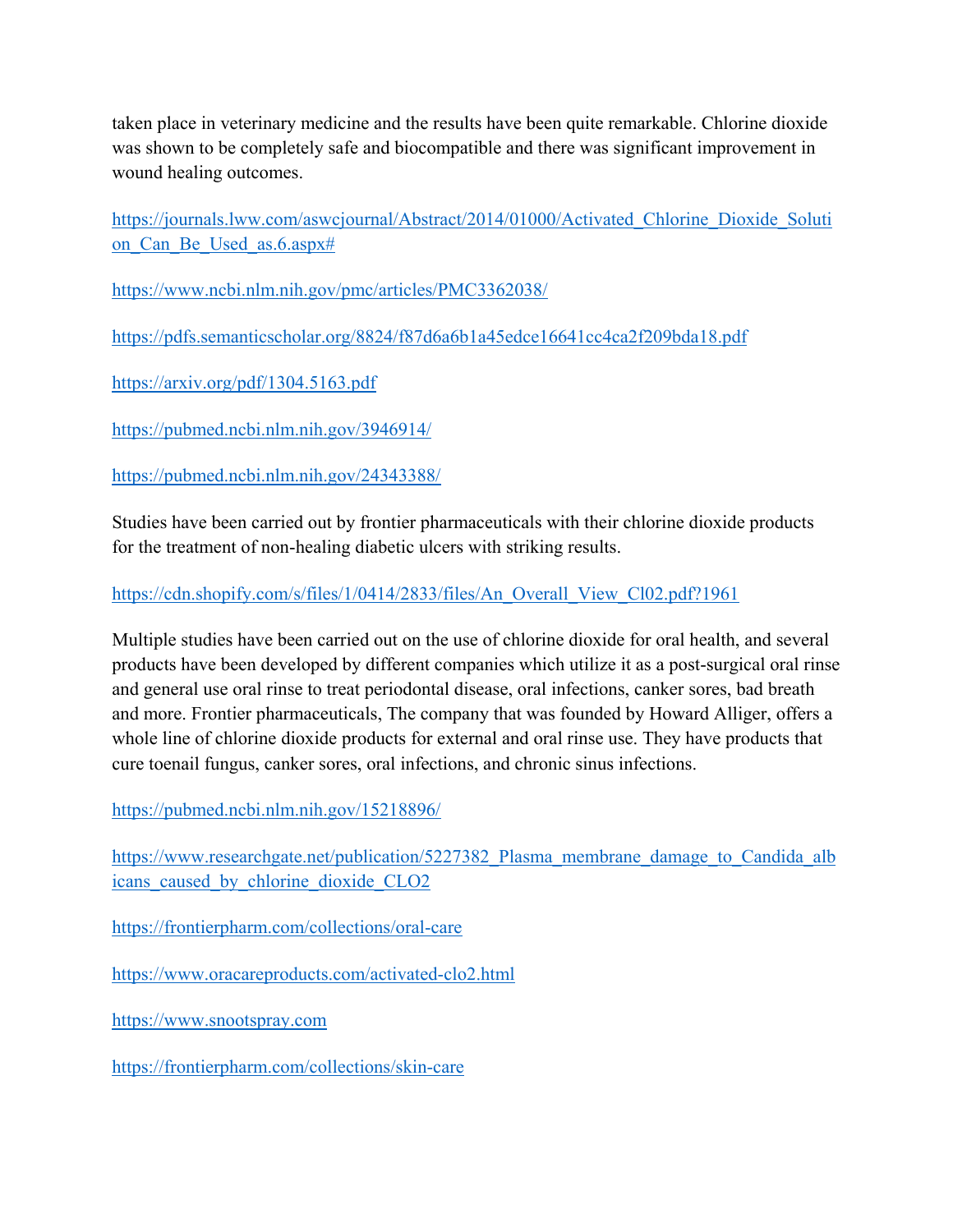Candida albicans is a big problem when it comes to fungal overgrowth caused by antibiotic overuse and denture use in the elderly. This overgrowth can cause significant human health problems. In a pilot study of oral Candida, chlorine dioxide provided a safe and clinically effective option in the management of chronic candidiasis.

#### <https://pubmed.ncbi.nlm.nih.gov/15218896/>

https://www.researchgate.net/publication/5227382 Plasma membrane damage to Candida alb icans caused by chlorine dioxide CLO2

A research study on dairy cows with a chlorous acid-chlorine dioxide Teat Dip showed a reduced incidence of staph. aureus infection of the udder by over 90%

<https://pubmed.ncbi.nlm.nih.gov/9749396/>

"In the preliminary clinical trial that took place in 1982,' a physician stated that Alcide (which is a patented form of chlorine dioxide) induced prompt remission of perioral herpes symptoms and rapid resolution of the lesions in 15 of 16 cases. These patients have had no recurrence in 6 months. Also five of the six patients with genital herpes had prompt remission and no recurrence."

Journal of applied toxicology, volume 2, issue 3

Article: Toxicity of Alcide

Mohamed S. Abdel‐Rahman Sammy E. Gerges Howard Alliger

First published: June 1982

(A. R. Shalita, Internal report from Department of Medicine,

Division of Dermatology, Downstate Medical Center, State

University of New York, May 1, 1979.)

In 2012, a study took place in Uganda. The International Red Cross, Uganda Red Cross, and a group called the Water Reference Center had members present that conducted the study and documented the results. In the study, 154 people tested positive for malaria and 154 were cured of malaria within 48 hours.

After the study was conducted by the local Red Cross, the International Red Cross authorities denied that the entire thing took place and refused to verify the results.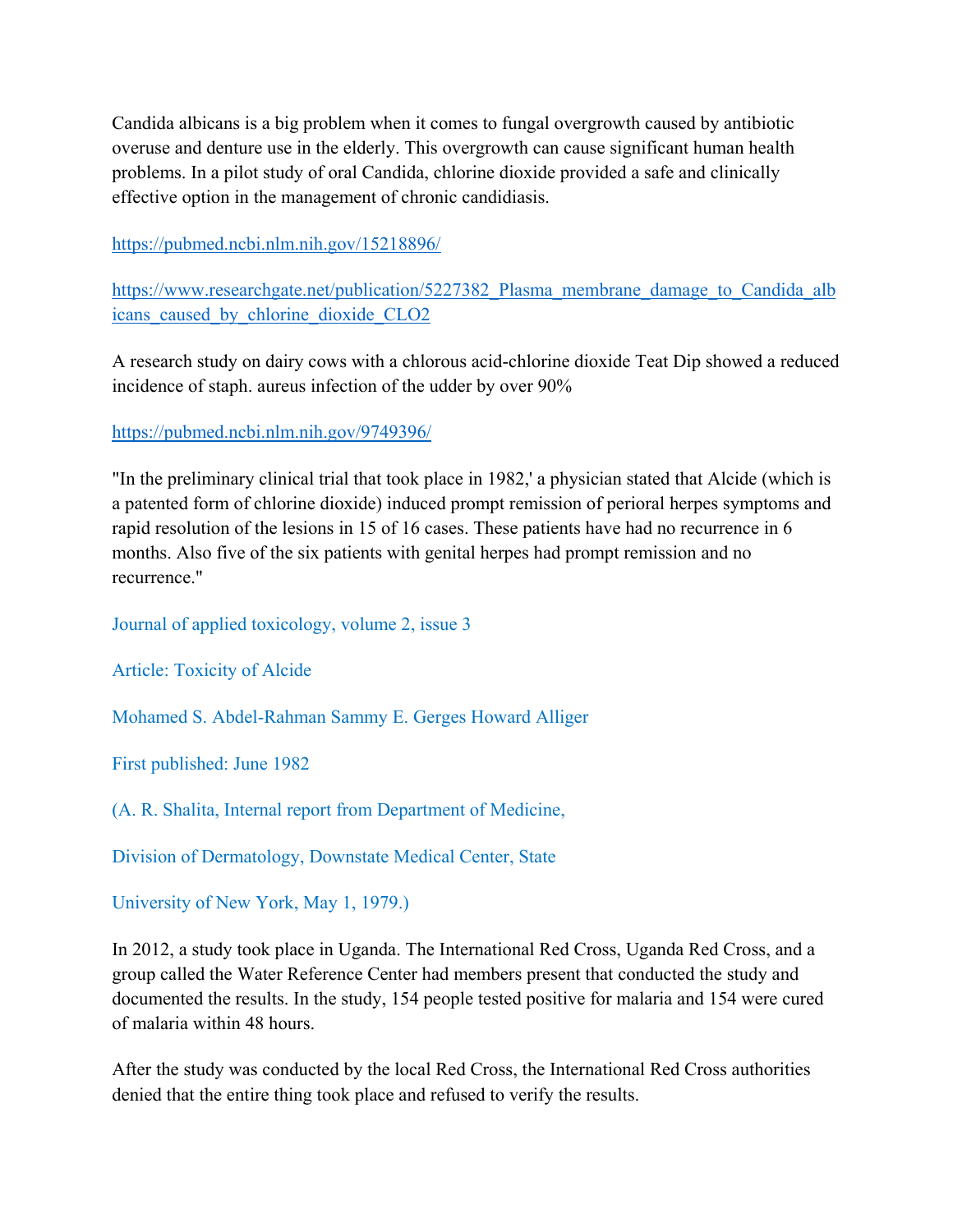The study was documented on video by several people, and these videos made their way online. Unfortunately, the malaria study documentary has been banned multiple times from YouTube but can be found on alternative video platforms like Brighteon and BitChute and those links are provided in the PDF document that you can find in the description of this video.

YouTube:<https://youtu.be/WKIfzf3hDjM>

Brighteon:<https://www.brighteon.com/5825082196001>

Telegram link: [https://t.me/mms\\_health\\_videos/206](https://t.me/mms_health_videos/206)

LBRY.tv: [https://lbry.tv/@mmstestimonials:e/LEAKED-](https://lbry.tv/@mmstestimonials:e/LEAKED-ProofTheRedCrossCured154MalariaCasesWithMMS:0)[ProofTheRedCrossCured154MalariaCasesWithMMS:0](https://lbry.tv/@mmstestimonials:e/LEAKED-ProofTheRedCrossCured154MalariaCasesWithMMS:0)

In a more recent preliminary trial, 100 patients with serious illness from COVID-19 were cured within 48 hours with chlorine dioxide. These preliminary studies were carried out in the country of Ecuador by licensed physicians who were desperate to find a true solution for so many of the serious COVID-19 patients that were dying by the hundreds.

One brave doctor first cured himself using chlorine dioxide and then after several other doctors recovered with chlorine dioxide, it was offered as an alternative treatment with consent to severe cases.

All 100 patients that participated had significant improvement within 48 hours and achieved a complete recovery. This preliminary study was carried out with the assistance of biophysicist Andreas Kalcker who has been a longtime advocate of chlorine dioxide and speaks internationally on the subject.

One of my main purposes in showing you all of this research data is to help you see the contrast between what you see coming from the main stream news sources saying that chlorine dioxide is a toxic bleach and the reality that chlorine dioxide is a safe, powerful, and effective substance.

Here you have a substance that anyone can make or buy and when used appropriately it can bring health and healing where nothing else can. You can literally make enough of this to last a lifetime for less than \$100, and it has been known to cure everything from the common cold to cancer.

Do you remember Howard Alliger, the guy that founded Alcide Corporation and frontier pharmaceuticals? He filed a patent in 2017 that utilizes chlorine dioxide to cure cancer. In the patent information, he provides experimental research that was performed with mice that showed a complete tumor regression within 48 hours of injection. That's right! It killed cancer tumors in less than 48 hours.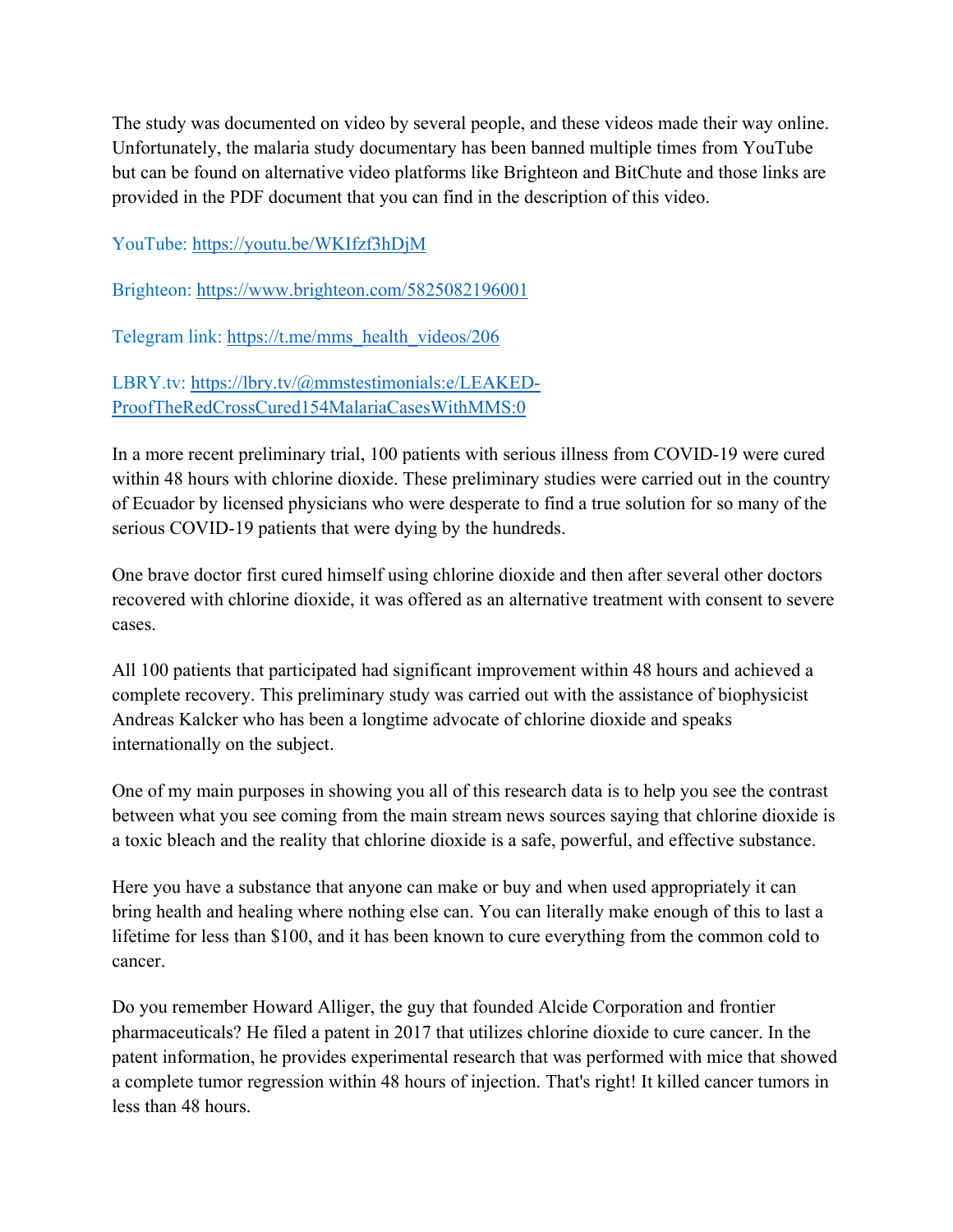#### [https://www.dioxidodecloro.wiki/Alliger\\_Cancer%20patent%202018.pdf](https://www.dioxidodecloro.wiki/Alliger_Cancer%20patent%202018.pdf)

As I said previously, the internal human use studies are few and far between, but the same cannot be said for the anecdotal reports from all over the world.

From written testimony reports to video testimonies, there have been hundreds if not thousands of reports.

Many of these have been banned from media platforms like YouTube, Facebook, and Google search engine. The locations of these testimonies can be found in the PDF document found in the description of this video.

There has been a quietly growing grass roots movement of people using chlorine dioxide to selftreat disease and they have been using chlorine dioxide to cure a wide range of infectious diseases including antibiotic resistant bacterial infections, malaria, influenza, hepatitis, and more. Others have had some remarkable results relieving diseases such as arthritis, cancer, and other inflammatory diseases.

Time and my own personal limitations to perform interviews and compile interview data prevents me from chronicling the thousands of stories that I could compile. Here are some recent interviews and stories that I have compiled but this doesn't even scratch the surface as to the alleviation of human suffering that chlorine dioxide has brought to the world.

Earlier in this documentary, I mentioned Dave who is a missionary to Africa and has been helping people there with chlorine dioxide since 2007. In May of 2020, I was able to interview Dave over video chat. Here are some clips from that interview. The entire interview can also be found on my brighteon.com video channel and my BitChute backup channel.

(Clips from Dave's interview)

In this next interview you'll meet Steve. In his early 20s he had a chronic illness that resulted in two open-heart surgeries and multiple cases of pneumonia. In March 2020, he contracted what appeared to be a very severe case of COVID-19. He relates his initial discovery of chlorine dioxide and his rapid recovery from severe illness.

(Steve interview)

This is Anna. Anna struggled with debilitating Lyme disease for months before she discovered chlorine dioxide. She was bedridden and unable to walk and is on her way to full recovery.

(Anna Interview)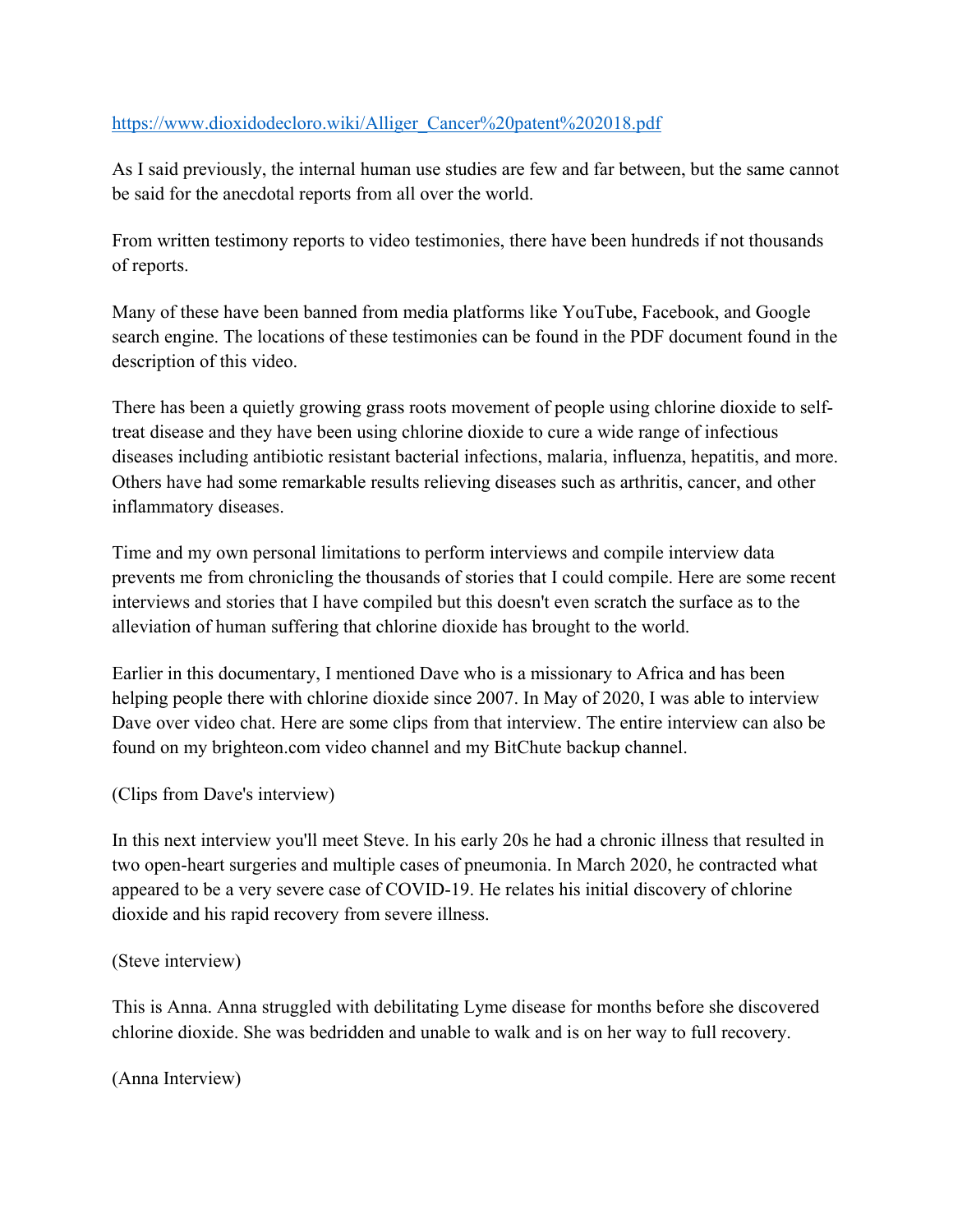In this next video you'll meet Lindsay Wagner. Lindsay Wagner is an actress who you might recognize from the 1970s TV series called The Bionic Woman. She suffered from a severe skin disease that modern medicine could not fix. Her discovery of chlorine dioxide and her rapid healing are a true testimony to this chemical wonder.

(clip of Lindsay Wagner)

[https://abc7.com/news/bionic-woman-actress-says-substance-known-as-mms-worked-for](https://abc7.com/news/bionic-woman-actress-says-substance-known-as-mms-worked-for-her/1578875/)[her/1578875/](https://abc7.com/news/bionic-woman-actress-says-substance-known-as-mms-worked-for-her/1578875/)

<https://www.brighteon.com/979d1d09-cb4f-432f-a67b-bde895820167>

I could not make this documentary without mentioning the genesis2church of health and healing. They have been instrumental in helping thousands of people from all around the world to learn about and receive the beneficial effects of properly used chlorine dioxide.

In spite of an incessant disinformation campaign along with overwhelming persecution and harassment, they have continued to proclaim the truth about chlorine dioxide and they have also produced many instructional videos that help common people learn to make and use chlorine dioxide.

They have also produced hundreds of short video testimonials of people from all around the world. These video testimonials have provided a voice for each individual person to share about their healing experience and have served as a verifying record as to the effectiveness and healing power of chlorine dioxide.

However most if not all of them have been banned, deleted, and erased from all major media platforms. The PDF in the description of this video will provide you with link references where you can find all of these video testimonies as well as instructional videos for making and using chlorine dioxide for yourself. For the purposes of this documentary, I am going to provide just a few clips of some of these video testimonies to give you an idea of the wide range of disease processes that chlorine dioxide has helped.

I am aware that all of these reports are simply anecdotal testimonies of people's experiences. If there were just a couple of them, they would not be convincing. However, after you watch hundreds of videos and read hundreds of written testimonies there has to be some point at which anecdotal evidence leads to common sense deductions.

(clips of video testimonials from Genesis to church)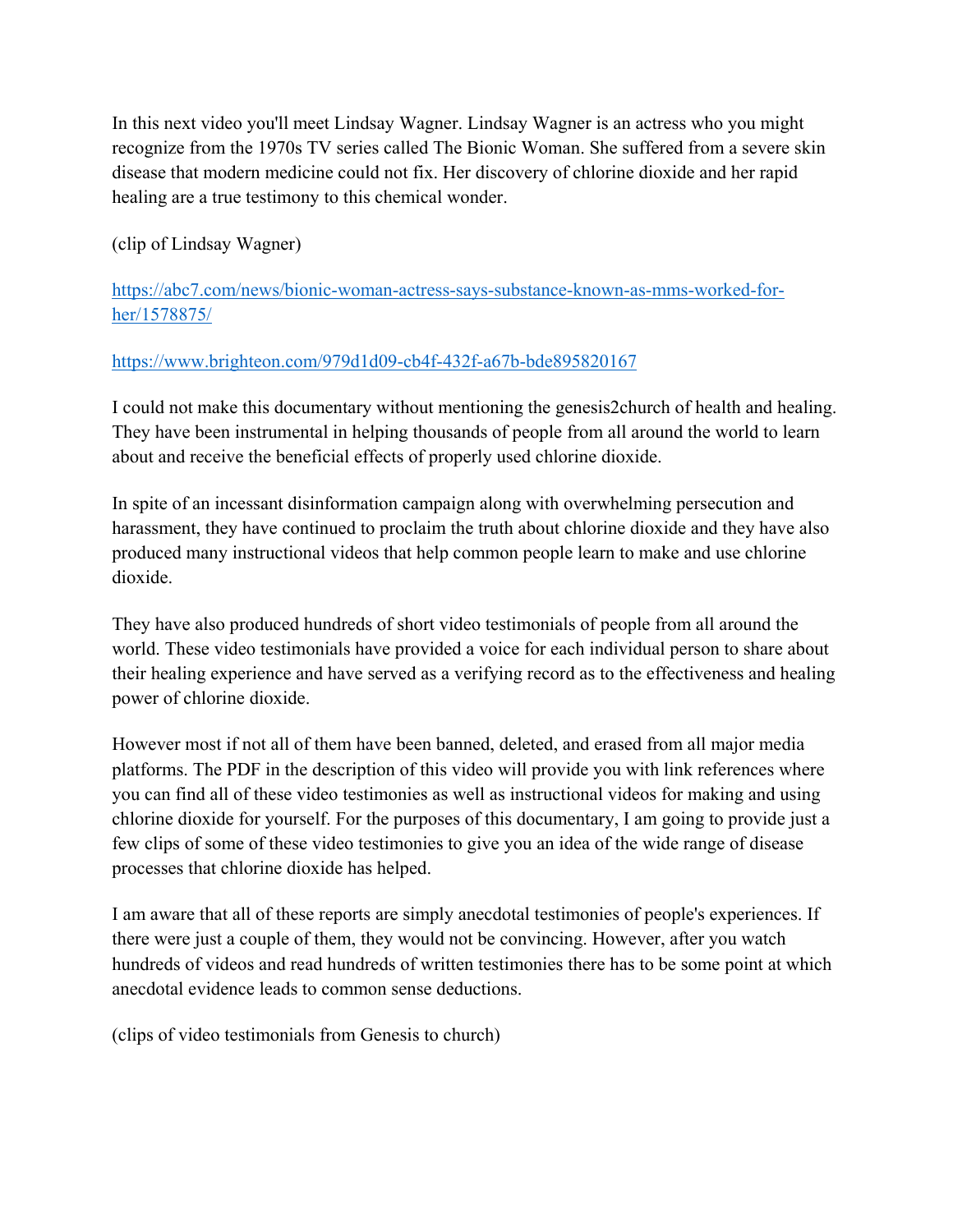This is Maggie. Maggie's partner first introduced her to chlorine dioxide in 2019, and she thought that he was crazy. He had previously discovered chlorine dioxide when working to restore his own health after a battle with some serious health conditions.

In February 2020 Maggie and her partner both became extremely ill with respiratory symptoms. They both began taking chlorine dioxide and had a rapid recovery from their illnesses. This was the beginning of Maggie's healing journey. She is overcoming chronic sinus infections, chronic fatigue, herpes and more. A link to the full interview is in the pdf document.

(Maggie Stern interview)

A mass awakening occurred in June 2020 during the COVID-19 pandemic. Because of its successful use by multiple doctors in South America, the country of Bolivia authorized the legal use of chlorine dioxide for the treatment of COVID-19.. Physicians were allowed to provide their patients with a voluntary option to receive chlorine dioxide as an oral treatment. The astounding testimonies and stories of people's recovery from severe COVID-19 began to flow into Spanish media outlets and these testimonies started appearing on YouTube, Facebook, Twitter, and other social media platforms. As quickly as they appeared they began to be censored. Here is a collection of short video testimonies of both physicians and patients.

(video testimonies from Central America and South America)

Janika is from Estonia and first discovered chlorine dioxide or as she knew it MMS when her infant son became extremely ill and the doctors had given up and told her to prepare for the worst. This set her on a quest to find a cure for her son before it was too late.

(Janika Veski Interview)

In my 25 years of experience as a critical care nurse, I have never encountered a more amazing substance than chlorine dioxide. I hope that this documentary has helped explain why chlorine dioxide when used appropriately is safe, effective, and beneficial for human health and healing.

And I hope that this documentary will lead to more openness from the healthcare community so that proper human trials can occur and chlorine dioxide can see its full potential for the benefit of mankind.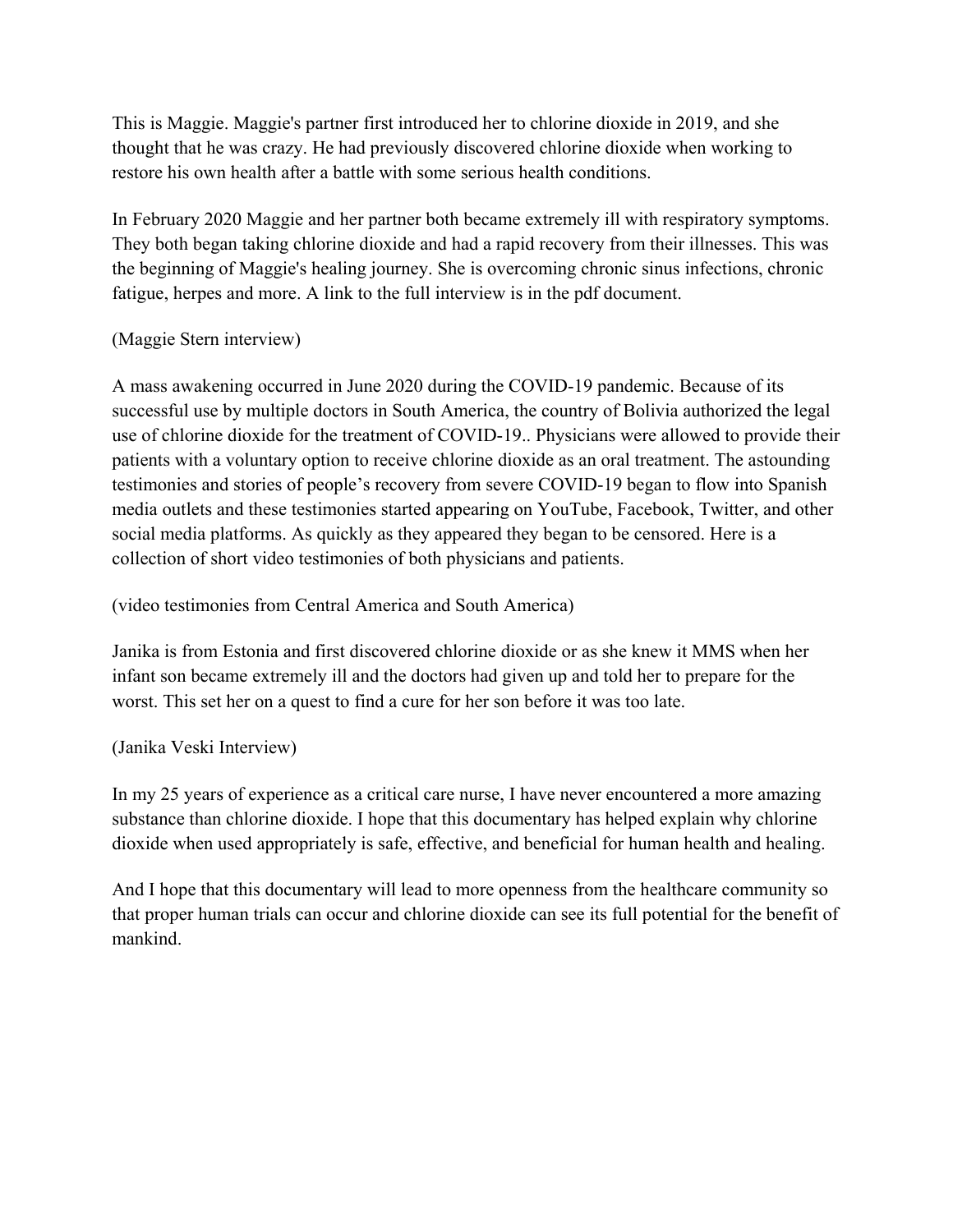## <span id="page-32-0"></span>Section 2: Full List of References from My Research on Chlorine Dioxide

During this journey of discovery, I compiled a large list of literature references. There is no way that I could have included all of the very interesting findings in a single video that anyone would take the time to watch so I have included the full list here with hyperlinks so that you can do your own research. This list is not complete and new information that I gather may be added occasionally.

These references are crudely divided into safety and efficacy study as indicated in the subheadings.

## Safety Studies

Efficacy and Safety Evaluation of a Chlorine Dioxide Solution (2017)

Full HTML:<https://www.ncbi.nlm.nih.gov/pmc/articles/PMC5369164/>

Full PDF:<https://www.ncbi.nlm.nih.gov/pmc/articles/PMC5369164/pdf/ijerph-14-00329.pdf>

Effects of the acute rising dose administration of chlorine dioxide, chlorate and chlorite to normal healthy adult male volunteers

<https://pubmed.ncbi.nlm.nih.gov/6520727/>

The effect of disinfection on viability and function of baboon red blood cells.

Valeri CR1, Ragno G, MacGregor H, Pivacek LE

Author information

Photochemistry and Photobiology, 28 Feb 1997, 65(3):446-450

<https://pubmed.ncbi.nlm.nih.gov/9077129/>

Pg. 10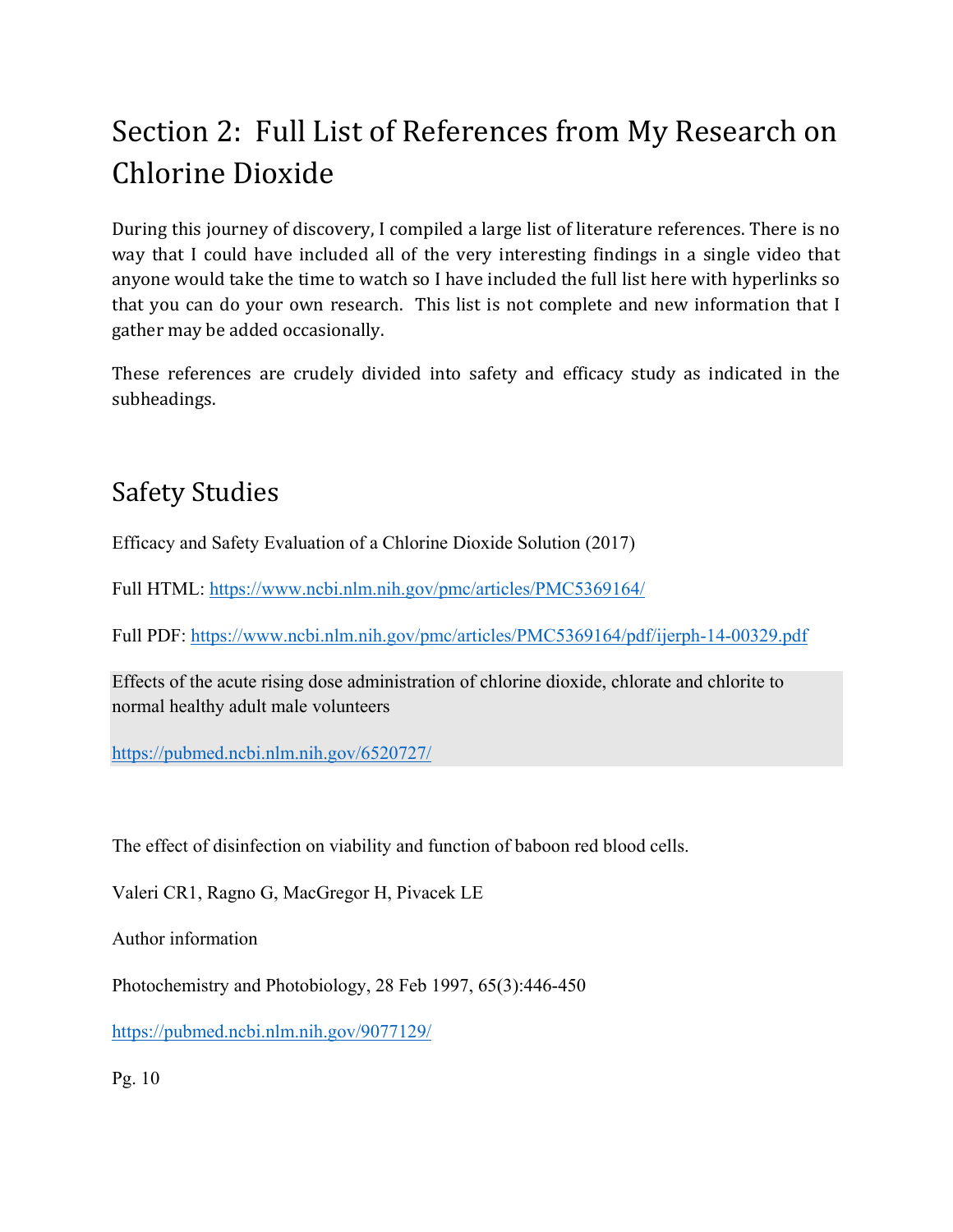"In the study using the non-activated sodium chlorite, which was performed as a control for the activated sodium chlorite studies, there was actually more damage to the red blood cells at the 15 mM concentration. The 24-hour posttransfusion survival value was 75% for the red blood cells in the control studies and 87% for the red blood cells treated with activated sodium chlorite."

Journal AWWAVolume 82, Issue 10

Research & Technology

Comparative Subchronic Toxicity Studies of Three Disinfectants

F. Bernard Daniel Lyman W. Condie Merrel Robinson Judy A. Stober

First published: 01 October 1990

<https://awwa.onlinelibrary.wiley.com/doi/abs/10.1002/j.1551-8833.1990.tb07038.x>

Increased longevity of honeybees with chlorine dioxide and sucrose

[https://academic.oup.com/jee/article-abstract/65/1/19/2210444?redirectedFrom=fulltext](https://academic.oup.com/jee/article-abstract/65/1/19/2210444?redirectedFrom=fulltext%20)

Lockett, J., Oxodene: Longevity of Honey Bees, Journal of Econ. Entomology,

vol. 65,No. 1, Feb. 1972

Kinetics of Cl02 and effects of Cl02, Cl02-, and Cl03- in drinking water on blood glutathione and hemolysis in rat and chicken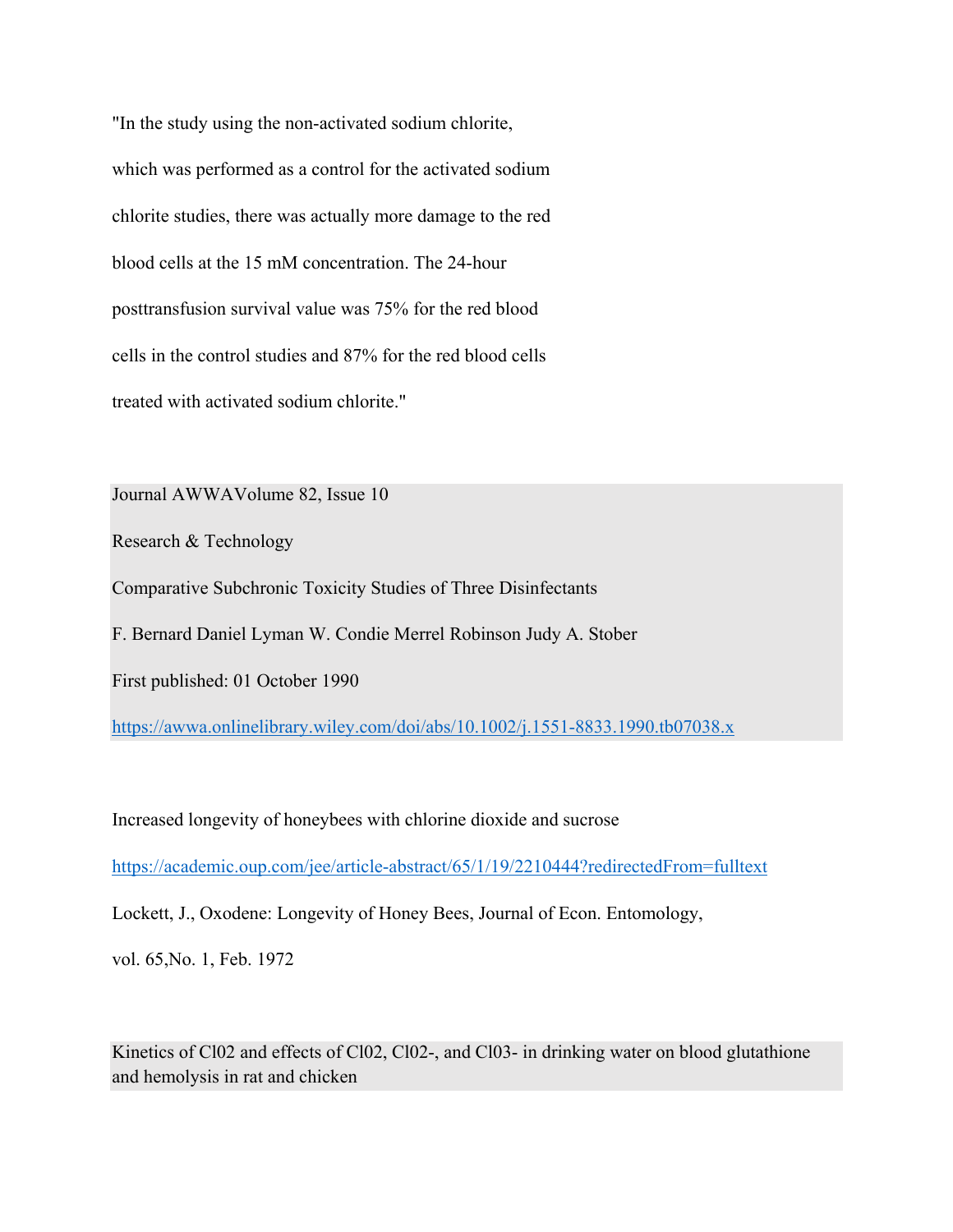#### <https://pubmed.ncbi.nlm.nih.gov/547024/>

The effects of chlorine dioxide and sodium chlorite on erythrocytes of A/J and C57L/J mice

G S Moore et al. J Environ Pathol Toxicol. 1980 Sep.

<https://pubmed.ncbi.nlm.nih.gov/7462915/>

(unable to locate full source document)

Effects of alcide® gel on fetal development in rats and mice. II

Samy E. Gerges Mohamed S. Abdel‐Rahman Gloria A. Skowronski Stanley Von Hagen

First published: April 1985

<https://pubmed.ncbi.nlm.nih.gov/3998374/>

Pharmacodynamics of alcide, a new antimicrobial compound, in rat and rabbit

J Scatina et al. Fundam Appl Toxicol. 1984 Jun.

<https://pubmed.ncbi.nlm.nih.gov/6745537/>

Toxicity of alcide

Journal of applied toxicology Volume 2, issue 3 (1982)

Mohamed S Abdel – Rahmen, Sammy E. Gerges, Howard Alliger

<https://onlinelibrary.wiley.com/doi/pdf/10.1002/jat.2550020308>

Improvement of the Air Quality in Student Health Centers With Chlorine Dioxide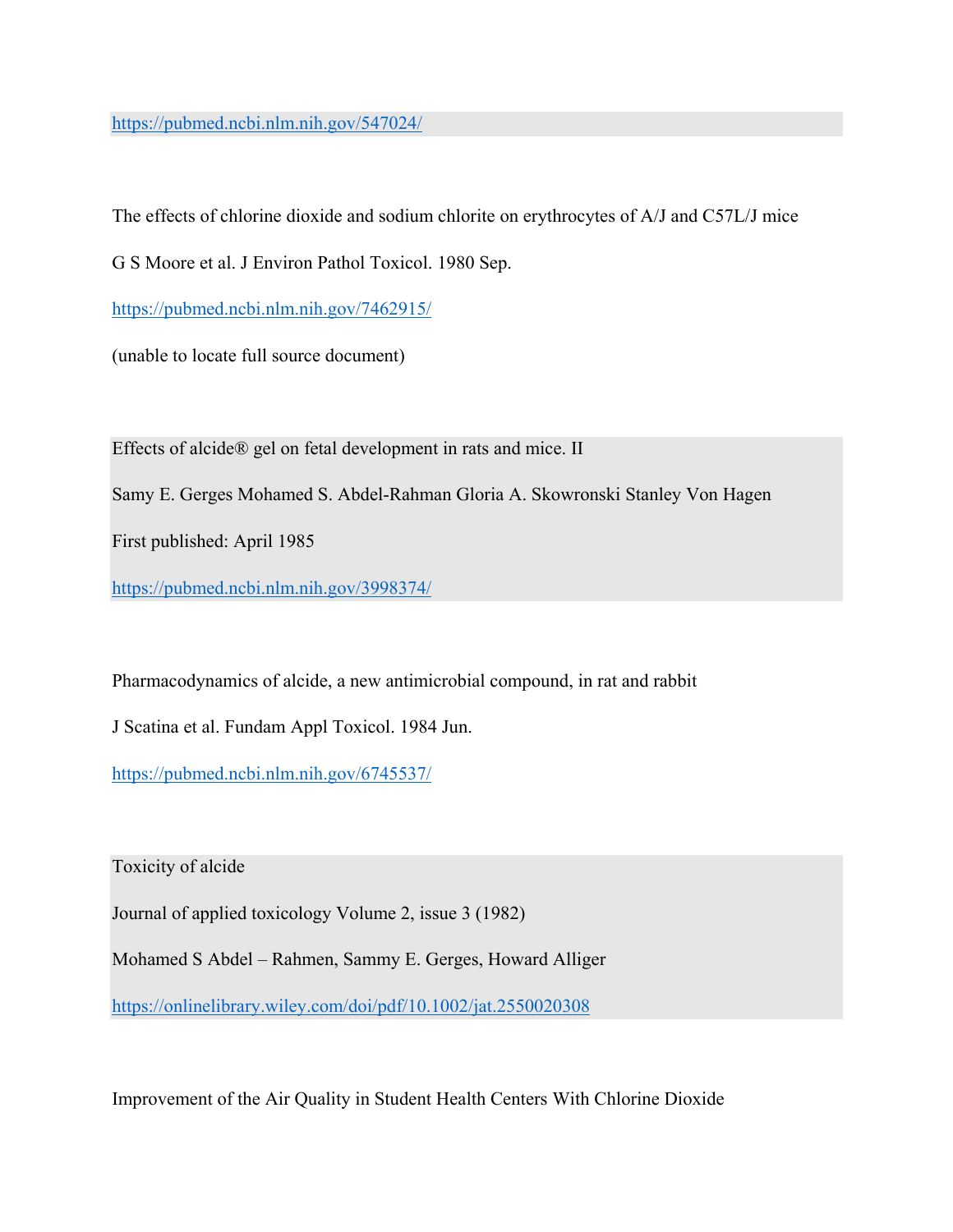<https://pubmed.ncbi.nlm.nih.gov/20169486/>

Pharmacokinetics of Alcide, a Germicidal Compound in Rat

J Scatina et al. J Appl Toxicol. 1983 Jun.

<https://pubmed.ncbi.nlm.nih.gov/6619502/>

FDA 3 part per million guidance:

[https://www.accessdata.fda.gov/scripts/cdrh/cfdocs/cfcfr/cfrsearch.cfm?fr=173.300](https://www.accessdata.fda.gov/scripts/cdrh/cfdocs/cfcfr/cfrsearch.cfm?fr=173.300%20)

<https://www.fda.gov/media/110849/download>

An unusual case of reversible acute kidney injury due to chlorine dioxide poisoning (drank 250 mL of concentrated chlorine dioxide)

<https://www.tandfonline.com/doi/full/10.3109/0886022X.2013.819711>

Six-month low level chlorine dioxide gas inhalation toxicity study with two-week recovery period in rats

<https://www.ncbi.nlm.nih.gov/pmc/articles/PMC3298712/>

Full: <https://www.ncbi.nlm.nih.gov/pmc/articles/PMC3298712/pdf/1745-6673-7-2.pdf>

#### TOXICOLOGICAL REVIEW OF CHLORINE DIOXIDE AND CHLORITE

[https://cfpub.epa.gov/ncea/iris/iris\\_documents/documents/toxreviews/0648tr.pdf](https://cfpub.epa.gov/ncea/iris/iris_documents/documents/toxreviews/0648tr.pdf)

World health organization document

<https://www.who.int/ipcs/publications/cicad/en/cicad37.pdf>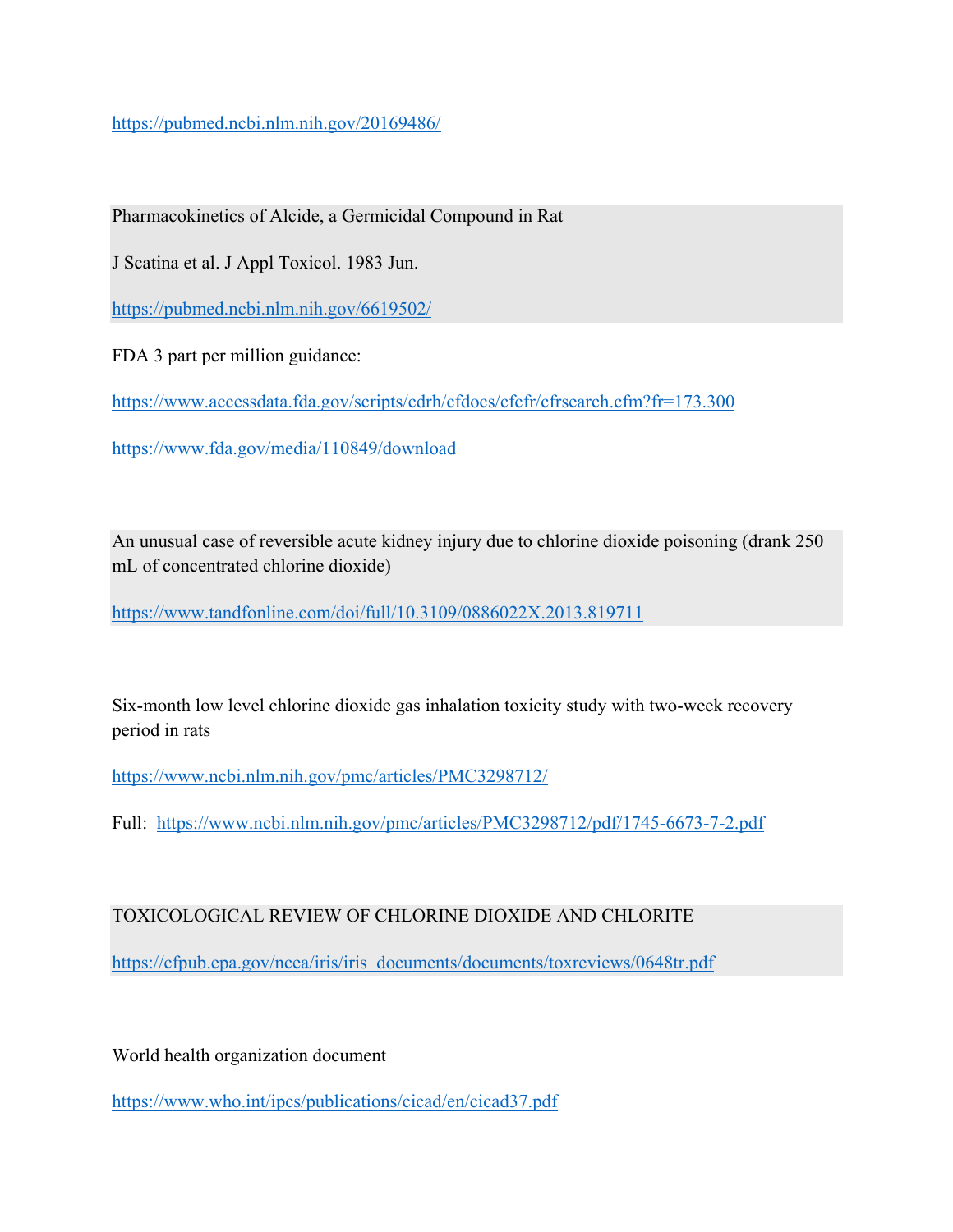Study of chlorine dioxide and its metabolites in man (1981)

<https://nepis.epa.gov/Exe/ZyPURL.cgi?Dockey=20016SZ3.TXT>

Mechanistic aspects of ingested chlorine dioxide on thyroid function: impact of oxidants on iodide metabolism

<https://pubmed.ncbi.nlm.nih.gov/3816729/>

Full:<https://www.ncbi.nlm.nih.gov/pmc/articles/PMC1474311/pdf/envhper00440-0239.pdf>

Effects of chlorine dioxide on thyroid function in the African green monkey and the rat

R M Harrington et al. J Toxicol Environ Health. 1986.

<https://pubmed.ncbi.nlm.nih.gov/3761383/>

Chlorine dioxide and hemodialysis

<https://pubmed.ncbi.nlm.nih.gov/2184465/>

"Deleterious effects of moderately high levels of these oxychlorines have been demonstrated experimentally on red blood cells, thyroid function, and development in laboratory animals. Adverse effects in controlled prospective studies in humans and in actual use situations in community water supplies have as yet failed to reveal clear evidence of adverse health effects."

"Again, very limited human experience has failed to reveal adverse health effects."

Effect of Chlorine Dioxide Water Disinfection on Hematologic and Serum Parameters of Renal Dialysis Patients

<https://pubmed.ncbi.nlm.nih.gov/3452295/>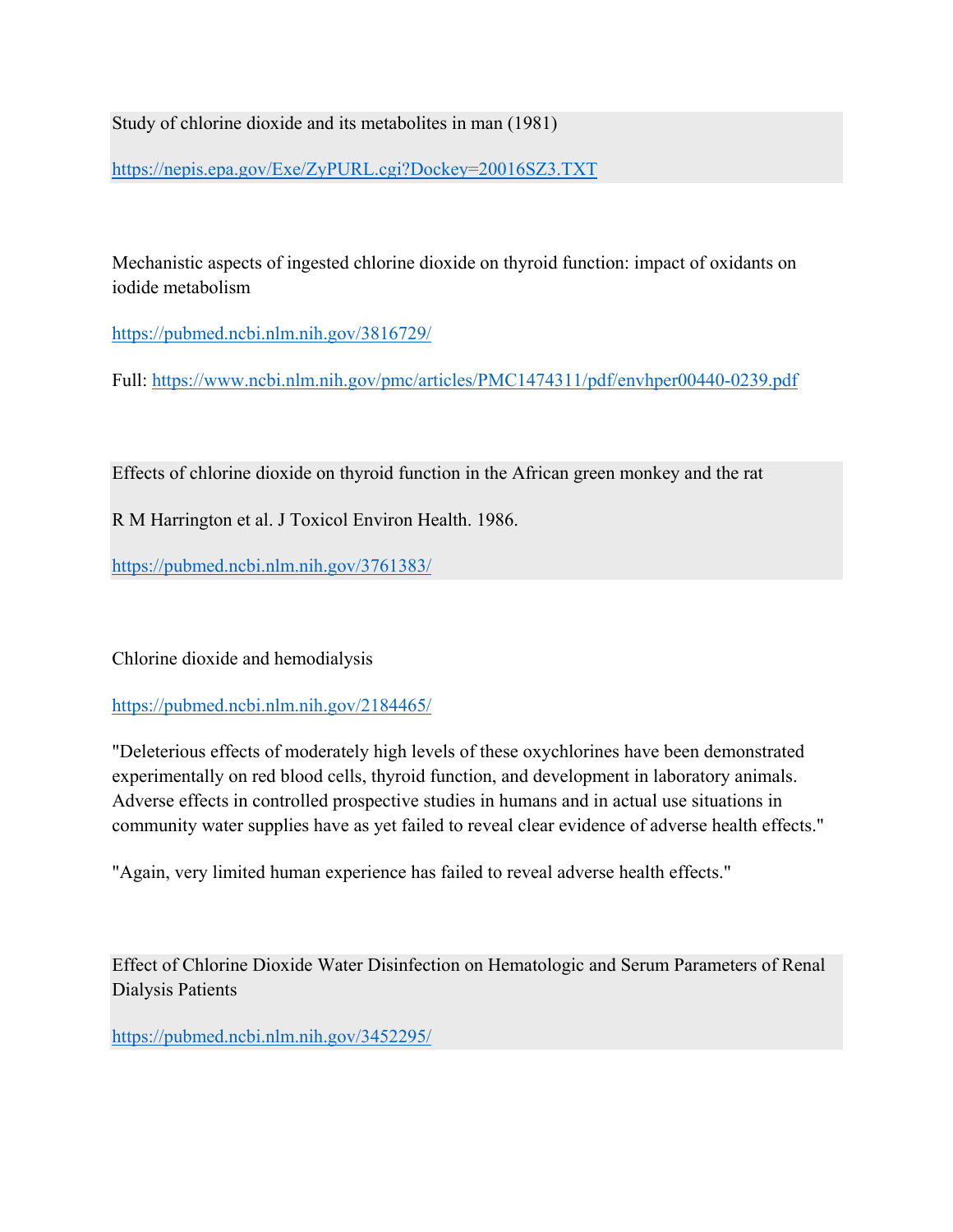Evaluation of the immunomodulatory effects of the disinfection by-product, sodium chlorite, in female B6C3F1 mice: a drinking water study.

<https://www.ncbi.nlm.nih.gov/m/pubmed/11452397/>

Chlorine dioxide water disinfection: a prospective epidemiology study

G E Michael et al. Arch Environ Health. Jan-Feb 1981.

<https://pubmed.ncbi.nlm.nih.gov/7469487/>

Viracidal Blood Bag System

<https://patents.google.com/patent/EP0382018B1/en>

Bayer inc. holds patent

Metabolism and pharmacokinetics of alternate drinking water disinfectants

M S Abdel-Rahman et al. Environ Health Perspect. 1982 Dec.

<https://pubmed.ncbi.nlm.nih.gov/7151761/>

Full document:

<https://www.ncbi.nlm.nih.gov/pmc/articles/PMC1569026/pdf/envhper00463-0026.pdf>

Up to 200 ppm determined safe in 90 day oral exposure in rats.

### COMPARATIVE SUBCHRONIC TOXICITY STUDIES OF THREE DISINFECTANTS

<https://awwa.onlinelibrary.wiley.com/doi/abs/10.1002/j.1551-8833.1990.tb07038.x>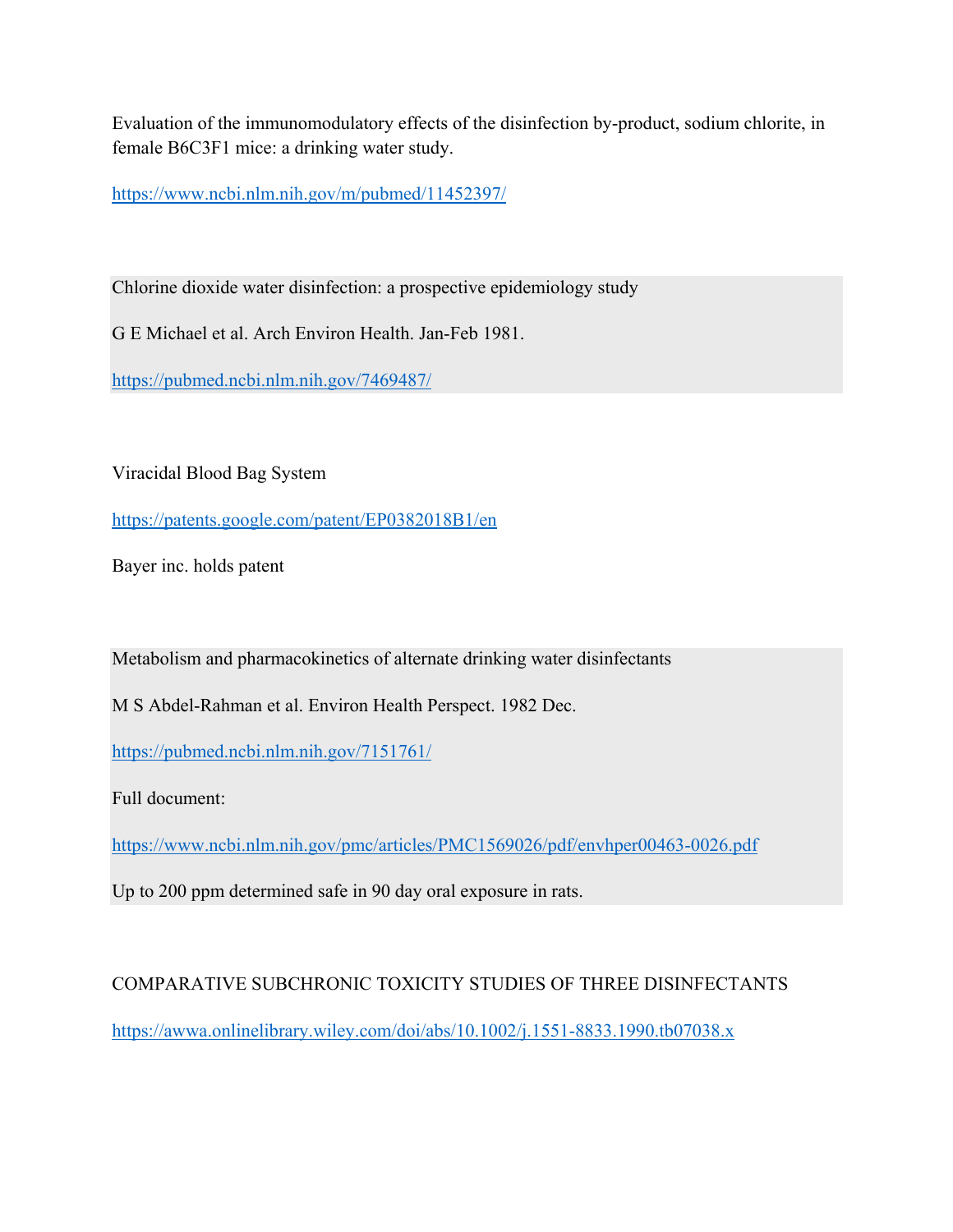Effect of Exogenous Glutathione, Glutathione Reductase, Chlorine Dioxide, and Chlorite on Osmotic Fragility of Rat Blood In Vitro

<https://journals.sagepub.com/doi/pdf/10.3109/10915818409009081>

Toxicological Effects of Chlorite in the Mouse

G S Moore et al. Environ Health Perspect. 1982 Dec.

<https://www.ncbi.nlm.nih.gov/pmc/articles/PMC1569033/pdf/envhper00463-0036.pdf>

When exposed to a maximum level of 100 ppm chlorine dioxide in their drinking water, neither

A/J or C57L/J mice exhibited any hematologic changes.

Subchronic Toxicity of Chlorine Dioxide and Related Compounds in Drinking Water in the Nonhuman Primate J P Bercz et al. Environ Health Perspect. 1982

<https://www.ncbi.nlm.nih.gov/pmc/articles/PMC1569048/>

Oxidative Damage to the Erythrocyte Induced by Sodium Chlorite, in Vivo

W P Heffernan et al. J Environ Pathol Toxicol. Jul-Aug 1979.

<https://pubmed.ncbi.nlm.nih.gov/528853/>

Haag, H.B., The Effects on Rats of Chronic Administration of Sodium Chlorite and

Chlorine Dioxide in Drinking Water, Med. Col. Virginia, Dept. Phys, & Pharm.,

Report to Olin Corp., February 7, 1949

"Lack of toxicity on a long term, but low level basis is dramatically illustrated by two separate studies where rats,78 and honeybees,79 were fed ClO2 in high doses over a two year period. No ill effects were noted with up to 100 ppm added to water supply"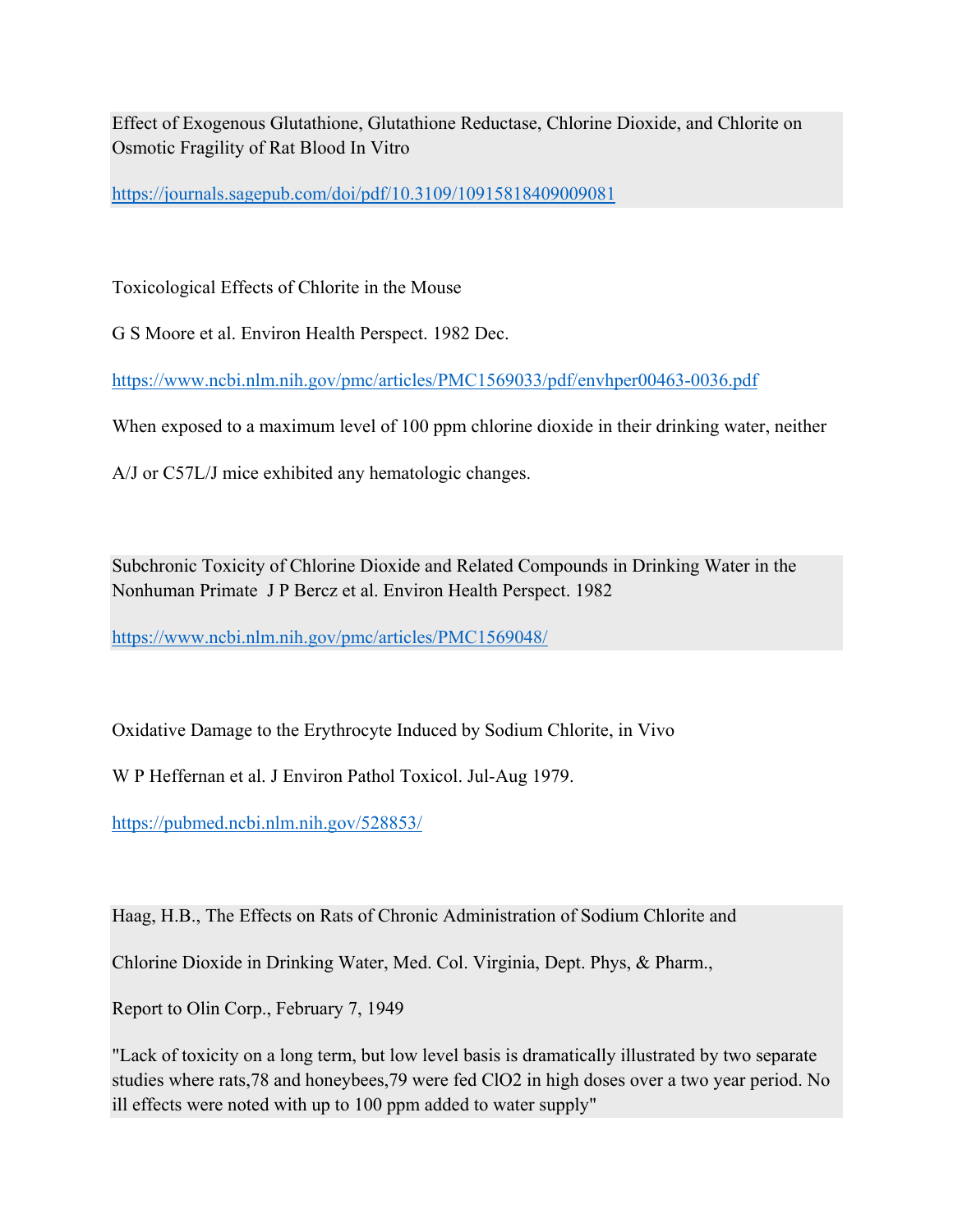Health effects of drinking water disinfectants and disinfectant by-products

Richard J. Bull

Environmental Science & Technology 1982 16 (10), 554A-559A

DOI: 10.1021/es00104a719

<https://pubs.acs.org/doi/pdf/10.1021/es00104a719>

Toxicity of Chlorine Dioxide in Drinking Water

M. S. Abdel-Rahman, D. Couri, R. J. Bull First Published July 1, 1984

<https://journals.sagepub.com/doi/10.3109/10915818409009082>

Full paper:<https://journals.sagepub.com/doi/pdf/10.3109/10915818409009082>

Chlorine dioxide water disinfection: a prospective epidemiology study

G E Michael et al. Arch Environ Health. Jan-Feb 1981.

<https://pubmed.ncbi.nlm.nih.gov/7469487/>

Controlled Clinical Evaluations of Chlorine Dioxide, Chlorite and Chlorate in Man by Judith R. Lubbers,\* Sudha Chauan,\* and Joseph R.Bianchine\*

[https://www.ncbi.nlm.nih.gov/pmc/articles/PMC1569027/pdf/envhper00463-](https://www.ncbi.nlm.nih.gov/pmc/articles/PMC1569027/pdf/envhper00463-0059.pdf?fbclid=IwAR0mat3plg8xlh-oiBCK95_NM25A3xFVIU2cyACCZSApyM-kf1ZksAdmLoM%20) [0059.pdf?fbclid=IwAR0mat3plg8xlh-oiBCK95\\_NM25A3xFVIU2cyACCZSApyM](https://www.ncbi.nlm.nih.gov/pmc/articles/PMC1569027/pdf/envhper00463-0059.pdf?fbclid=IwAR0mat3plg8xlh-oiBCK95_NM25A3xFVIU2cyACCZSApyM-kf1ZksAdmLoM%20)[kf1ZksAdmLoM](https://www.ncbi.nlm.nih.gov/pmc/articles/PMC1569027/pdf/envhper00463-0059.pdf?fbclid=IwAR0mat3plg8xlh-oiBCK95_NM25A3xFVIU2cyACCZSApyM-kf1ZksAdmLoM%20)

"However, by the absence of detrimental physiological responses within the limits of the study, the relative safety of oral ingestion of chlorine dioxide and its metabolites, chlorite and chlorate, was demonstrated."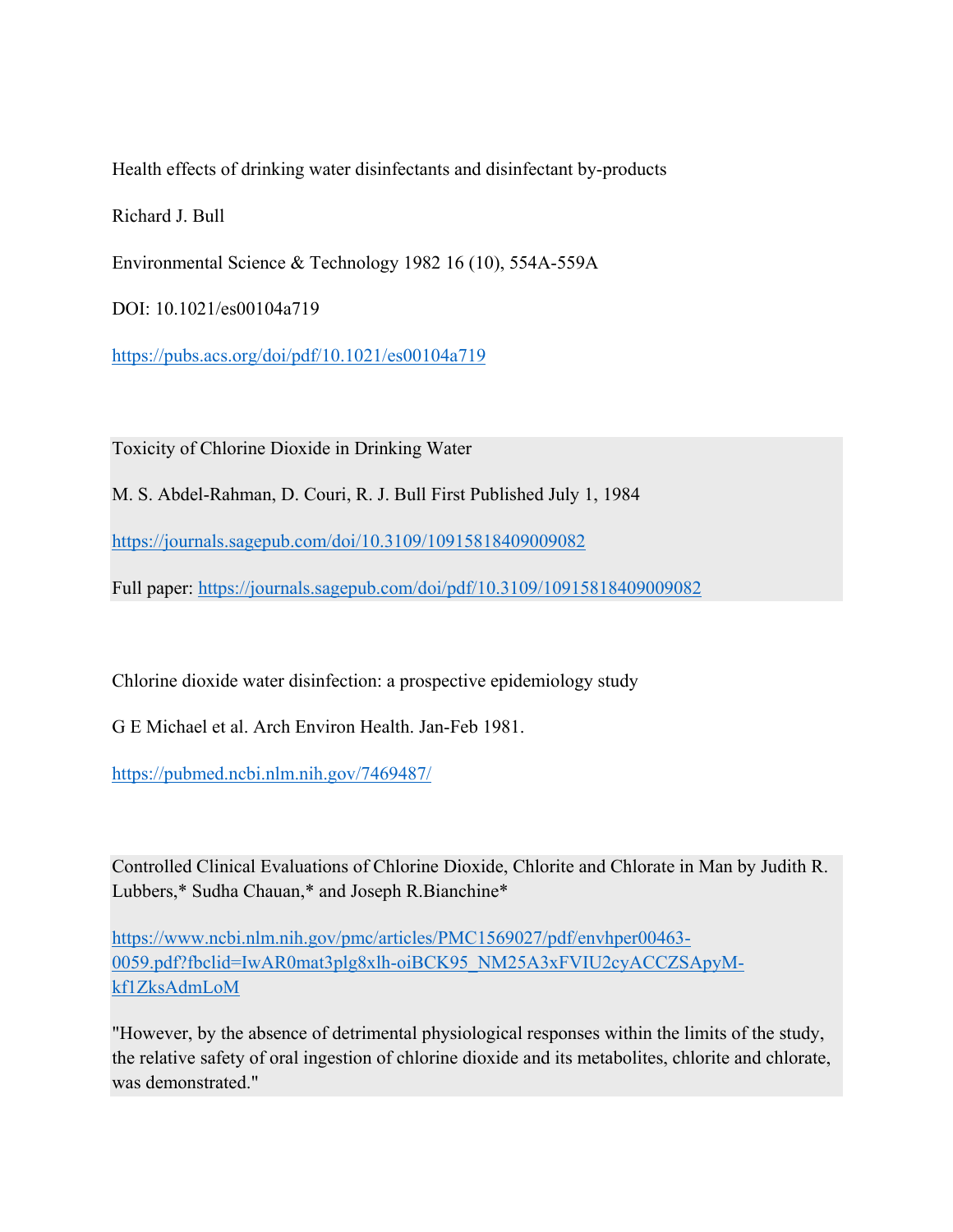Effect of chlorine dioxide and metabolites on glutathione dependent system in rat, mouse and chicken blood D Couri et al. J Environ Pathol Toxicol. 1979 Dec.

<https://pubmed.ncbi.nlm.nih.gov/547025/>

Influence of chlorine dioxide on cell death and cell cycle of human gingival fibroblasts.

<https://www.ncbi.nlm.nih.gov/m/pubmed/18819741/>

Title: Chloroxyanion residue on seeds and sprouts after chlorine dioxide sanitation of alfalfa seed [https://www.ars.usda.gov/research/publications/publication/?seqNo115=348990](https://www.ars.usda.gov/research/publications/publication/?seqNo115=348990%20)

"Data generated by this study show that even when high concentrations of chlorine dioxide gas are used to treat alfalfa seed, undesirable chemical residues are not present in edible sprouts grown from those seeds. The study suggests that chemical residues are not a major obstacle for the development of chlorine dioxide gas as safe treatment for edible sprout production."

Title: Chloroxyanion residues in cantaloupe and tomatoes after chlorine dioxide gas sanitation [https://www.ars.usda.gov/research/publications/publication/?seqNo115=319864](https://www.ars.usda.gov/research/publications/publication/?seqNo115=319864%20)

"Data from this study suggest that chlorine dioxide sanitation of edible vegetables and melons can be conducted without the formation of unwanted residues in edible fractions."

Chlorine dioxide water disinfection: a prospective epidemiology study

G E Michael et al. Arch Environ Health. Jan-Feb 1981.

<https://pubmed.ncbi.nlm.nih.gov/7469487/>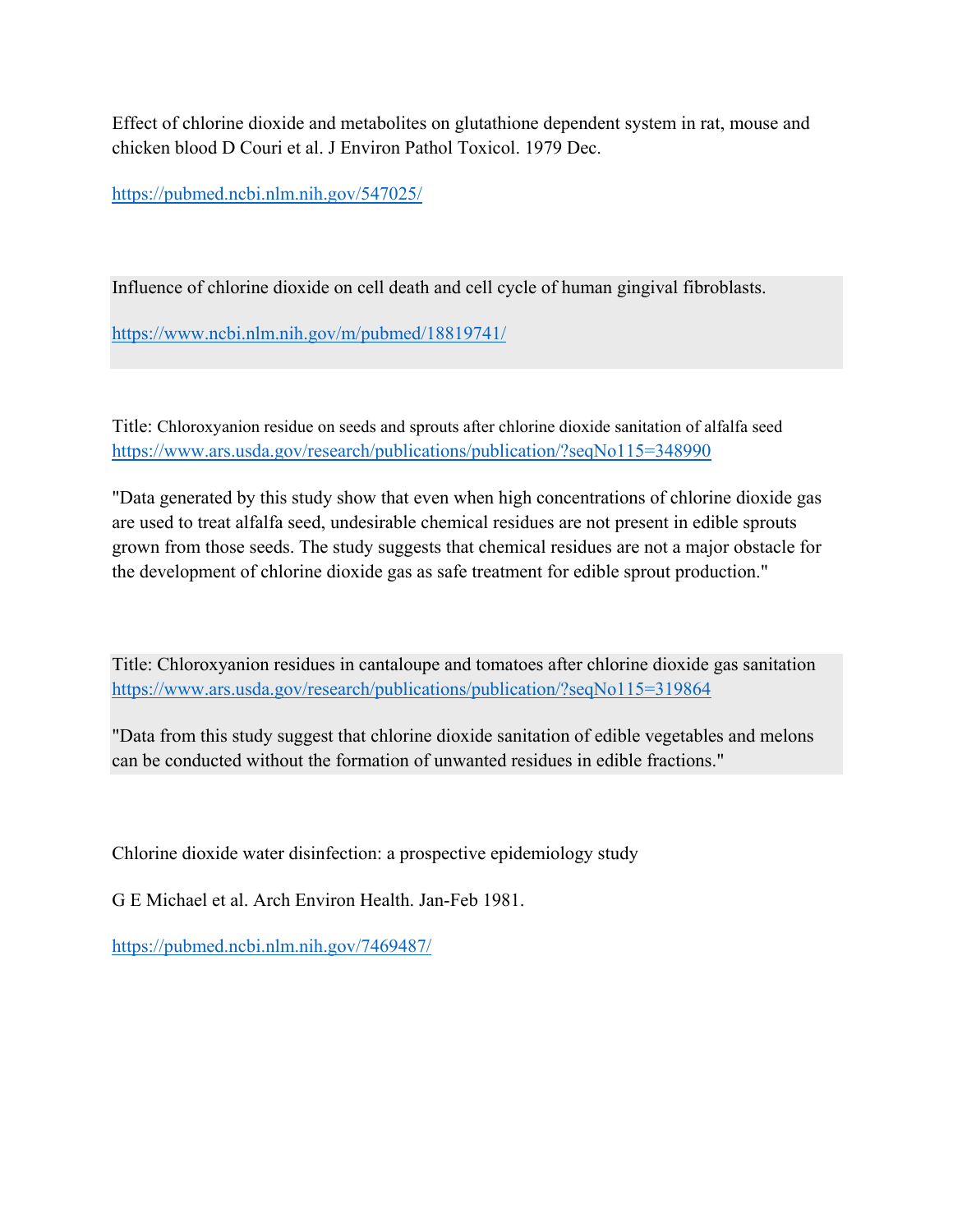# Chlorine Dioxide Efficacy Studies

# Antiviral Research

Acidified sodium chlorite solution: A potential prophylaxis to mitigate impact of multiple exposures to COVID-19 in frontline health-care providers

<https://www.tandfonline.com/doi/full/10.1080/21548331.2020.1778908>

[https://www.tandfonline.com/doi/pdf/10.1080/21548331.2020.1778908?needAccess=true](https://www.tandfonline.com/doi/pdf/10.1080/21548331.2020.1778908?needAccess=true%20)

Effects of ozone, chlorine dioxide, chlorine, and monochloramine on Cryptosporidium parvum oocyst viability.

<https://www.ncbi.nlm.nih.gov/m/pubmed/2339894/>

Evaluation of the Antiviral Activity of Chlorine Dioxide and Sodium Hypochlorite against Feline Calicivirus, Human Influenza Virus, Measles Virus, Canine Distemper Virus, Human Herpesvirus, Human Adenovirus, Canine Adenovirus and Canine Parvovirus

[https://www.jstage.jst.go.jp/article/bio/15/2/15\\_2\\_45/\\_article](https://www.jstage.jst.go.jp/article/bio/15/2/15_2_45/_article)

Mechanisms of inactivation of poliovirus by chlorine dioxide and iodine.

<https://aem.asm.org/content/aem/44/5/1064.full.pdf>

<https://www.ncbi.nlm.nih.gov/pmc/articles/PMC242149/>

Chlorine Dioxide Inactivation of Cryptosporidium parvum Oocysts and Bacterial Spore Indicators

<https://www.ncbi.nlm.nih.gov/pmc/articles/PMC92971/>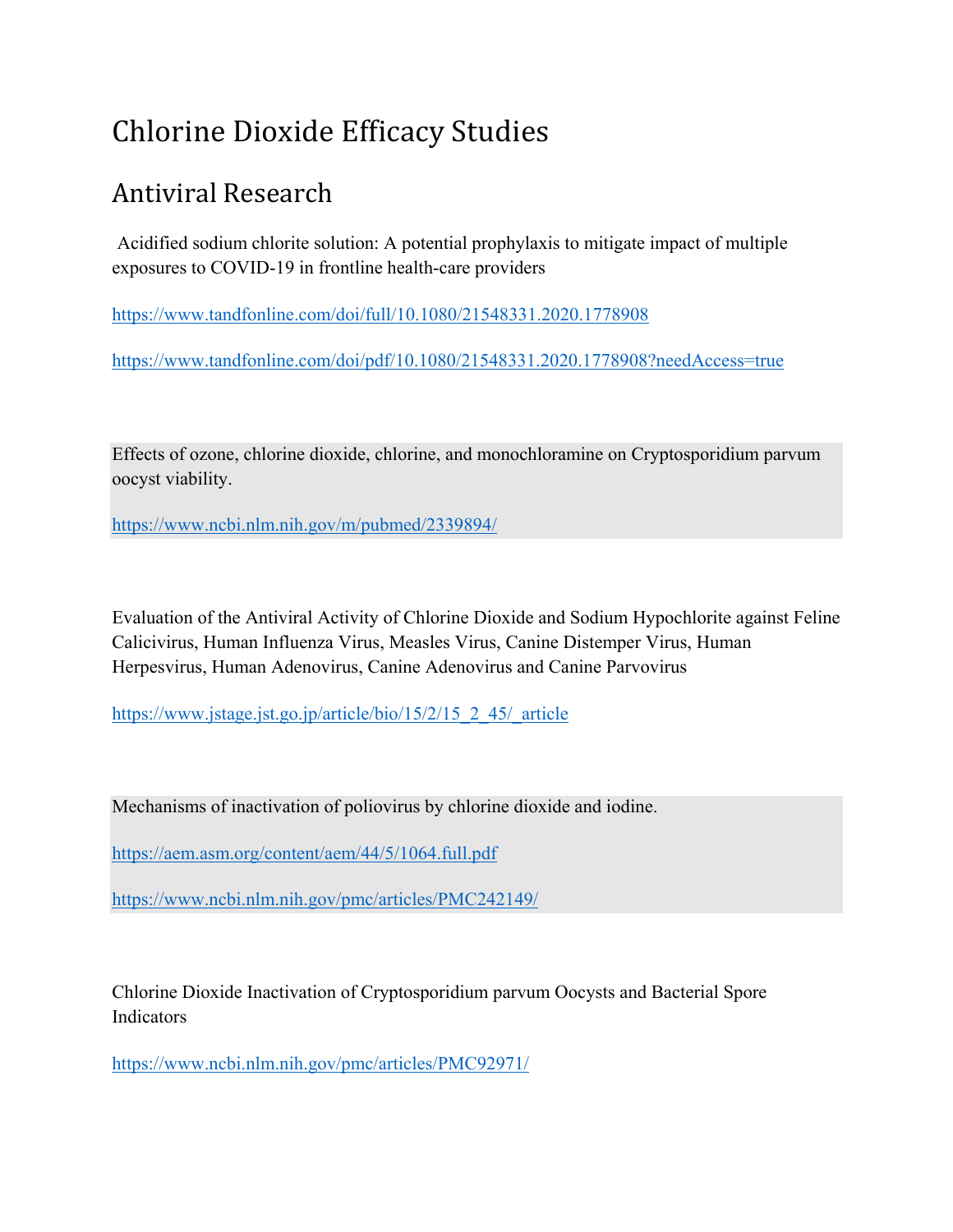Full:

<https://www.ncbi.nlm.nih.gov/pmc/articles/PMC92971/pdf/am002993.pdf>

Protective effect of low-concentration chlorine dioxide gas against influenza A virus infection.

<https://www.ncbi.nlm.nih.gov/m/pubmed/18089729/>

<https://www.microbiologyresearch.org/docserver/fulltext/jgv/89/1/60.pdf>

Inactivation of Human Immunodeficiency Virus by a Medical Waste Disposal Process Using Chlorine Dioxide

<https://pubmed.ncbi.nlm.nih.gov/8228160/>

Antiviral Effect of Chlorine Dioxide against Influenza Virus and Its Application for Infection Control

<https://benthamopen.com/contents/pdf/TOANTIMJ/TOANTIMJ-2-71.pdf>

The behavior of viruses on disinfection by chlorine dioxide and other disinfectants

<https://academic.oup.com/femsle/article/44/3/335/554262>

Virucidal Activity of Fogged Chlorine Dioxide- and Hydrogen Peroxide-Based Disinfectants against Human Norovirus and Its Surrogate, Feline Calicivirus, on Hard-to-Reach Surfaces

<https://www.frontiersin.org/articles/10.3389/fmicb.2017.01031/full>

Inactivation of Enteric Adenovirus and Feline Calicivirus by Chlorine Dioxide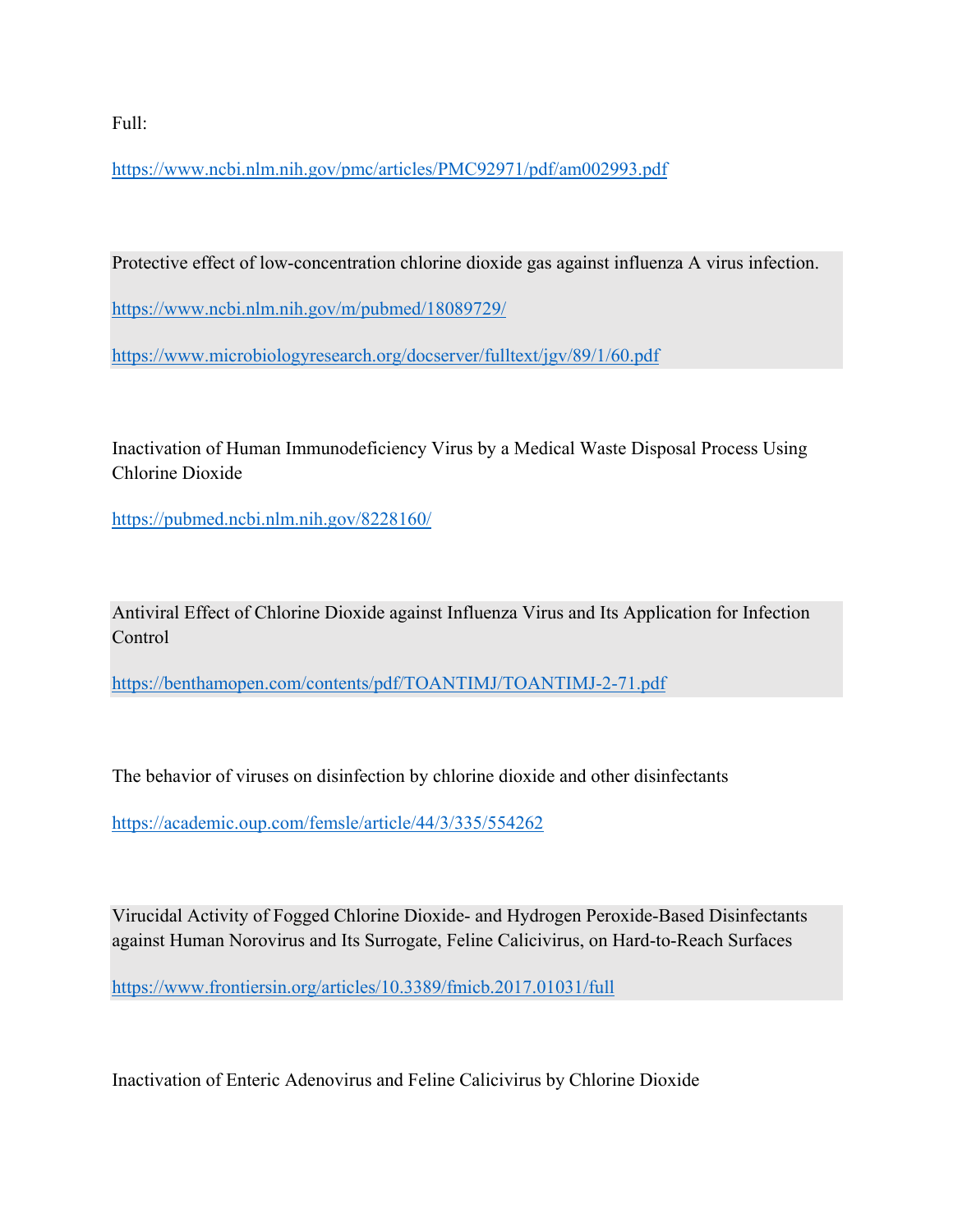<https://www.ncbi.nlm.nih.gov/pmc/articles/PMC1151811/>

Inactivation of Airborne Bacteria and Viruses Using Extremely Low Concentrations of Chlorine Dioxide Gas

Norio Ogata et al. Pharmacology. 2016;97(5-6):301-6.

doi: 10.1159/000444503.

<https://pubmed.ncbi.nlm.nih.gov/26926704/>

### ACTIVITY OF CHLORINE DIOXIDE AGAINST VIRAL INFECTIONS

### IN THE AIR AND ON SURFACES, IN THE LIGHT OF SCIENTIFIC RESEARCH

<https://www.gov.pl/attachment/4110f7ee-c4dc-4a66-9e70-a8d38dc0c97>

### ACTIVITY OF CHLORINE DIOXIDE AGAINST VIRAL INFECTIONS

### IN THE AIR AND ON SURFACES, IN THE LIGHT OF SCIENTIFIC RESEARCH

Min Jin et al. Environ Sci Technol. 2013 May 7;47(9):4590-7.

<https://pubmed.ncbi.nlm.nih.gov/23560857/>

Inactivation of simian rotavirus SA11 by chlorine, chlorine dioxide, and monochloramine.

[https://www.unboundmedicine.com/medline/citation/6091546/Inactivation\\_of\\_simian\\_rotavirus\\_](https://www.unboundmedicine.com/medline/citation/6091546/Inactivation_of_simian_rotavirus_SA11_by_chlorine_chlorine_dioxide_and_monochloramine_) SA11 by chlorine chlorine dioxide and monochloramine

Mechanisms of inactivation of hepatitis A virus in water by chlorine dioxide

<https://pubmed.ncbi.nlm.nih.gov/15016528/>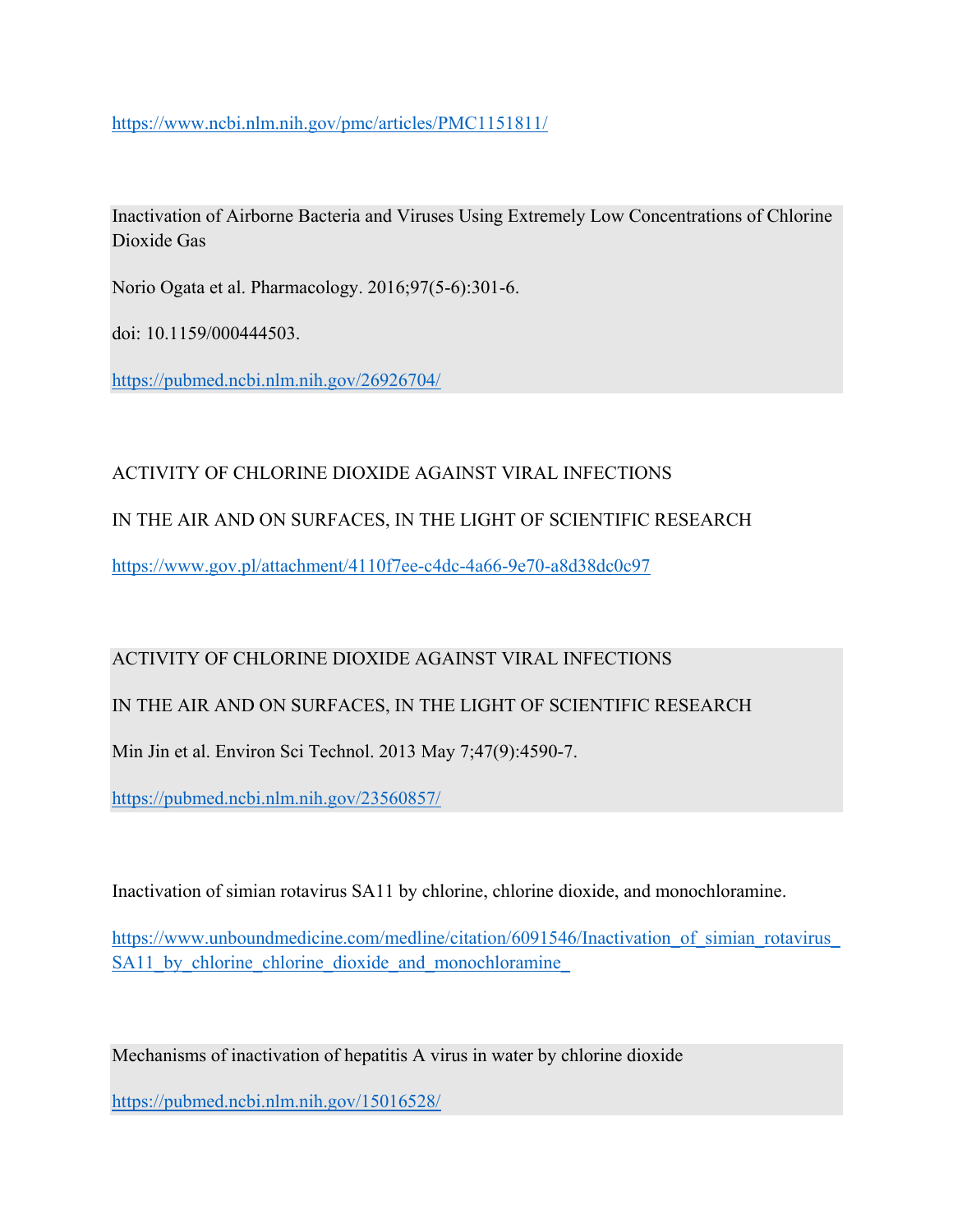Investigation on Virucidal Activity of Chlorine Dioxide. Experimental Data on Feline Calicivirus, HAV and Coxsackie B5

<https://pubmed.ncbi.nlm.nih.gov/18274345/>

Can chlorine dioxide prevent the spreading of coronavirus or other viral infections? Medical hypotheses

<https://akjournals.com/view/journals/2060/107/1/article-p1.xml>

Inactivation Kinetics and Mechanism of a Human Norovirus Surrogate on Stainless Steel Coupons via Chlorine Dioxide Gas

<https://aem.asm.org/content/aem/82/1/116.full.pdf>

Disinfection kinetics of murine norovirus using chlorine and chlorine dioxide

Mi Young Lim et al. Water Res. 2010 May;44(10):3243-51.

doi: 10.1016/j.watres.2010.03.003.

<https://pubmed.ncbi.nlm.nih.gov/20356616/>

The Ability of Two Chlorine Dioxide Chemistries to Inactivate Human Papillomavirus-Contaminated Endocavitary Ultrasound Probes and Nasendoscopes

<https://www.ncbi.nlm.nih.gov/pmc/articles/PMC7497195/pdf/JMV-92-1298.pdf>

Comparing the Efficacy of Chlorine, Chlorine Dioxide, and Ozone in the Inactivation of Cryptosporidium Parvum in Water From Parana State, Southern Brazil

Juliana Tracz Pereira et al. Appl Biochem Biotechnol. 2008 Dec;151(2-3):464-73.

doi: 10.1007/s12010-008-8214-3. Epub 2008 May 23.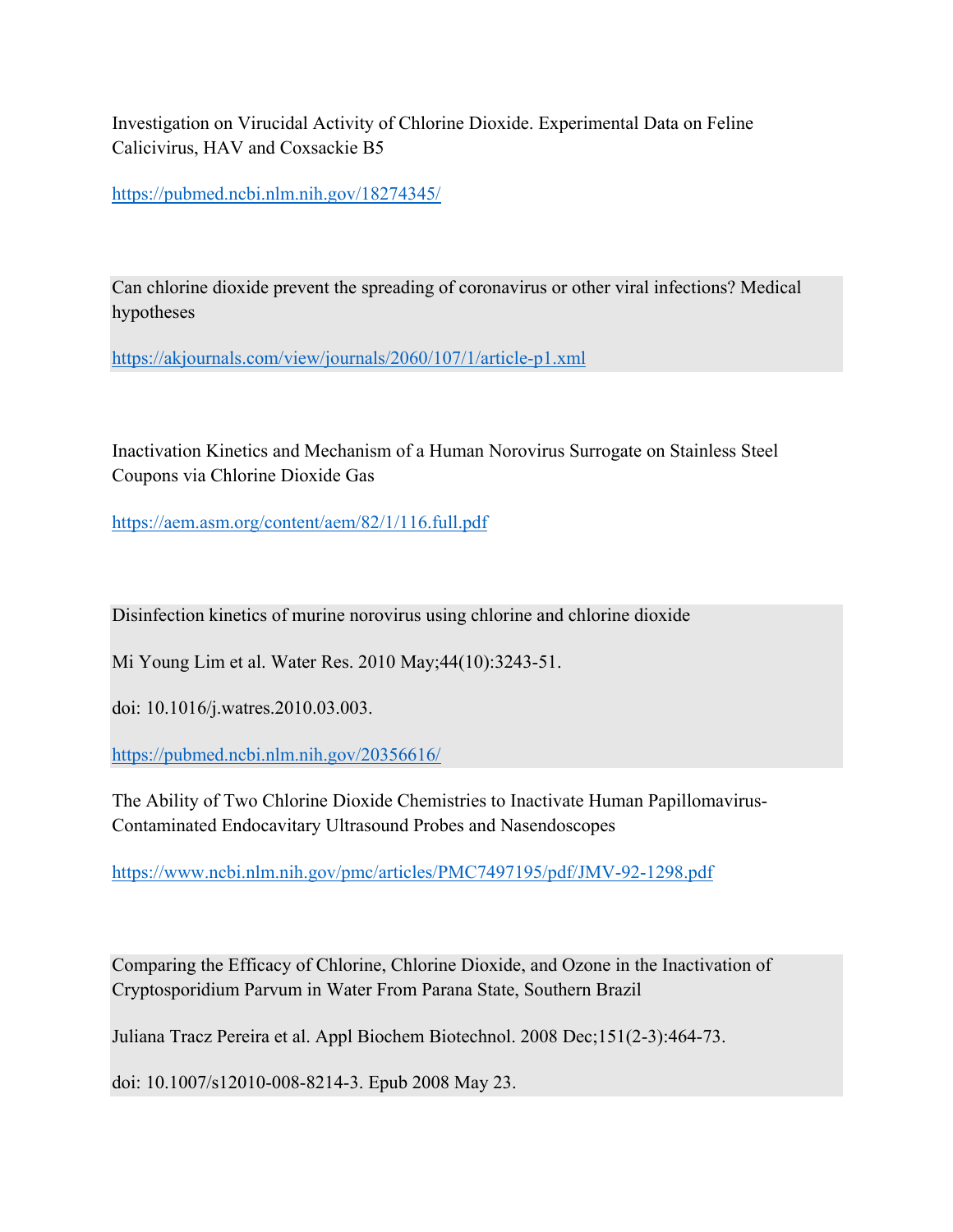" Chlorine dioxide at 5 ppm inactivated 90.56% of oocysts after 90 min of contact"

[https://pubmed.ncbi.nlm.nih.gov/18498060/%20](https://pubmed.ncbi.nlm.nih.gov/18498060/)

Inactivation of human and simian rotaviruses by chlorine dioxide.

<https://www.ncbi.nlm.nih.gov/m/pubmed/2160222/>

Full:

<https://www.ncbi.nlm.nih.gov/pmc/articles/PMC184410/pdf/aem00086-0169.pdf>

Inactivation of human immunodeficiency virus by a medical waste disposal process using chlorine dioxide.

<https://www.ncbi.nlm.nih.gov/m/pubmed/8228160/>

Chlorine dioxide inhibits the replication of porcine reproductive and respiratory syndrome virus by blocking viral attachment

Zhenbang Zhu et al. Infect Genet Evol. 2019 Jan.

<https://pubmed.ncbi.nlm.nih.gov/30395996/>

Clinical use of Chlorine dioxide in the prevention of coronavirus spread through dental aerosols.

https://in.dental-tribune.com/news/clinical-use-of-chlorine-dioxide-in-the-prevention-ofcoronavirus-spread-through-dental-aerosols/

Surrogate testing suggests that chlorine dioxide gas exposure would not inactivate Ebola virus contained in environmental blood contamination

John J Lowe et al. J Occup Environ Hyg. 2015 Sep.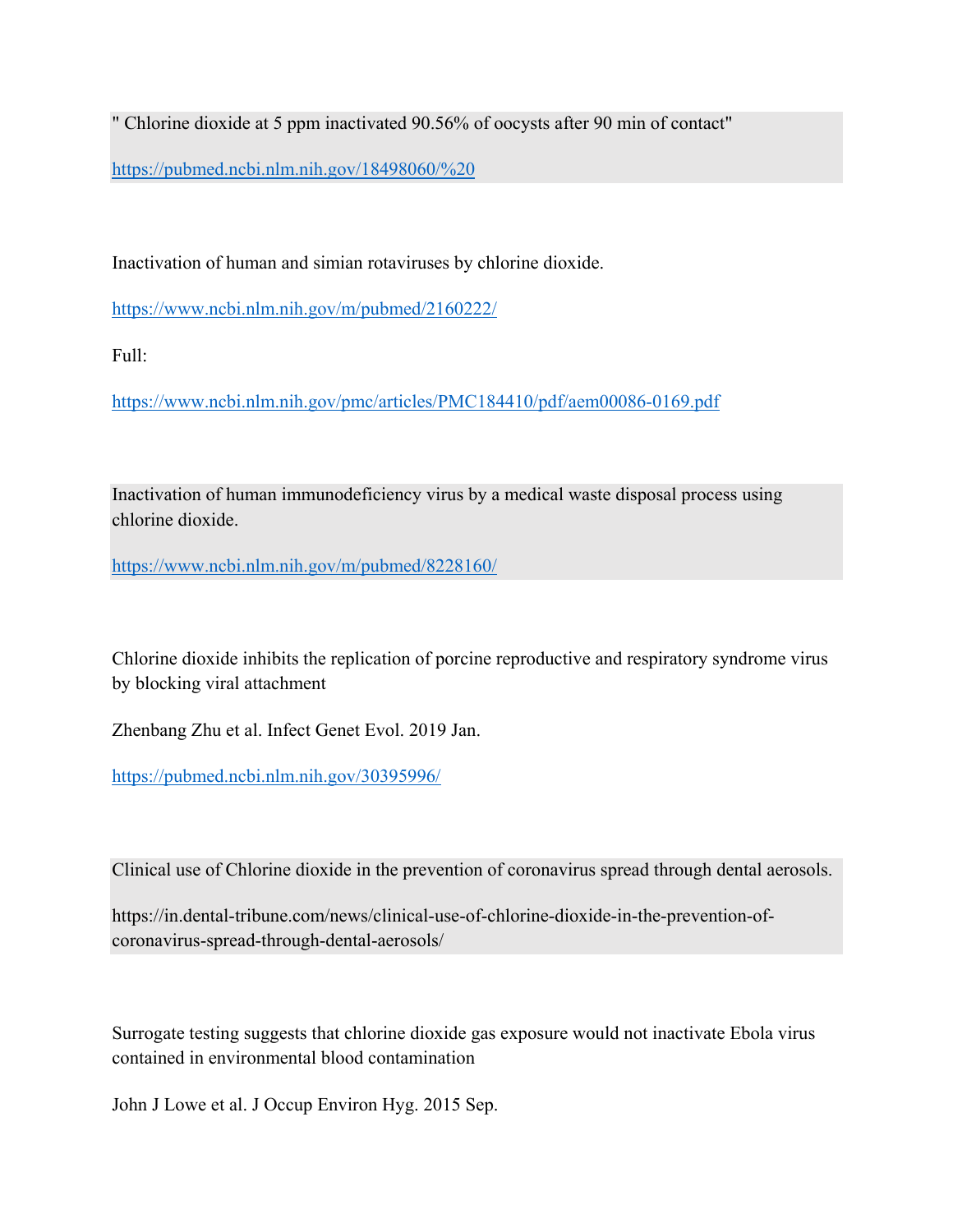<https://pubmed.ncbi.nlm.nih.gov/25955403/>

Chlorine dioxide inactivation of enterovirus 71 in water and its impact on genomic targets Environ Sci Technol 2013 May 7;47(9):4590-7. doi: 10.1021/es305282g. Epub 2013 Apr 16. <https://pubmed.ncbi.nlm.nih.gov/23560857/>

# Antibacterial Research

Journal of Water Process Engineering Volume 26, December 2018, Pages 46-54

Chlorine dioxide inactivation of Pseudomonas aeruginosa and Staphylococcus aureus in water: The kinetics and mechanism (5 ppm resulted in a 5-log reduction 99.999% kill)

<https://www.sciencedirect.com/science/article/abs/pii/S2214714418302836>

Chlorine Dioxide is a Better Disinfectant than Sodium Hypochlorite against Multi-Drug Resistant Staphylococcus aureus, Pseudomonas aeruginosa, and Acinetobacter baumannii

<https://pubmed.ncbi.nlm.nih.gov/25672403/>

The Inhibitory Effect of Alcide, an Antimicrobial Drug, on Protein Synthesis in Escherichia Coli

J Scatina et al. J Appl Toxicol. 1985 Dec

<https://pubmed.ncbi.nlm.nih.gov/2416793/>

[Bactericidal effects of chlorine dioxide by respiratory inhibition]. (Full article not available. Chinese)

**"**CONCLUSION: ClO2-induced damages to the mitochondria were positive correlated with the death rates, but respiratory inhibition was not the primary target site for cell killing."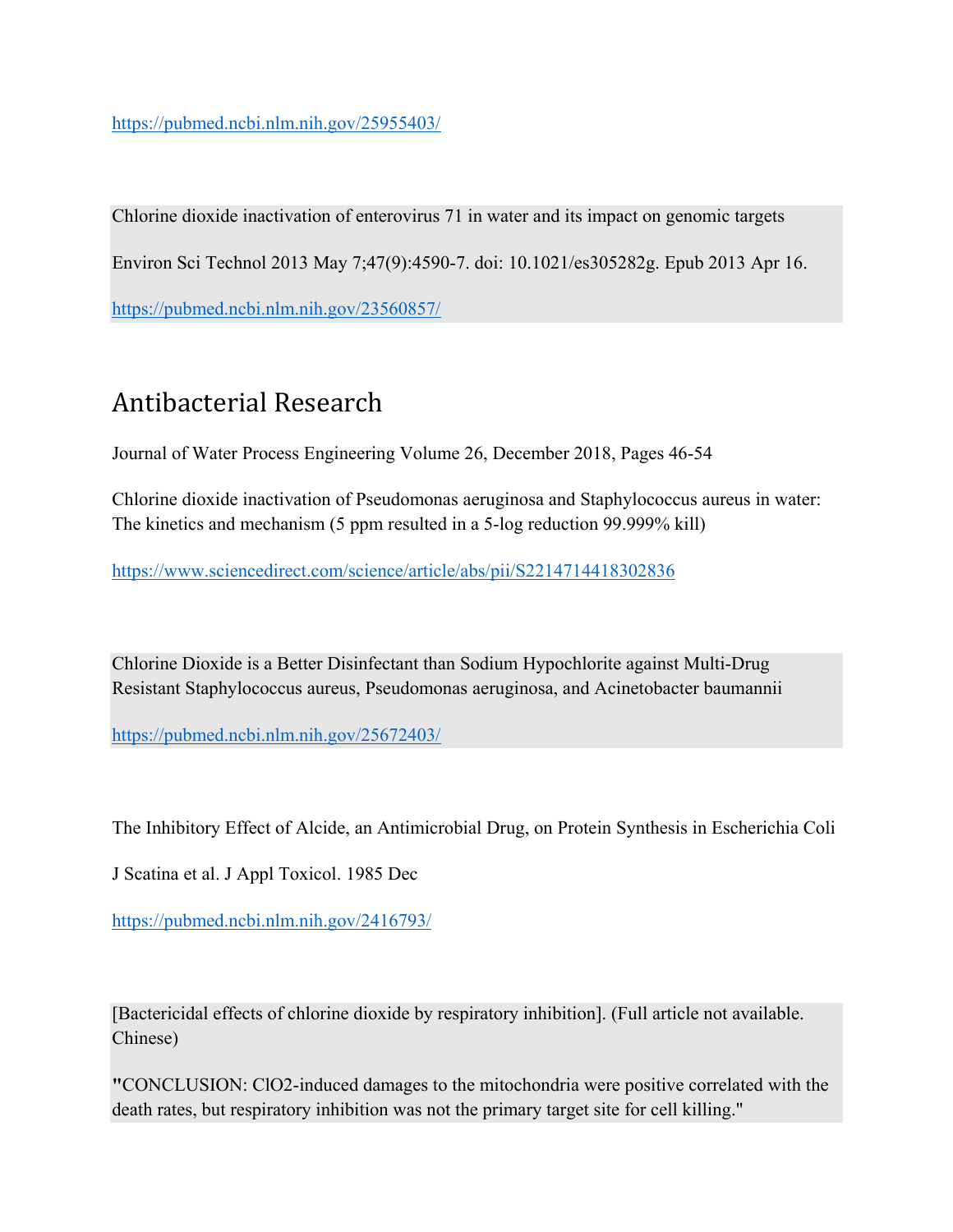[https://www.ncbi.nlm.nih.gov/m/pubmed/22126085/?i=2&from=/22799207/related](https://www.ncbi.nlm.nih.gov/m/pubmed/22126085/?i=2&from=/22799207/related%20)

Mode of bacterial inactivation by chlorine dioxide

<https://www.sciencedirect.com/science/article/abs/pii/0043135480901219>

Chlorine Dioxide is a Better Disinfectant than Sodium Hypochlorite against Multi-Drug Resistant Staphylococcus aureus, Pseudomonas aeruginosa, and Acinetobacter baumannii

(100 ppm killed all strains in 60 seconds)

<https://pubmed.ncbi.nlm.nih.gov/25672403/>

Inactivation of Methicillin-Resistant *Staphylococcus aureus* (MRSA) and Vancomycin-Resistant *Enterococcus faecium* (VRE) on Various Environmental Surfaces by Mist Application of a Stabilized Chlorine Dioxide and Quaternary Ammonium Compound-Based Disinfectant

[https://www.ncbi.nlm.nih.gov/pmc/articles/PMC7196689/pdf/UOEH\\_7\\_487806.pdf](https://www.ncbi.nlm.nih.gov/pmc/articles/PMC7196689/pdf/UOEH_7_487806.pdf)

Microbial Decontamination of a 65-Room New Pharmaceutical Research Facility

[https://citeseerx.ist.psu.edu/viewdoc/download?doi=10.1.1.359.5433&rep=rep1&type=pdf](https://citeseerx.ist.psu.edu/viewdoc/download?doi=10.1.1.359.5433&rep=rep1&type=pdf%20)

Efficacy of chlorine dioxide on Escherichia coli inactivation during pilot-scale fresh-cut lettuce processing (5 ppm in water decreased E. Coli. by 99.999% in 60 seconds)

<https://www.sciencedirect.com/science/article/pii/S0168160518300217>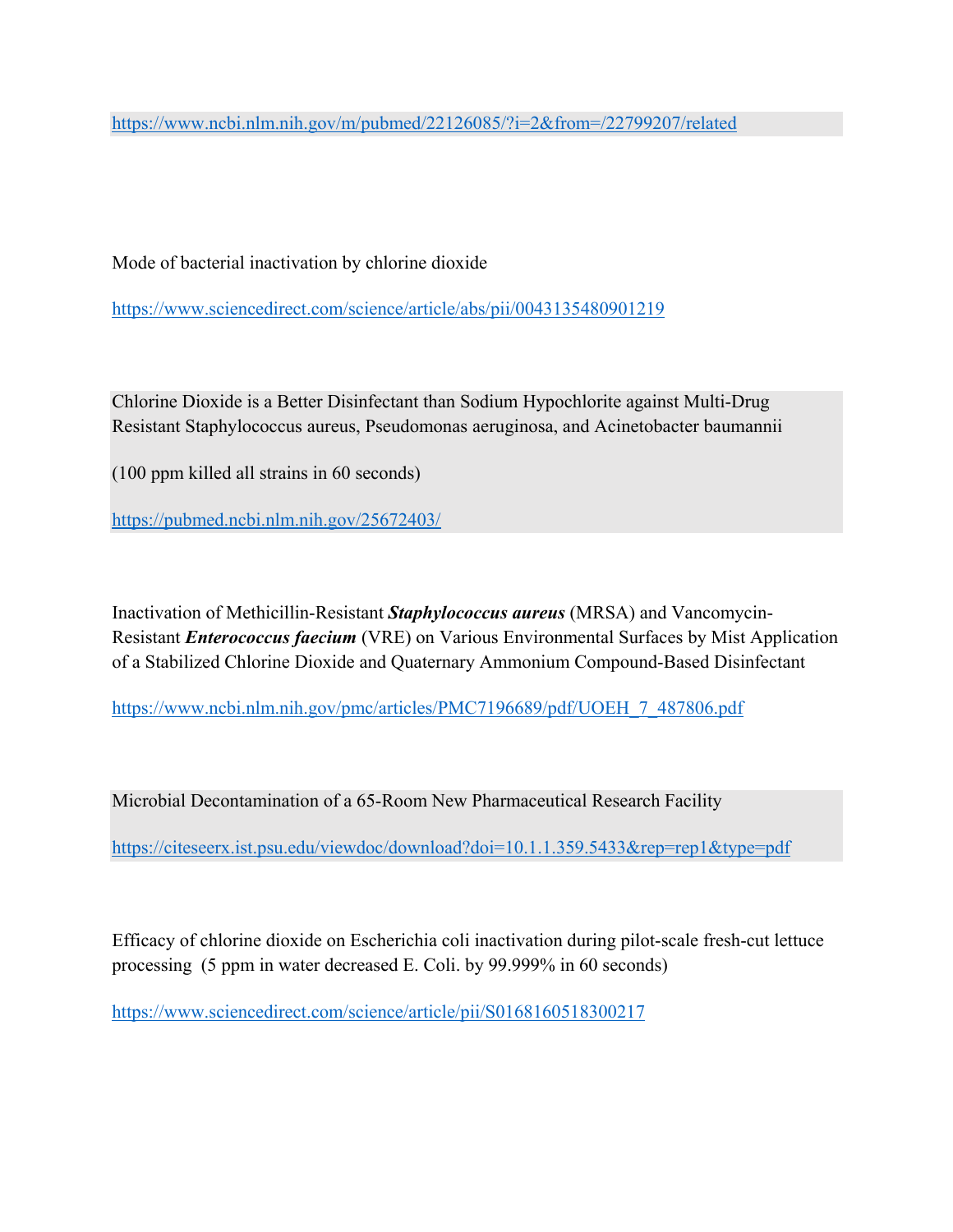(5 ppm killed 99.999% E. coli in 15 minutes) Bactericidal effects of chlorine dioxide gas against E. coli and S. Typhimurium in vitro

<https://www.e-sciencecentral.org/upload/jpvm/pdf/JPVM-41-162.pdf>

Systematic Evaluation of the Efficacy of Chlorine Dioxide in Decontamination of Building Interior Surfaces Contaminated with Anthrax Spores

<https://www.ncbi.nlm.nih.gov/pmc/articles/PMC2869126/>

Disinfection effect of chlorine dioxide on air quality control in Armed Forces General Hospital of Taiwan

[https://advancedbiocide.com/uploads/pdf/scientific\\_studies/13\\_0332\\_lin\\_disinfection\\_ns0504.pd](https://advancedbiocide.com/uploads/pdf/scientific_studies/13_0332_lin_disinfection_ns0504.pdf) [f](https://advancedbiocide.com/uploads/pdf/scientific_studies/13_0332_lin_disinfection_ns0504.pdf)

Effect of extremely low-concentration gaseous chlorine dioxide against surface Escherichia coli, Pseudomonas aeruginosa and Acinetobacter baumannii in wet conditions on glass dishes

<https://bmcresnotes.biomedcentral.com/track/pdf/10.1186/s13104-020-4925-5>

Chlorine dioxide inactivation of bacterial threat agents

<https://sfamjournals.onlinelibrary.wiley.com/doi/pdf/10.1111/j.1472-765X.2011.03095.x>

Inactivation of bacterial biothreat agents in water, a review

<https://www.ncbi.nlm.nih.gov/pmc/articles/PMC4819249/pdf/nihms772550.pdf>

Reduction in the incidence of hospital-acquired MRSA following the introduction of a chlorine dioxide 275 ppm based disinfecting agent in a district general hospital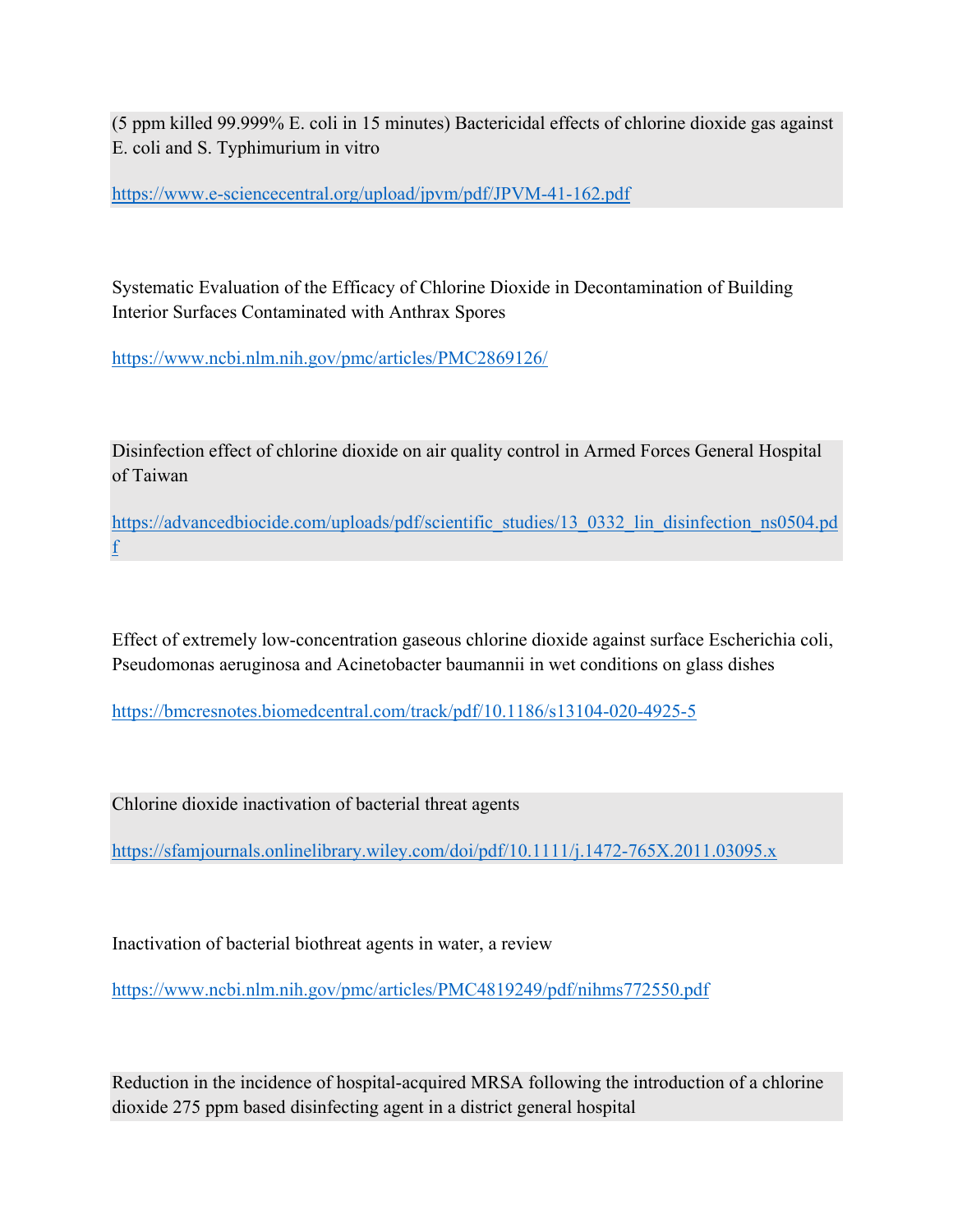<https://www.ncbi.nlm.nih.gov/pmc/articles/PMC6451552/>

Efficiency of Chlorine Dioxide as Bactericide

<https://www.ncbi.nlm.nih.gov/pmc/articles/PMC1058342/pdf/applmicro00361-0144.pdf>

**Denaturation of protein by chlorine dioxide: oxidative modification of tryptophan and tyrosine residues** 

Norio Ogata. Biochemistry. 2007.

<https://pubmed.ncbi.nlm.nih.gov/17397139/>

Inactivation of Mycobacterium Tuberculosis and Mycobacterium Bovis by 14 Hospital Disinfectants (Chlorine dioxide completely inactivated microbacterium tuberculosis)

<https://pubmed.ncbi.nlm.nih.gov/1928175/>

Germicidal Activity of a Chlorous Acid-Chlorine Dioxide Teat Dip and a Sodium Chlorite Teat Dip During Experimental Challenge With Staphylococcus Aureus and Streptococcus Agalactiae

<https://pubmed.ncbi.nlm.nih.gov/9749396/>

"The chlorous acid-chlorine dioxide teat dip reduced new intramammary infections (IMI) caused by Staph. aureus by 91.5% and reduced new IMI caused by Strep. agalactiae by 71.7%."

Full article: https://www.sciencedirect.com/science/article/pii/S0022030298758096

Comparing the efficacy of hyper-pure chlorine-dioxide with other oral antiseptics on oral pathogen microorganisms and biofilm in vitro (2013)

<https://pubmed.ncbi.nlm.nih.gov/24060558/>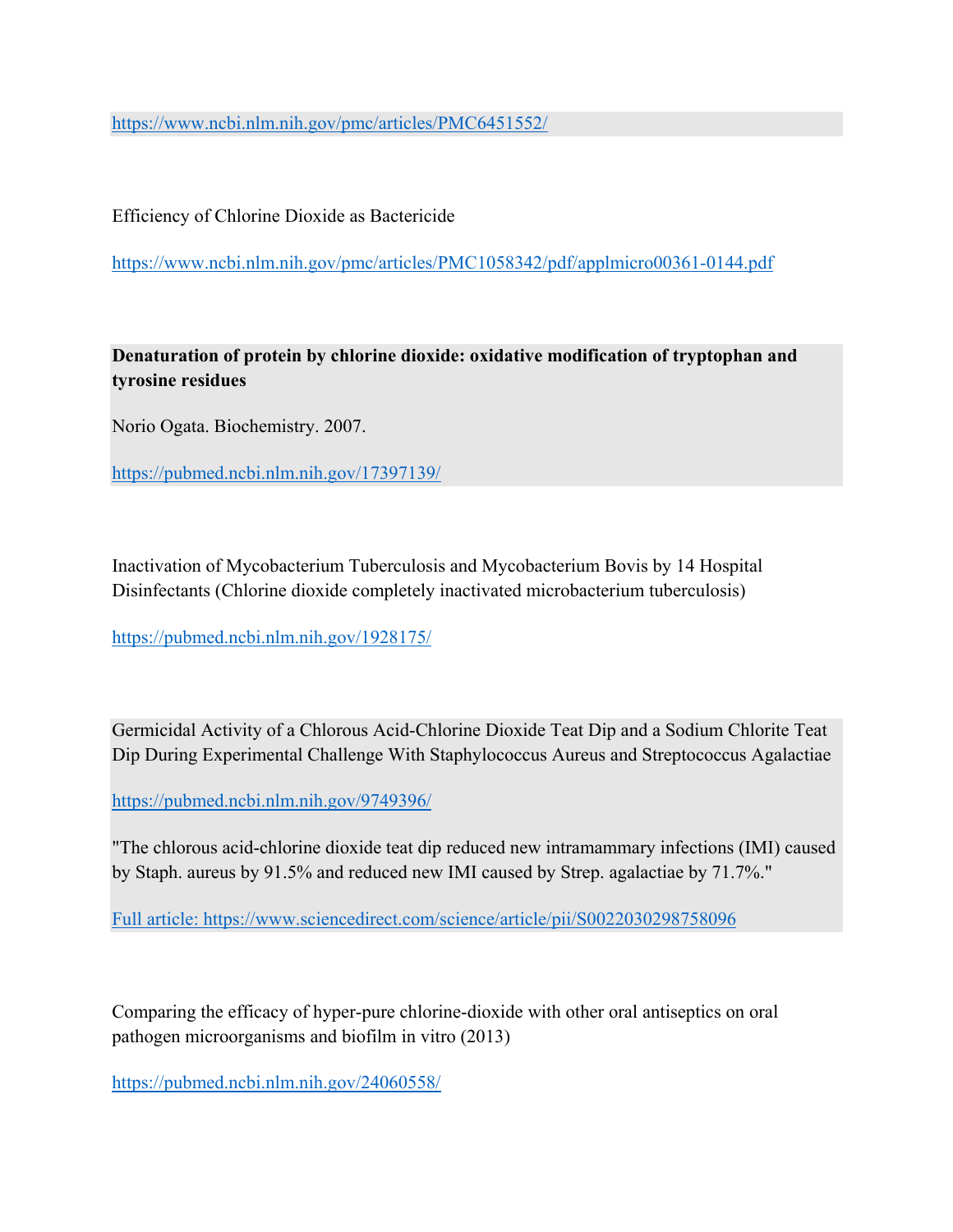Antibacterial effect of chlorine dioxide and hyaluronate on dental biofilm (2010) (may take a few moments to load)

[https://www.researchgate.net/profile/Tara\\_Taiyeb-](https://www.researchgate.net/profile/Tara_Taiyeb-Ali/publication/235920262_Antibacterial_effect_of_chlorine_dioxide_and_hyaluronate_on_dental_biofilm/links/5452f6fa0cf26d5090a380cf.pdf)Ali/publication/235920262 Antibacterial effect of chlorine dioxide and hyaluronate on dent [al\\_biofilm/links/5452f6fa0cf26d5090a380cf.pdf](https://www.researchgate.net/profile/Tara_Taiyeb-Ali/publication/235920262_Antibacterial_effect_of_chlorine_dioxide_and_hyaluronate_on_dental_biofilm/links/5452f6fa0cf26d5090a380cf.pdf)

### ANTIBACTERIAL EFFECTS OF 0.1% CHLORINE DIOXIDE ON ACTINOMYCES SP. AS AN AGENT OF BLACK STAIN (2017)

<https://innovareacademics.org/journals/index.php/ijap/article/download/24514/13596>

An In Vitro Comparative Study Determining Bactericidal Activity of Stabilized Chlorine Dioxide and Other Oral Rinses

<https://www.freshclor.in/research-papers/9.pdf>

**Title:** Application of chlorine dioxide to lessen bacterial contamination during broiler defeathering

[https://www.ars.usda.gov/research/publications/publication/?seqNo115=251728](https://www.ars.usda.gov/research/publications/publication/?seqNo115=251728%20)

"Carcasses sprayed with chorine dioxide during de-feathering had significantly lower numbers of Campylobacter and E. coli than carcasses treated with water spray control de-feathering. Chlorine dioxide de-feathering treatment also resulted in lower prevalence of Salmonella than control de-feathering."

## Direct Human Studies:

Efficacy Evaluation of a Chlorine Dioxide Containing Toothpaste (DioxiBrite™) on Plaque and **Gingivitis**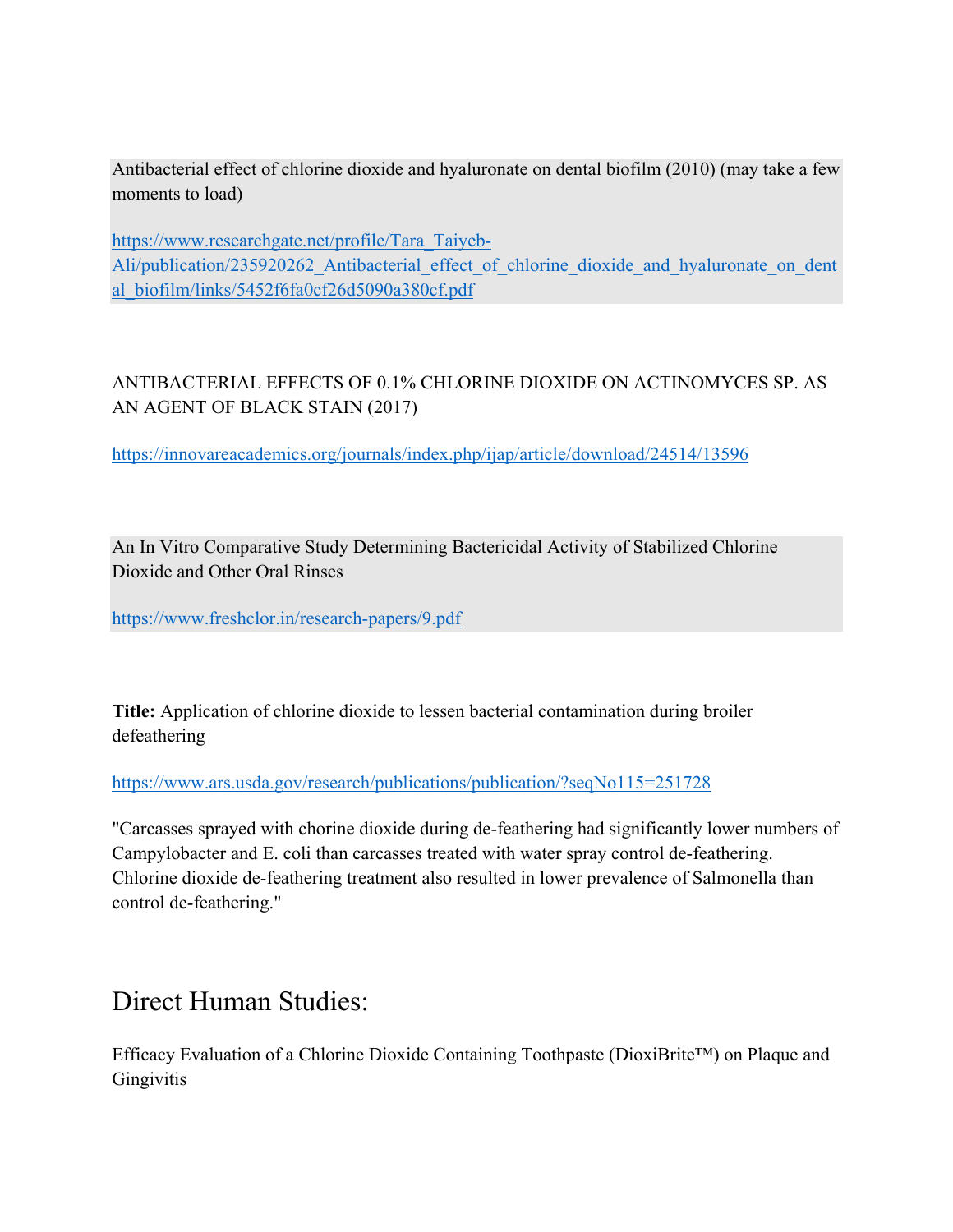[https://cdn.shopify.com/s/files/1/0414/2833/files/Mueller-Joseph-](https://cdn.shopify.com/s/files/1/0414/2833/files/Mueller-Joseph-Efficacy_Evaluation_of_a_Chlorine_Dioxide_Containing_Toothpaste_DioxiBrite_on_Plaque_and_Gingivitis.pdf)Efficacy Evaluation of a Chlorine Dioxide Containing Toothpaste DioxiBrite on Plaque a [nd\\_Gingivitis.pdf](https://cdn.shopify.com/s/files/1/0414/2833/files/Mueller-Joseph-Efficacy_Evaluation_of_a_Chlorine_Dioxide_Containing_Toothpaste_DioxiBrite_on_Plaque_and_Gingivitis.pdf)

Biocompatible Antiseptic Wound Irrigant

Jonathan H Valente et al. Adv Skin Wound Care. 2014 Jan.

<https://pubmed.ncbi.nlm.nih.gov/24343388/>

Effects of a mouthwash with chlorine dioxide on oral malodor and salivary bacteria: a randomized placebo-controlled 7-day trial. (2010)

<https://www.ncbi.nlm.nih.gov/pmc/articles/PMC2831889/>

<https://www.ncbi.nlm.nih.gov/pmc/articles/PMC2831889/pdf/1745-6215-11-14.pdf>

Efficacy of a chlorine dioxide-containing mouthrinse in oral malodor

<https://pubmed.ncbi.nlm.nih.gov/11199703/>

A Comparison of Wound Healing Rate Following Treatment with Aftamed and Chlorine Dioxide Gels in Streptozotocin-Induced Diabetic Rats

<https://www.ncbi.nlm.nih.gov/pmc/articles/PMC3362038/>

Full article:

<https://www.ncbi.nlm.nih.gov/pmc/articles/PMC3362038/pdf/ECAM2012-468764.pdf>

Effects of a mouthwash with chlorine dioxide on oral malodor and salivary bacteria: a randomized placebo-controlled 7-day trial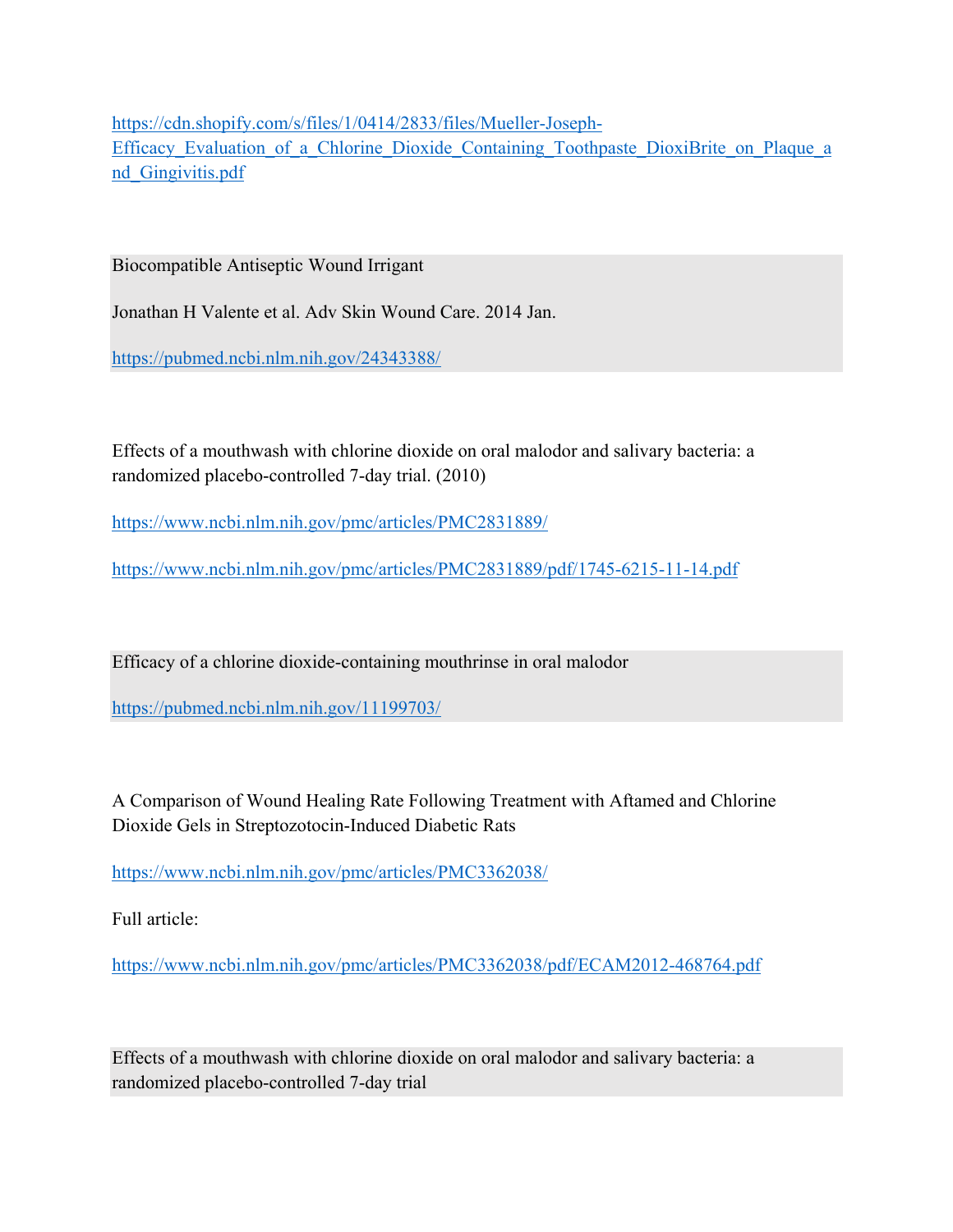### <http://europepmc.org/article/MED/20152022>

Activated Chlorine Dioxide Solution Can Be Used as a Biocompatible Antiseptic Wound Irrigant

[https://journals.lww.com/aswcjournal/Abstract/2014/01000/Activated\\_Chlorine\\_Dioxide\\_Soluti](https://journals.lww.com/aswcjournal/Abstract/2014/01000/Activated_Chlorine_Dioxide_Solution_Can_Be_Used_as.6.aspx%23) on Can Be Used as.6.aspx#

#### CONCLUSION:

The authors report the use of a novel antimicrobial irrigation solution. Chlorine dioxide appears to be a safe biologically acceptable antiseptic wound irrigant that does not appear to interfere with cosmetic outcomes.

The objective of this study was to compare cosmesis at 3 to 4 months and infection in simple lacerations irrigated with normal saline versus activated chlorine dioxide

Odor reduction potential of a chlorine dioxide mouthrinse.

<https://www.ncbi.nlm.nih.gov/m/pubmed/10518851/>

Frascella J, Gilbert R, Fernandez P. Odor reduction potential of a chlorine dioxide mouthrinse. J Clin Dent. 1998;9(2):39-42. PMID: 10518851.

Efficacy of a chlorine dioxide-containing mouthrinse in oral malodor. (2000)

J Frascella et al. Compend Contin Educ Dent. Mar;21(3):241-4, 246, 248 passim; quiz 256

<https://www.ncbi.nlm.nih.gov/m/pubmed/11199703/>

Efficacy of chlorine dioxide mouthwash in reducing oral malodor: A 2-week randomized, double-blind, crossover study. (2018)

<https://www.ncbi.nlm.nih.gov/pmc/articles/PMC6203824/pdf/CRE2-4-206.pdf>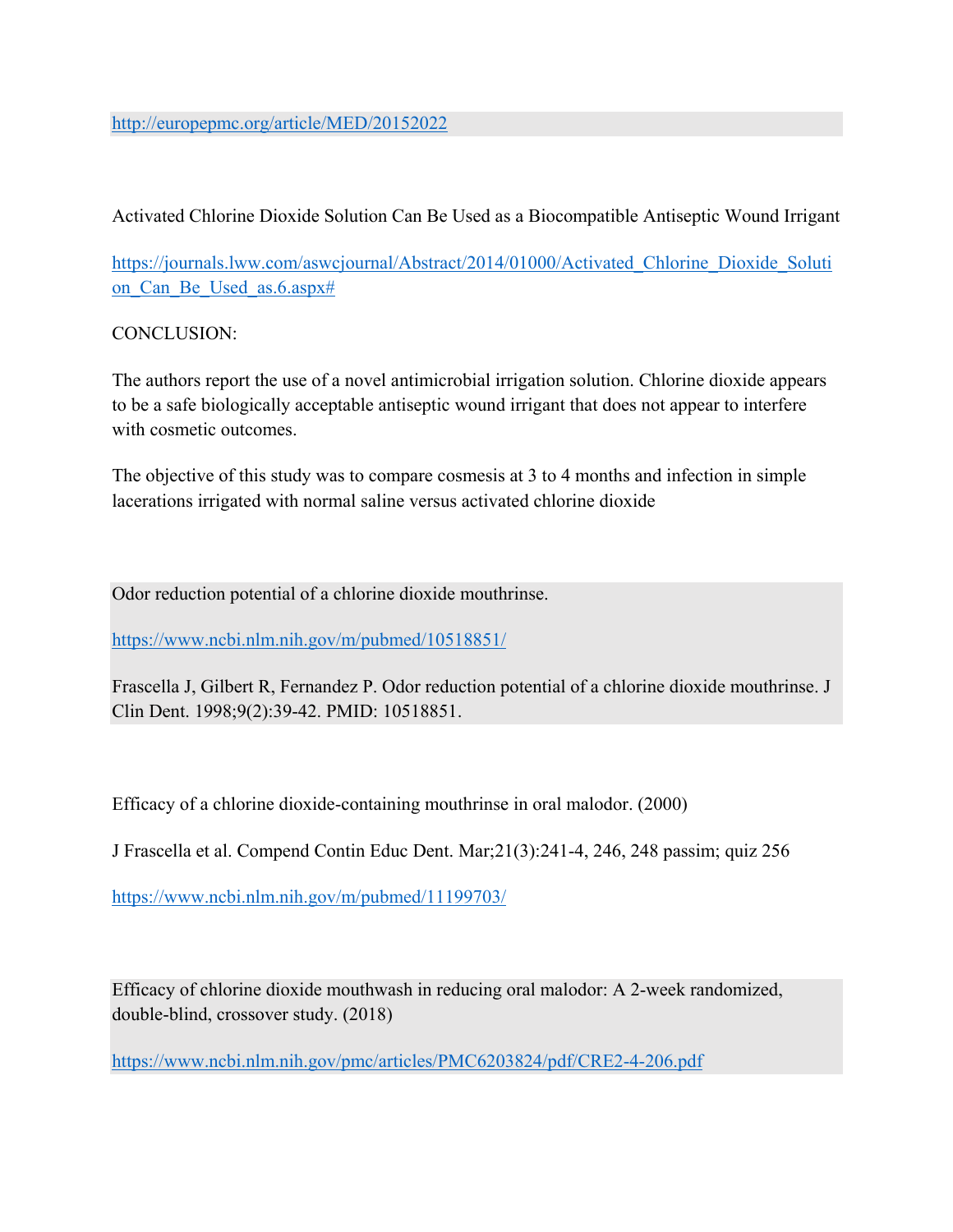Clinical and microbiological efficacy of chlorine dioxide in the management of chronic atrophic candidiasis: an open study. (2004)

<https://www.ncbi.nlm.nih.gov/m/pubmed/15218896/>

Full article:

[https://www.dentistselect.net/pdf/Candidiasis\\_Study.pdf](https://www.dentistselect.net/pdf/Candidiasis_Study.pdf)

Phosphate buffer-stabilized 0.1% chlorine dioxide oral rinse for managing medication-related osteonecrosis of the jaw. (2017)

<https://www.ncbi.nlm.nih.gov/m/pubmed/29251459/>

Srinivas Rao Myneni Venkatasatya et al. Am J Dent. 2017 Dec;30(6):350-352.

An in vitro study comparing a two-part activated chlorine dioxide oral rinse to chlorhexidine

[https://www.perioimplantadvisory.com/clinical-tips/hygiene-techniques/article/16411500/an-in](https://www.perioimplantadvisory.com/clinical-tips/hygiene-techniques/article/16411500/an-in-vitro-study-comparing-a-twopart-activated-chlorine-dioxide-oral-rinse-to-chlorhexidine)[vitro-study-comparing-a-twopart-activated-chlorine-dioxide-oral-rinse-to-chlorhexidine](https://www.perioimplantadvisory.com/clinical-tips/hygiene-techniques/article/16411500/an-in-vitro-study-comparing-a-twopart-activated-chlorine-dioxide-oral-rinse-to-chlorhexidine)

"Background: Chlorhexidine is considered the "gold standard" for antiplaque agents. However, there are side effects associated with long-term use of chlorhexidine. This study compared a chlorine dioxide-based mouth rinse (Oracare) with chlorhexidine for antimicrobial activity and an ability to remove volatile sulfur compounds (VSCs) generated by the periodontal pathogen Porphyromonas gingivalis."

The comparative effect of acidified sodium chlorite and chlorhexidine mouthrinses on plaque regrowth and salivary bacterial counts.

Yates R, Moran J, Addy M, Mullan PJ, Wade WG, Newcombe R.

J Clin Periodontol. 1997 Sep;24(9 Pt 1):603-9.

doi: 10.1111/j.1600-051x.1997.tb00236.x.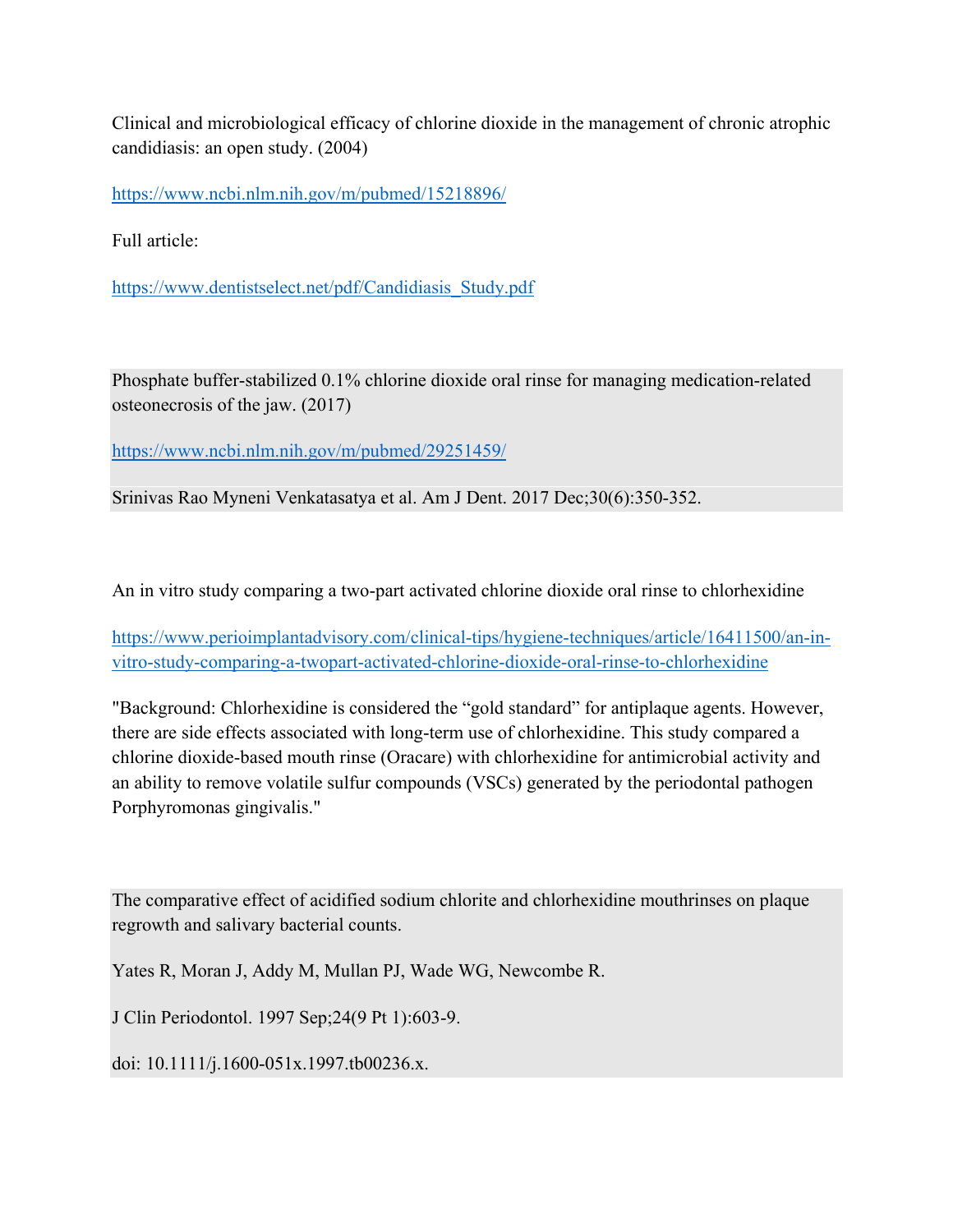<https://www.dentistselect.net/pdf/CLO2Studies.pdf>

Demonstrating that chlorine dioxide is a size-selective antimicrobial agent and high purity ClO2 can be used as a local antiseptic

<https://arxiv.org/pdf/1304.5163.pdf>

[https://journals.plos.org/plosone/article?id=10.1371/journal.pone.0079157](https://journals.plos.org/plosone/article?id=10.1371/journal.pone.0079157%20)

Comparison of Antipseudomonad Activity of Chlorine Dioxide Chlorous Acid Containing Gel With Commercially Available Antiseptics

<https://pubmed.ncbi.nlm.nih.gov/3717733/>

Disinfection Efficiency of Chlorine Dioxide Gas in Student Cafeterias in Taiwan

Ching-Shan Hsu et al. J Air Waste Manag Assoc. 2013 Jul;63(7):796-805.

doi: 10.1080/10962247.2012.735212.

<https://pubmed.ncbi.nlm.nih.gov/23926849/>

----------

Effect of chlorine dioxide gas of extremely low concentration on absenteeism of schoolchildren

https://www.researchgate.net/publication/228351686 Effect of chlorine dioxide gas of extre mely low concentration on absenteeism of schoolchildren

Full PDF:

[https://www.researchgate.net/profile/Norio\\_Ogata/publication/228351686\\_Effect\\_of\\_chlorine\\_di](https://www.researchgate.net/profile/Norio_Ogata/publication/228351686_Effect_of_chlorine_dioxide_gas_of_extremely_low_concentration_on_absenteeism_of_schoolchildren/links/548968ba0cf268d28f09625a/Effect-of-chlorine-dioxide-gas-of-extremely-low-concentration-on-absenteeism-of-schoolchildren.pdf) [oxide\\_gas\\_of\\_extremely\\_low\\_concentration\\_on\\_absenteeism\\_of\\_schoolchildren/links/548968ba](https://www.researchgate.net/profile/Norio_Ogata/publication/228351686_Effect_of_chlorine_dioxide_gas_of_extremely_low_concentration_on_absenteeism_of_schoolchildren/links/548968ba0cf268d28f09625a/Effect-of-chlorine-dioxide-gas-of-extremely-low-concentration-on-absenteeism-of-schoolchildren.pdf) [0cf268d28f09625a/Effect-of-chlorine-dioxide-gas-of-extremely-low-concentration-on](https://www.researchgate.net/profile/Norio_Ogata/publication/228351686_Effect_of_chlorine_dioxide_gas_of_extremely_low_concentration_on_absenteeism_of_schoolchildren/links/548968ba0cf268d28f09625a/Effect-of-chlorine-dioxide-gas-of-extremely-low-concentration-on-absenteeism-of-schoolchildren.pdf)[absenteeism-of-schoolchildren.pdf](https://www.researchgate.net/profile/Norio_Ogata/publication/228351686_Effect_of_chlorine_dioxide_gas_of_extremely_low_concentration_on_absenteeism_of_schoolchildren/links/548968ba0cf268d28f09625a/Effect-of-chlorine-dioxide-gas-of-extremely-low-concentration-on-absenteeism-of-schoolchildren.pdf)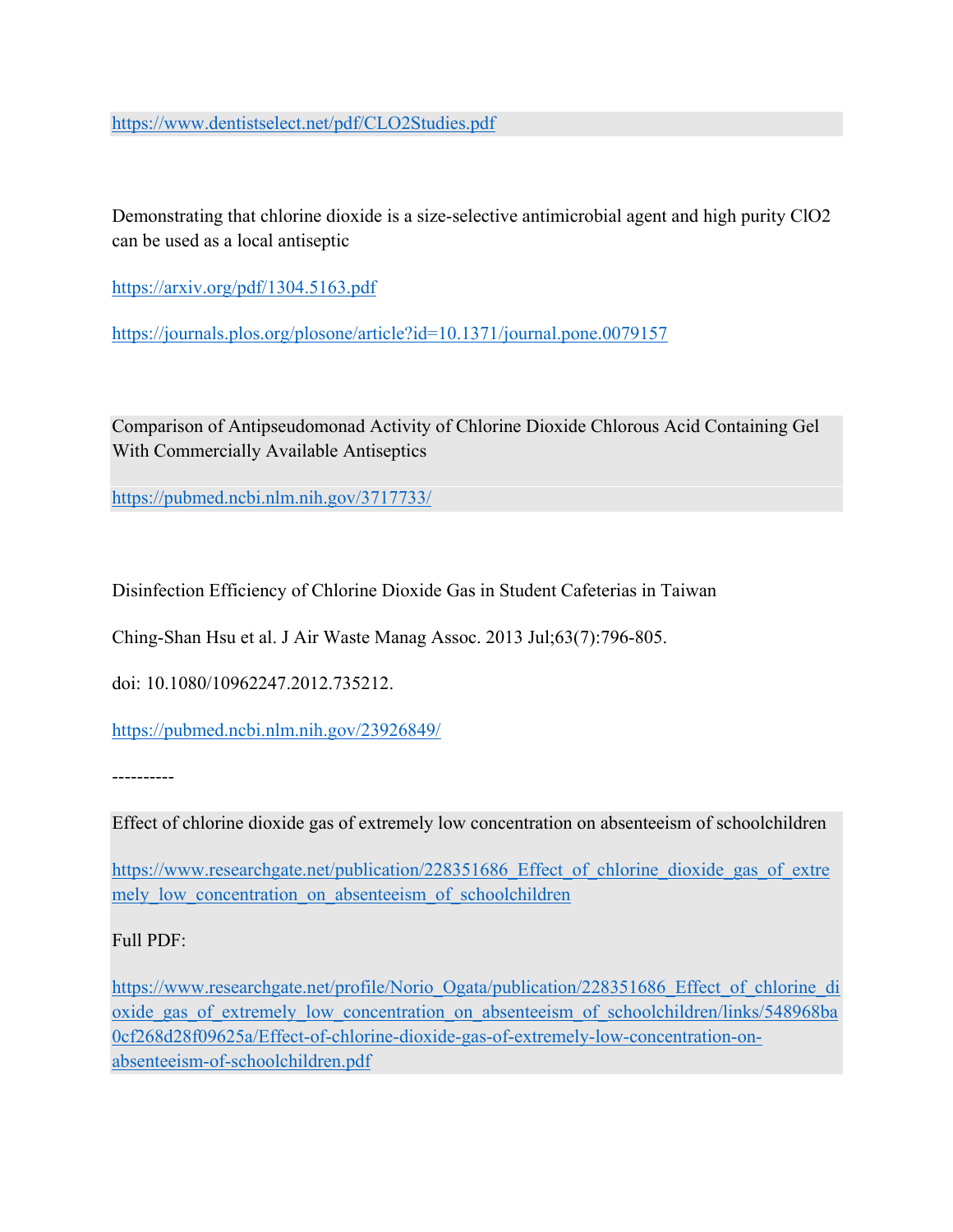## Pesticide/Herbicide/Pollutant Cleanup Research

Good Overview:

<https://www.scotmas.com/chlorine-dioxide/chemical-reactivity-of-clo2.aspx>

The removal of phenols from oily wastewater by chlorine dioxide

[https://vtechworks.lib.vt.edu/bitstream/handle/10919/45159/LD5655.V855\\_1988.H89.pdf?](https://vtechworks.lib.vt.edu/bitstream/handle/10919/45159/LD5655.V855_1988.H89.pdf)

"Most of phenolic compounds can be destroyed by chlorine dioxide within 15 minutes"

Oxidation of pharmaceuticals by chlorine dioxide in biologically treated wastewater

[https://backend.orbit.dtu.dk/ws/files/7633696/Hey\\_et\\_al\\_2012\\_Postprint\\_.pdf](https://backend.orbit.dtu.dk/ws/files/7633696/Hey_et_al_2012_Postprint_.pdf)

"Biologically treated wastewater spiked with a mixture of 56 active pharmaceutical ingredients (APIs) was treated with 0-20 mg/L chlorine dioxide (ClO2) solution in laboratory-scale experiments. Wastewater effluents were collected from two wastewater treatment plants in Sweden, one with extended nitrogen removal (low COD) and one without (high COD). About one third of the tested APIs resisted degradation even at the highest ClO2 dose (20 mg/L), while others were reduced by more than 90% at the lowest ClO2 level (0.5 mg/L). In the low COD effluent, more than half of the APIs were oxidized at 5 mg/L ClO2, while in high COD effluent a significant increase in API oxidation was observed after treatment with 8 mg/L ClO2. This study illustrates the successful degradation of several APIs during treatment of wastewater effluents with chlorine dioxide."

Decontamination of Microorganisms and Pesticides from Fresh Fruits and Vegetables: A Comprehensive Review from Common Household Processes to Modern Techniques

<https://onlinelibrary.wiley.com/doi/full/10.1111/1541-4337.12453>

Examination of degradation and ecotoxicology of pethoxamid and metazachlor after chlorine dioxide treatment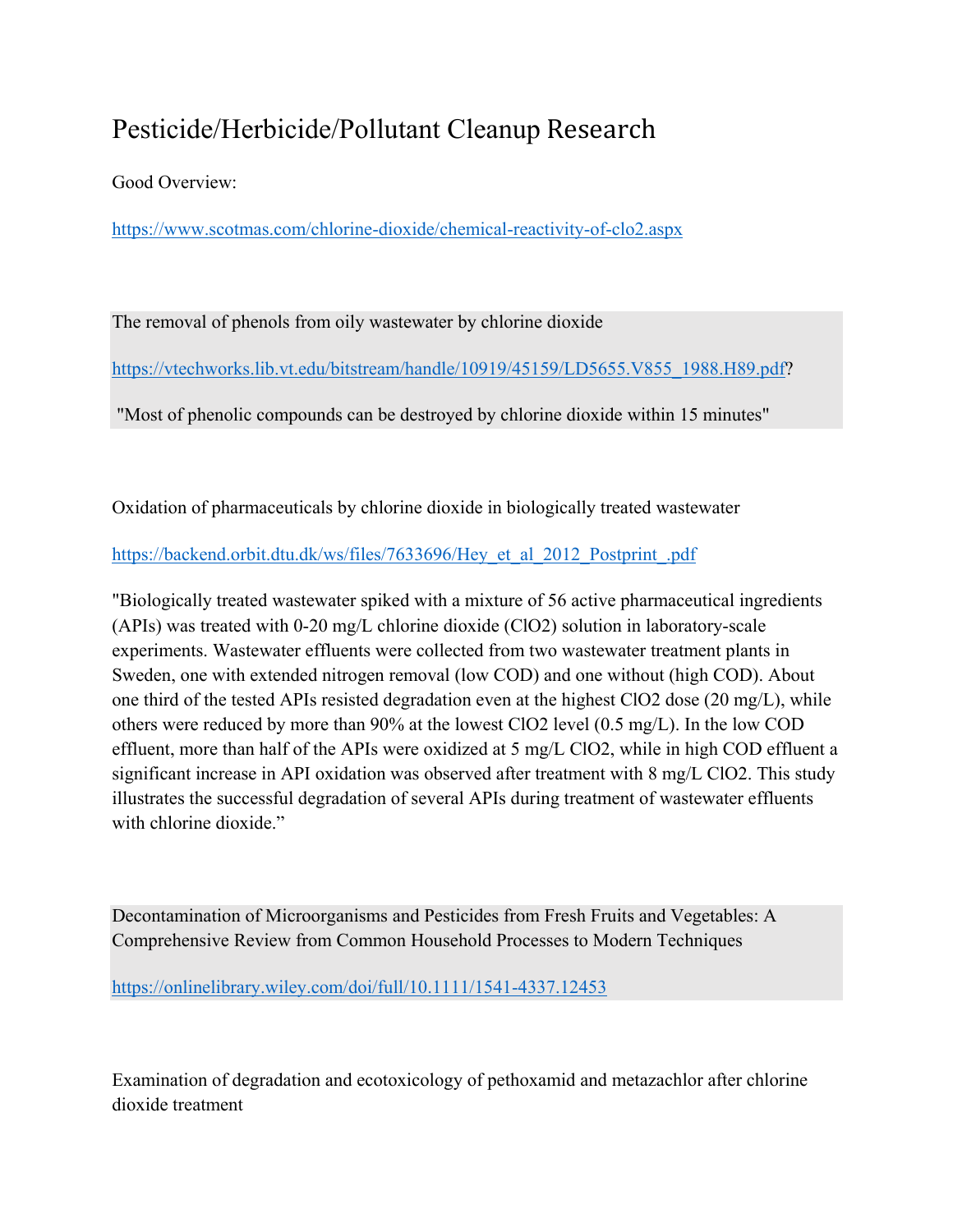<https://link.springer.com/article/10.1007/s10661-020-08392-1>

Ben, W., Shi, Y., Li, W., Zhang, Y., & Qiang, Z. (2017). Oxidation of sulfonamide antibiotics by chlorine dioxide in water: kinetics and reaction pathways. *Chemical Engineering Journal, 327*, 743–750.

[https://www.sciencedirect.com/science/article/abs/pii/S1385894717311051?via%3Dihub](https://www.sciencedirect.com/science/article/abs/pii/S1385894717311051?via%3Dihub%20)

Chen, Q., Wang, Y., Chen, F., Zhang, Y., & Liao, X. (2014). Chlorine dioxide treatment for the removal of pesticide residues on fresh lettuce and in aqueous solution. *Food Control, 40*, 106– 112.

<https://www.sciencedirect.com/science/article/abs/pii/S0956713513006178>

Full document:

[https://www.researchgate.net/profile/Fang\\_Chen73/publication/259518798\\_Chlorine\\_dioxide\\_tr](https://www.researchgate.net/profile/Fang_Chen73/publication/259518798_Chlorine_dioxide_treatment_for_the_removal_of_pesticide_residues_on_fresh_lettuce_and_in_aqueous_solution/links/5a6b6b66458515b2d055c53a/Chlorine-dioxide-treatment-for-the-removal-of-pesticide-residues-on-fresh-lettuce-and-in-aqueous-solution.pdf) eatment for the removal of pesticide residues on fresh lettuce and in aqueous solution/lin [ks/5a6b6b66458515b2d055c53a/Chlorine-dioxide-treatment-for-the-removal-of-pesticide](https://www.researchgate.net/profile/Fang_Chen73/publication/259518798_Chlorine_dioxide_treatment_for_the_removal_of_pesticide_residues_on_fresh_lettuce_and_in_aqueous_solution/links/5a6b6b66458515b2d055c53a/Chlorine-dioxide-treatment-for-the-removal-of-pesticide-residues-on-fresh-lettuce-and-in-aqueous-solution.pdf)[residues-on-fresh-lettuce-and-in-aqueous-solution.pdf](https://www.researchgate.net/profile/Fang_Chen73/publication/259518798_Chlorine_dioxide_treatment_for_the_removal_of_pesticide_residues_on_fresh_lettuce_and_in_aqueous_solution/links/5a6b6b66458515b2d055c53a/Chlorine-dioxide-treatment-for-the-removal-of-pesticide-residues-on-fresh-lettuce-and-in-aqueous-solution.pdf)

Hey, G., Grabic, R., Ledin, A., la Cour Jansen, J., & Andersen, H. R. (2012). Oxidation of pharmaceuticals by chlorine dioxide in biologically treated wastewater. *Chemical Engineering Journal, 185-186*, 236–242.

[https://www.sciencedirect.com/science/article/abs/pii/S1385894712001167?via%3Dihub](https://www.sciencedirect.com/science/article/abs/pii/S1385894712001167?via%3Dihub%20)

Hwang, E., Cash, J. N., & Zabik, M. J. (2002). Chlorine and chlorine dioxide treatment to reduce or remove EBDCs and ETU residues in a solution. *Journal of Agricultural and Food Chemistry, 50*(16), 4734–4742.

<https://doi.org/10.1021/jf020307c>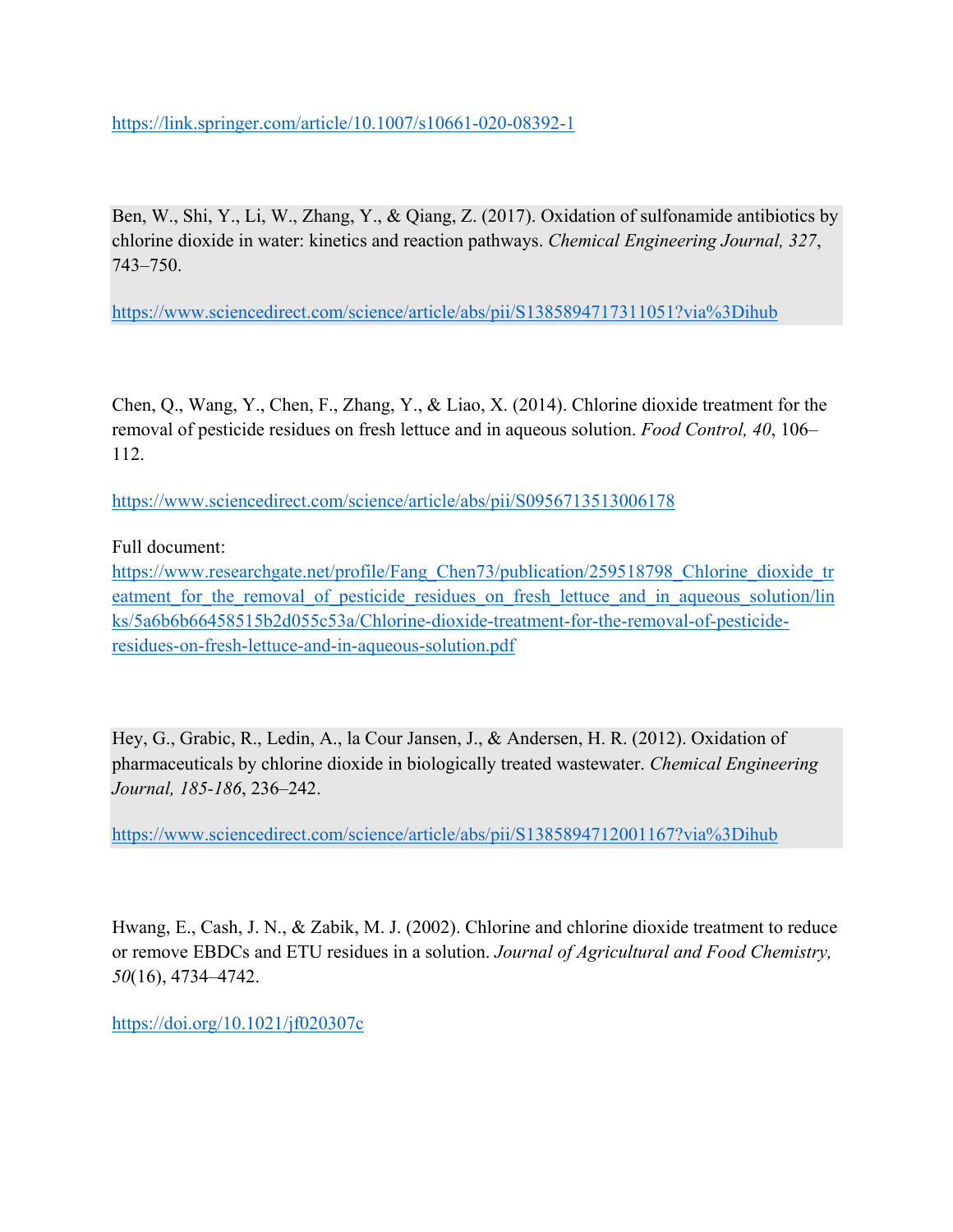Jia, X.-H., Feng, L., Liu, Y.-Z., & Zhang, L.-Q. (2017). Oxidation of antipyrine by chlorine dioxide: reaction kinetics and degradation pathway. *Chemical Engineering Journal, 309*, 646– 654.

<https://doi.org/10.1016/j.cej.2016.10.062>

Lopez, A., Mascolo, G., Tiravanti, G., & Passino, R. (1997). Degradation of herbicides (ametryn and isoproturon) during water disinfection by means of two oxidants (hypochlorite and chlorine dioxide). *Water Science and Technology, 35*(4), 129–136.

[https://iwaponline.com/wst/article/35/4/129/6045/Degradation-of-herbicides-ametryn-and](https://iwaponline.com/wst/article/35/4/129/6045/Degradation-of-herbicides-ametryn-and-isoproturon)[isoproturon](https://iwaponline.com/wst/article/35/4/129/6045/Degradation-of-herbicides-ametryn-and-isoproturon)

Tian, F.-X., Xu, B., Zhang, T.-Y., & Gao, N.-Y. (2014). Degradation of phenylurea herbicides by chlorine dioxide and formation of disinfection by-products during subsequent chlor(am)ination. *Chemical Engineering Journal, 258*, 210–217.

<https://doi.org/10.1016/j.cej.2014.07.094>

Tian, F., Qiang, Z., Liu, C., Zhang, T., & Dong, B. (2010). Kinetics and mechanism for methiocarb degradation by chlorine dioxide in aqueous solution.

<https://doi.org/10.1016/j.chemosphere.2010.02.015>

Wang, Y., Liu, H., Liu, G., Xie, Y., & Ni, T. (2015). Oxidation of diclofenac with chlorine dioxide in aquatic environments: influences of different nitrogenous species. *Environmental Science and Pollution Research, 22*(12), 9449–9456.

<https://doi.org/10.1007/s11356-015-4118-2>

Huber MM, Korhonen S, Ternes TA, von Gunten U (2005) Oxidation of pharmaceuticals during water treatment with chlorine dioxide. Water Res 39:3607–3617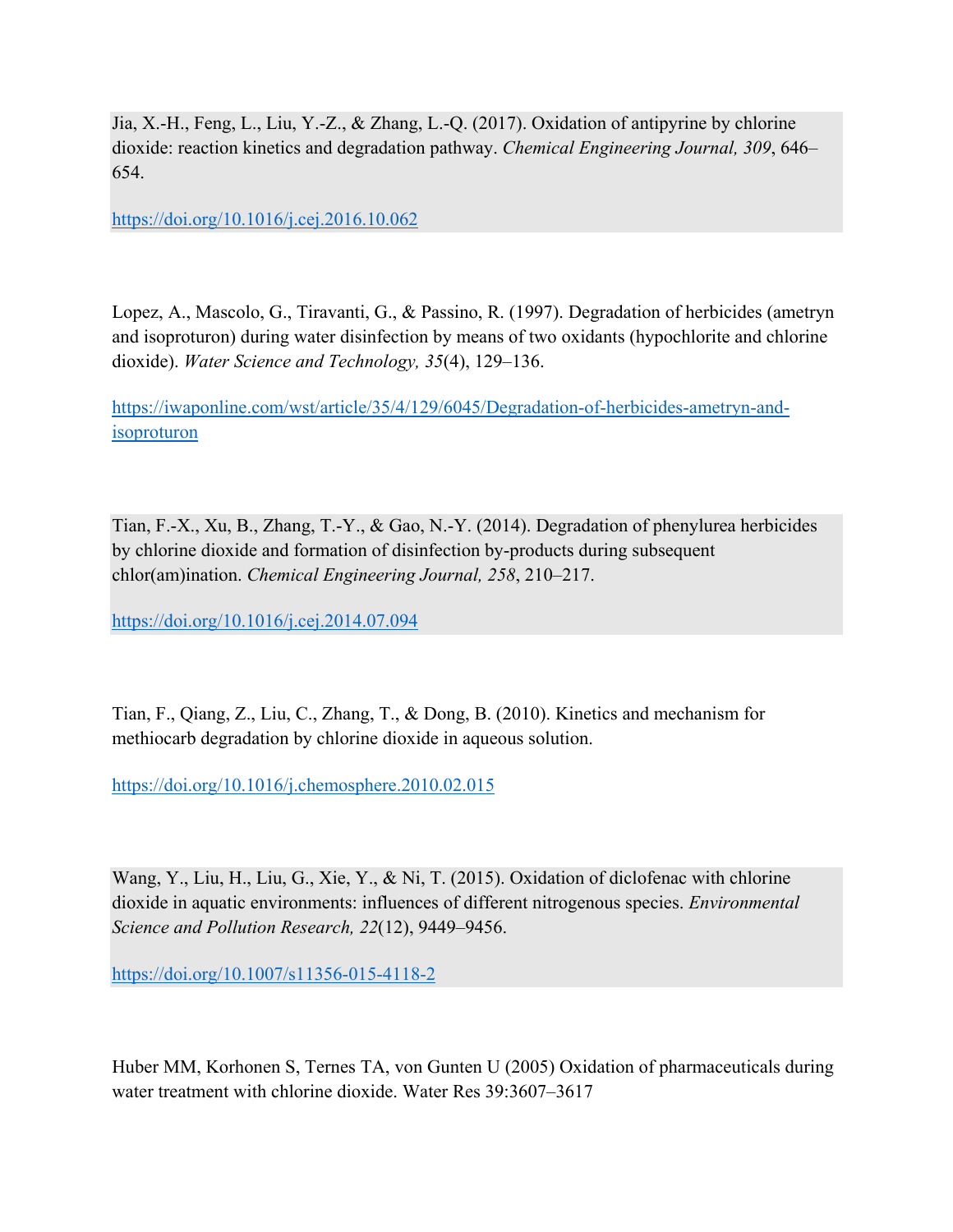[https://www.sciencedirect.com/science/article/abs/pii/S0043135405002940?via%3Dihub](https://www.sciencedirect.com/science/article/abs/pii/S0043135405002940?via%3Dihub%20)

Navalon S, Alvaro M, Garcia H (2008) Reaction of chlorine dioxide with emergent water pollutants: product study of the reaction of three beta-lactam antibiotics with ClO2. Water Res 42:1935–1942

<https://www.sciencedirect.com/science/article/abs/pii/S0043135407007178>

Wang P, He YL, Huang CH (2010) Oxidation of fluoroquinolone antibiotics and structurally related amines by chlorine dioxide: reaction kinetics, product and pathway evaluation. Water Res 44:5989–5998

<https://www.sciencedirect.com/science/article/abs/pii/S0043135410005348>

Wang P, He YL, Huang CH (2011) Reactions of tetracycline antibiotics with chlorine dioxide and free chlorine. Water Res 45:1838–1846

<https://www.sciencedirect.com/science/article/abs/pii/S0043135410008171>

### MONSANTO-REMOVAL OF GLYPHOSATE BY WATER TREATMENT

[http://www.egeis.org/cd-info/WRC-report-UC7374-July-2007-Removal-of-glyphosate-and-](http://www.egeis.org/cd-info/WRC-report-UC7374-July-2007-Removal-of-glyphosate-and-AMPA-by-water-treatment.pdf)[AMPA-by-water-treatment.pdf](http://www.egeis.org/cd-info/WRC-report-UC7374-July-2007-Removal-of-glyphosate-and-AMPA-by-water-treatment.pdf)

Degradation of pesticide residues by gaseous chlorine dioxide on table grapes

<https://pubag.nal.usda.gov/catalog/6362483>

Chlorine dioxide treatment for the removal of pesticide residues on fresh lettuce and in aqueous solution (20 mg/L effective)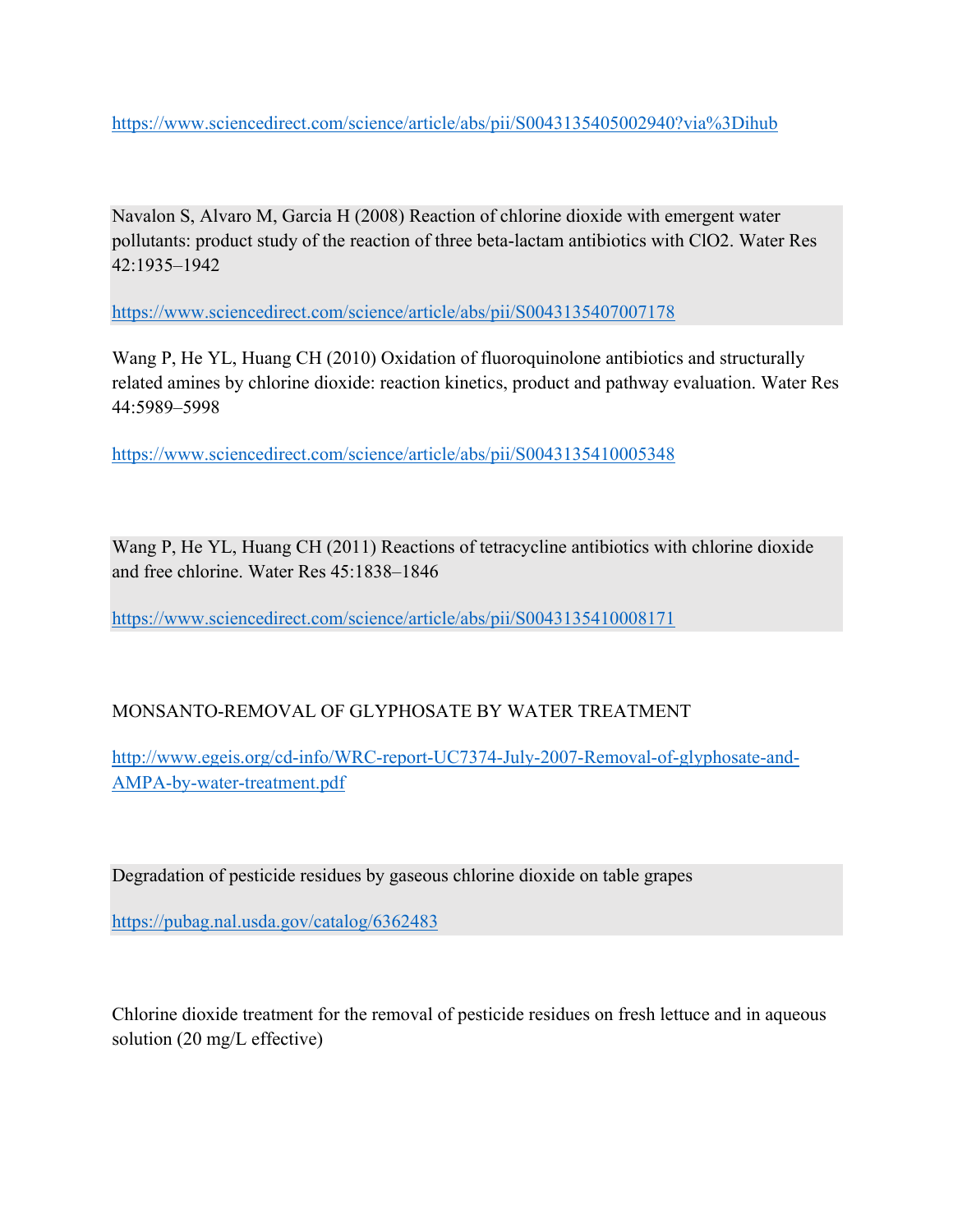https://www.researchgate.net/publication/259518798 Chlorine dioxide treatment for the remo val of pesticide residues on fresh lettuce and in aqueous solution

## Antifungal Research

Clinical and microbiological efficacy of chlorine dioxide in the management of chronic atrophic candidiasis: an open study

Abdel R Mohammad et al. Int Dent J. 2004 Jun.

<https://pubmed.ncbi.nlm.nih.gov/15218896/>

Mold Remediation of a Research Facility in a Hospital

[https://www.clordisys.com/pdfs/articles/absa\\_mold\\_remediation\\_hospital.pdf](https://www.clordisys.com/pdfs/articles/absa_mold_remediation_hospital.pdf)

Laboratory Evaluation of the Efficacy of Chlorine Dioxide Fumigation for Remediation of Building Materials Contaminated with Molds, Mycotoxins or Allergens

[https://cfpub.epa.gov/si/si\\_public\\_file\\_download.cfm?p\\_download\\_id=516320](https://cfpub.epa.gov/si/si_public_file_download.cfm?p_download_id=516320%20)

Plasma membrane damage to Candida albicans caused by chlorine dioxide (CLO2)

<https://pubmed.ncbi.nlm.nih.gov/18624985/>

Full document:

<https://sfamjournals.onlinelibrary.wiley.com/doi/pdf/10.1111/j.1472-765X.2008.02387.x>

"Conclusion: At or below MFC, ClO(2) damages the plasma membranes of C. albicans mainly by permeabilization, rather than by the disruption of their integrity.  $K(+)$  leakage and the concomitant depolarization of the cell membrane are some of the critical events.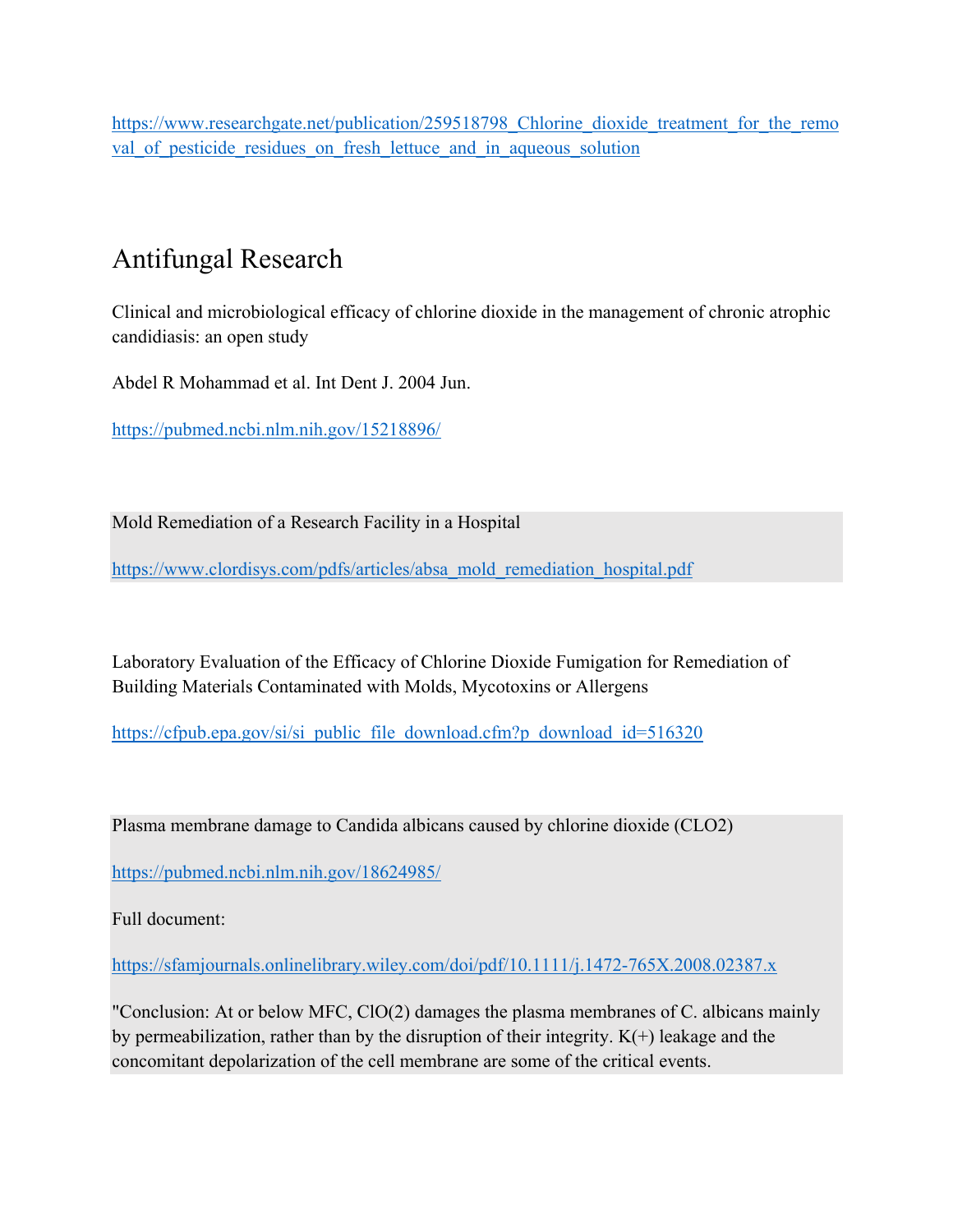Significance and impact of the study: These insights into membrane damages are helpful in understanding the action mode of ClO(2).

Antimicrobial efficacy of chlorine dioxide against Candida albicans in stationary and starvation phases in human root canal: An *in-vitro* study

https://www.researchgate.net/publication/277940517 Antimicrobial efficacy of chlorine dioxi de against Candida albicans in stationary and starvation phases in human root canal An i [n-vitro\\_study/fulltext/5ac0105a45851584fa740063/Antimicrobial-efficacy-of-chlorine-dioxide](https://www.researchgate.net/publication/277940517_Antimicrobial_efficacy_of_chlorine_dioxide_against_Candida_albicans_in_stationary_and_starvation_phases_in_human_root_canal_An_in-vitro_study/fulltext/5ac0105a45851584fa740063/Antimicrobial-efficacy-of-chlorine-dioxide-against-Candida-albicans-in-stationary-and-starvation-phases-in-human-root-canal-An-in-vitro-study.pdf?origin=publication_detail%20)[against-Candida-albicans-in-stationary-and-starvation-phases-in-human-root-canal-An-in-vitro](https://www.researchgate.net/publication/277940517_Antimicrobial_efficacy_of_chlorine_dioxide_against_Candida_albicans_in_stationary_and_starvation_phases_in_human_root_canal_An_in-vitro_study/fulltext/5ac0105a45851584fa740063/Antimicrobial-efficacy-of-chlorine-dioxide-against-Candida-albicans-in-stationary-and-starvation-phases-in-human-root-canal-An-in-vitro-study.pdf?origin=publication_detail%20)[study.pdf?origin=publication\\_detail](https://www.researchgate.net/publication/277940517_Antimicrobial_efficacy_of_chlorine_dioxide_against_Candida_albicans_in_stationary_and_starvation_phases_in_human_root_canal_An_in-vitro_study/fulltext/5ac0105a45851584fa740063/Antimicrobial-efficacy-of-chlorine-dioxide-against-Candida-albicans-in-stationary-and-starvation-phases-in-human-root-canal-An-in-vitro-study.pdf?origin=publication_detail%20)

### **Plasma membrane damage to Candida albicans caused by chlorine dioxide (CLO2)**

<https://pubmed.ncbi.nlm.nih.gov/18624985/>

Full document:

<https://sfamjournals.onlinelibrary.wiley.com/doi/pdf/10.1111/j.1472-765X.2008.02387.x>

"**Conclusion:** At or below MFC, ClO(2) damages the plasma membranes of C. albicans mainly by permeabilization, rather than by the disruption of their integrity.  $K(+)$  leakage and the concomitant depolarization of the cell membrane are some of the critical events.

**Significance and impact of the study:** These insights into membrane damages are helpful in understanding the action mode of ClO(2).

### Antiparasitic Research

On The Mechanisms Of Toxicity Of Chlorine Oxides Against Malarial Parasites - An Overview By Thomas Lee Hesselink, MD

[http://www.vigli.org/MMS/On\\_The\\_Mechanisms\\_Of\\_Toxicity\\_Of\\_Chlorine\\_Oxides\\_Against\\_](http://www.vigli.org/MMS/On_The_Mechanisms_Of_Toxicity_Of_Chlorine_Oxides_Against_Malarial_Parasites_By_T-L-Hesselink_MD_2007.pdf) Malarial Parasites By T-L-Hesselink MD 2007.pdf

<http://bioredox.mysite.com/CLOXhtml/CLOXilus.htm>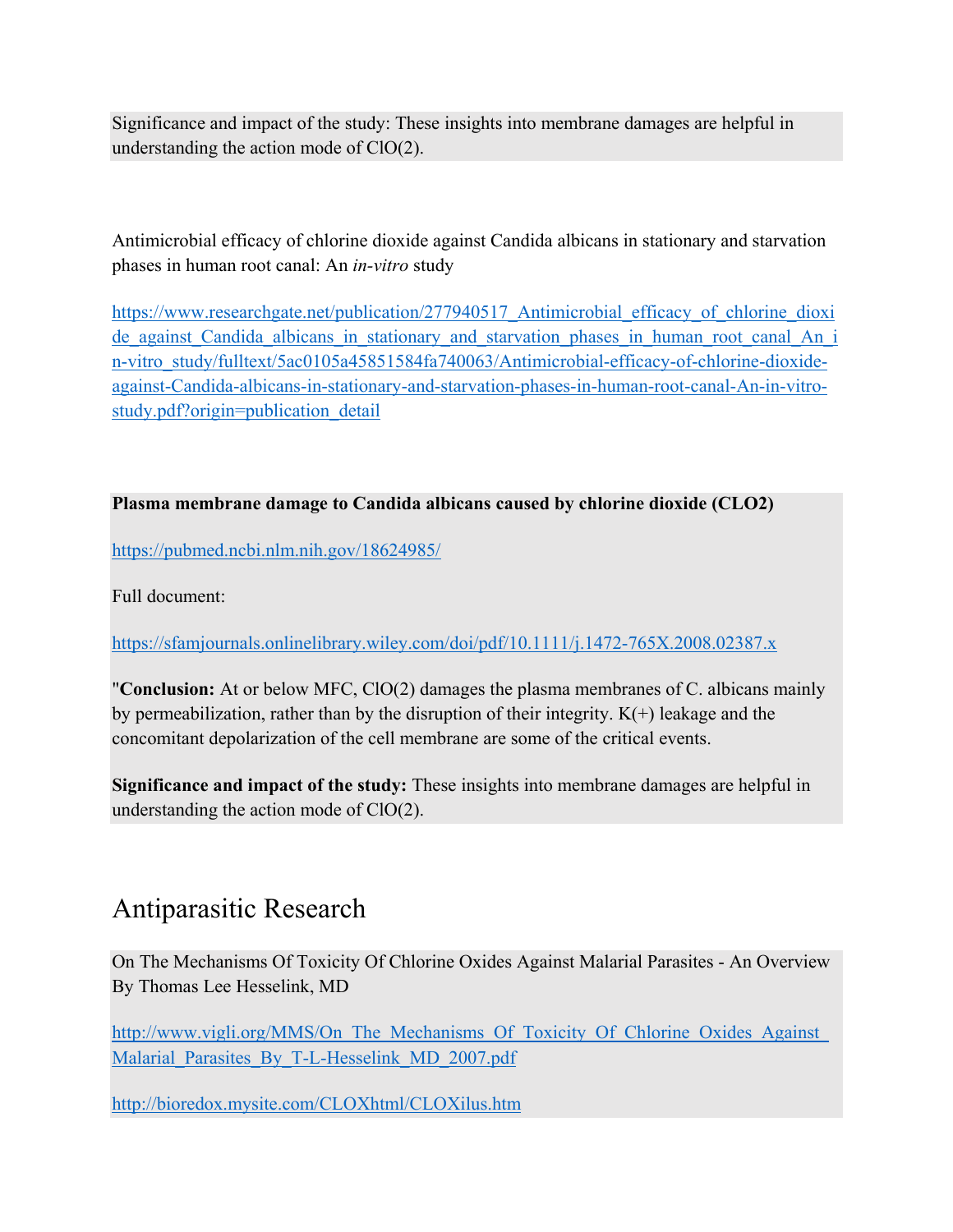Inhibition of malaria infection and repellent effect against mosquitoes by chlorine dioxide [https://www.jstage.jst.go.jp/article/mez/64/4/64\\_203/\\_pdf/-char/ja](https://www.jstage.jst.go.jp/article/mez/64/4/64_203/_pdf/-char/ja)

Exposure to Chlorine Dioxide Gas for 4 Hours Renders Syphacia Ova Nonviable

<https://www.clordisys.com/pdfs/misc/Pinworm%20Egg%20Inactivation.pdf>

Inactivation of parasite transmission stages: Efficacy of treatments on foods of non-animal origin <https://www.sciencedirect.com/science/article/pii/S0924224419300652>

### Mercury Neutralization Research:

A method of oxidization a gaseous, elemental mercury

<https://www.osti.gov/servlets/purl/12435>

### [https://clu-in.org/contaminantfocus/default.focus/sec/Mercury/cat/Treatment\\_Technologies/](https://clu-in.org/contaminantfocus/default.focus/sec/Mercury/cat/Treatment_Technologies/)

Mercury cannot be destroyed, so treaters have to rely on various methods to capture or recover it, depending on the mercury species present, its concentration, and the waste matrix or media involved. Selecting the appropriate treatment formula depends on the degree of organic destruction required prior to further mercury treatment, the degree of mercury speciation control required by the waste form, and other operating procedures to ensure mercury extraction. The final treatment step in non-thermal processes for mercury wastes generally involves either precipitation to produce a waste that can be retorted or immobilization prior to disposal.

Chemical oxidation is applied to elemental mercury and organomercury compounds to destroy the organics and to convert mercury to a soluble form, such as HgCl<sub>2</sub> or Hgl<sub>2</sub>, which can then be separated from the waste matrix and treated. Oxidizing reagents used in these processes include sodium hypochlorite, ozone, hydrogen peroxide, chlorine dioxide, free chlorine (gas), and proprietary reagents.

Chemical leaching is an aqueous process that depends on the ability of a leaching solution to solubilize mercury and remove it from the waste matrix. The solubilized mercury ideally partitions to the liquid phase, which is filtered off for further treatment (e.g., precipitation, ion exchange, carbon adsorption). This process can remove inorganic forms of mercury from inorganic waste matrices, but it is less effective for removing nonreactive elemental mercury unless the leaching formula is capable of ionizing mercury to an extractable form. Acid leaching is used most commonly to remove mercury from inorganic media.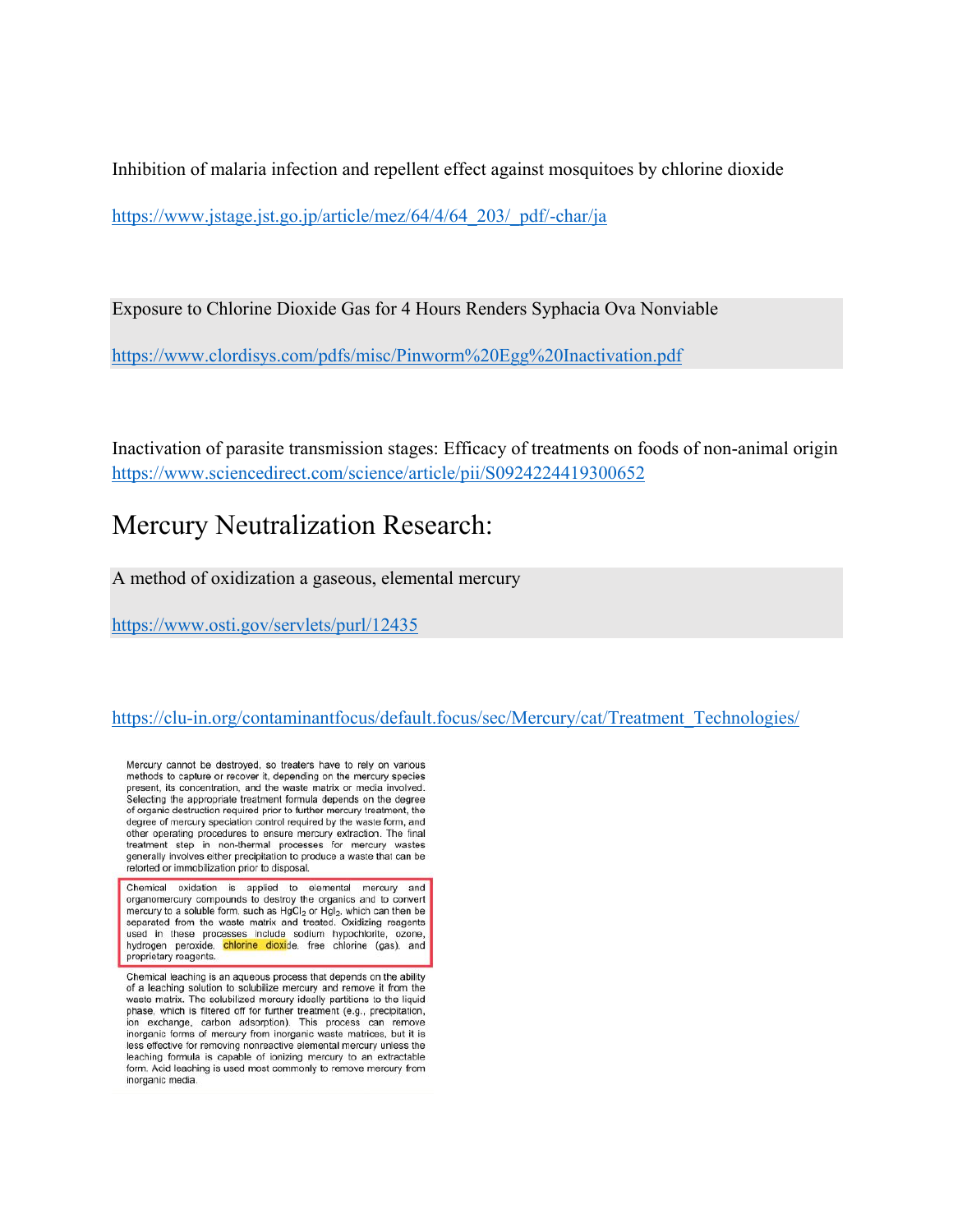#### <https://www.tandfonline.com/doi/pdf/10.1080/10473289.2011.642951>

is que to nydrolysis. I ne chlorite ion has a limited ability to act as an oxidizer at higher pH, which may explain the low absorption (Brogren et al., 1998).

The few reports on Hg removal in NaClO<sub>2</sub> solutions indicate  $t\bar{t}$  at a high pH greatly weakens the rate of  $Hg^0$  oxidation (Zhao et al., 2008). Zhao et al. (2008) reported that for high pHs of 11 and 12, the removal efficiency was extremely low (no more than 4%) and decreased as the pH increased, whereas for a low pH of 3.0 (as low as possible), the  $Hg<sup>0</sup>$  removal efficiency was ca. 85.5%. Another report (Diaz-Somano et al., 2007) showed that increasing the pH of a solution based on Ca (CaO in distilled water) without any ovidizer in a west complher increases Ha

#### A new method for oxidation of gaseous, elemental mercury

#### <https://www.osti.gov/biblio/12435>

soluble oxidized species. Recently, we have discovered a new method for injection of the oxidizing species that dramatically improves reactant utilization and at the same time gives significant nitric oxide (NO) oxidation as well. Our method uses a diluted oxidizing solution containing chloric acid and sodium chlorate (sold commercially as NOXSORB{trademark}). When this solution is injected into a gas stream containing Hg{sup 0} at about 300 F, we found that nearly 100% of the Hg(sup 0) was removed from the gas phase and was recovered in liquid samples from the test system. At the same time, approximately 80% of the added NO was also removed (oxidized). The effect of sulfur dioxide (SO{sub 2)) on this method was also investigated, and it appears to decrease slightly the amount of Hg oxidized. We are currently testing the effect of variations in oxidizing solution concentration, SO{sub 2} concentration, NO concentration, and reaction time (residence time). « less

Removal of Hg0 with sodium chlorite solution and mass transfer reaction kinetics

<https://link.springer.com/article/10.1007/s11431-010-0045-0>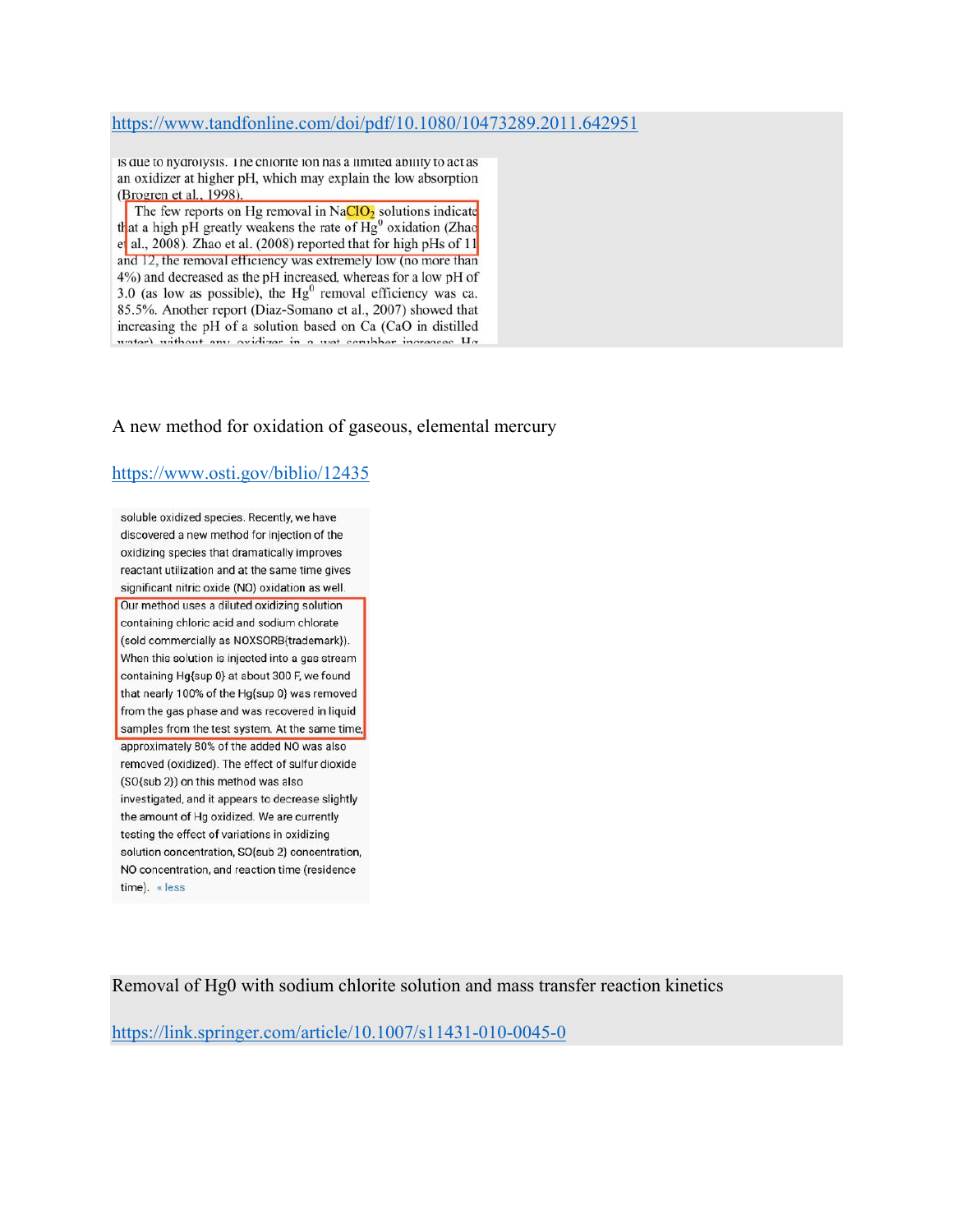## Miscellaneous Research:

A pilot study on using chlorine dioxide gas for disinfection of gastrointestinal endoscopes

<https://www.ncbi.nlm.nih.gov/pmc/articles/PMC4940628/>

"The experimental results indicated that disinfecting GI endoscopes using CD gas could reduce the cost of disinfectants while ensuring a high log reduction of spores. Thus, CD gas may be a feasible choice for disinfection of GI endoscopes. Furthermore, this study provides information for decontaminating long and narrow lumens with gaseous sterilants."

An Evaluation of the Use of Chlorine Dioxide (Tristel One-Shot) in an Automated Washer/Disinfector (Medivator) Fitted With a Chlorine Dioxide Generator for Decontamination of Flexible Endoscopes

<https://pubmed.ncbi.nlm.nih.gov/11358471/>

Relative humidity "RH is a specific factor of the gas sanitizer; an increase in the RH enhances the antimicrobial effect of the ClO2 gas. "

<https://www.ncbi.nlm.nih.gov/pmc/articles/PMC4959078/>

Clinical Evaluation of Chlorine Dioxide for Disinfection of Dental Instruments. (2013)

<https://www.ncbi.nlm.nih.gov/m/pubmed/24179967/>

Impact of Chlorine Dioxide Gas Sterilization on Nosocomial Organism Viability in a Hospital Room

<https://www.ncbi.nlm.nih.gov/pmc/articles/PMC3717754/>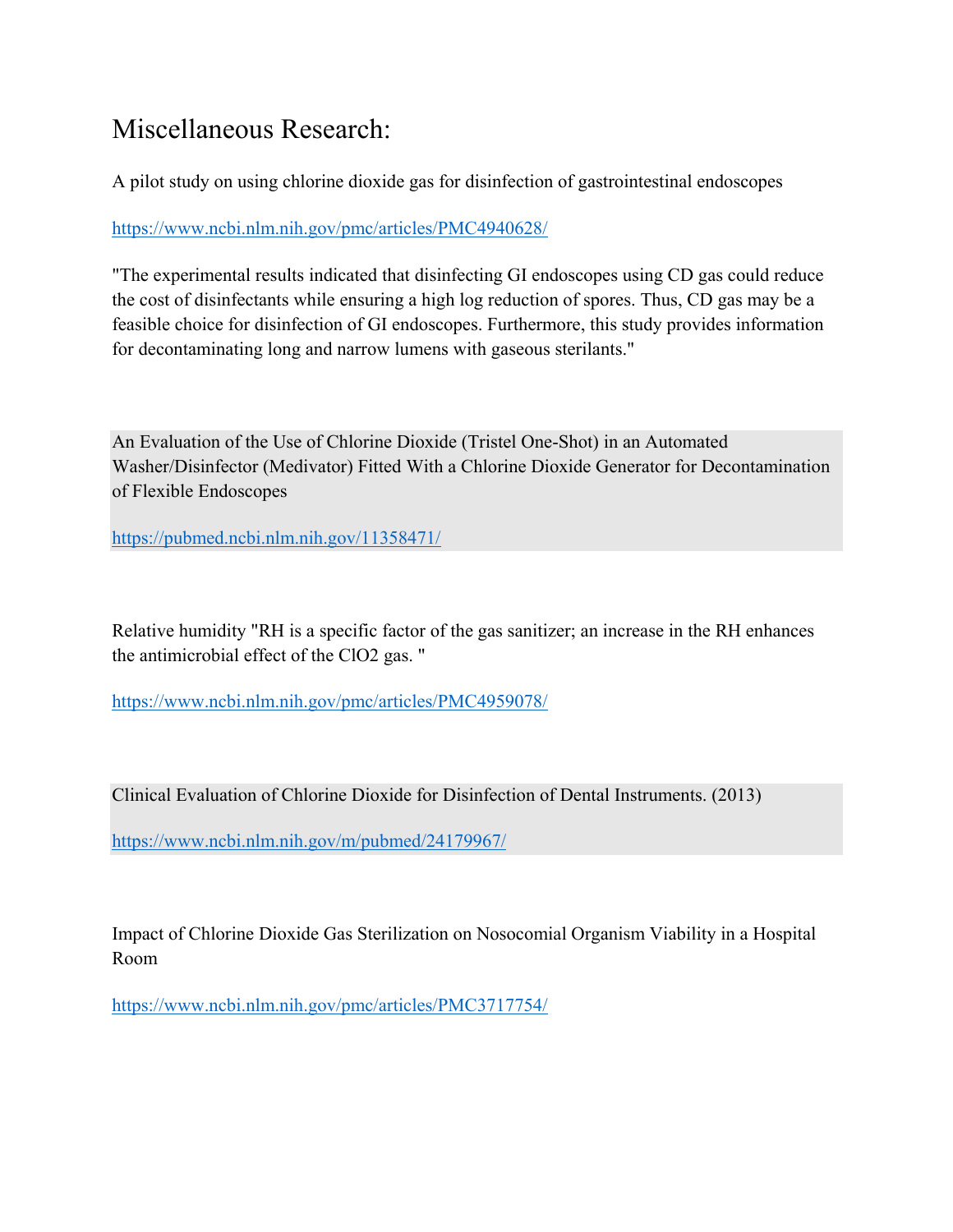Periodontal tray application of chlorine dioxide gel as an adjunct to scaling and root planing in the treatment of chronic periodontitis

<https://www.sciencedirect.com/science/article/pii/S101390521930495X>

Surgical Wound Management in Dogs using an Improved Stable Chlorine Dioxide Antiseptic Solution.

<https://pdfs.semanticscholar.org/8824/f87d6a6b1a45edce16641cc4ca2f209bda18.pdf>

(Alcide) Controlled wound repair in guinea pigs, using antimicrobials that alter fibroplasia

A J Kenyon et al. Am J Vet Res. 1986Jan;47(1):96-101.

<https://pubmed.ncbi.nlm.nih.gov/3946914/>

### Tristel Company Research

Evaluation of disinfection of flexible nasendoscopes using Tristel wipes: a prospective single blind study

[https://www.tristel.com/file?ResourceDownload.File/9057837e-0f6a-46a7-8fbe](https://www.tristel.com/file?ResourceDownload.File/9057837e-0f6a-46a7-8fbe-c7677cde71ce.pdf%20)[c7677cde71ce.pdf](https://www.tristel.com/file?ResourceDownload.File/9057837e-0f6a-46a7-8fbe-c7677cde71ce.pdf%20)

Flexible nasoendoscopy decontamination: a comparison between Rapicide and Tristel wipes, a prospective cohort study

[https://www.tristel.com/file?ResourceDownload.File/bdcb2550-ac5b-4e75-8bc3-](https://www.tristel.com/file?ResourceDownload.File/bdcb2550-ac5b-4e75-8bc3-20b5061ba6bf.pdf%20) [20b5061ba6bf.pdf](https://www.tristel.com/file?ResourceDownload.File/bdcb2550-ac5b-4e75-8bc3-20b5061ba6bf.pdf%20)

A state-wide survey of disinfection techniques for nasendoscopies in Queensland ENT outpatient departments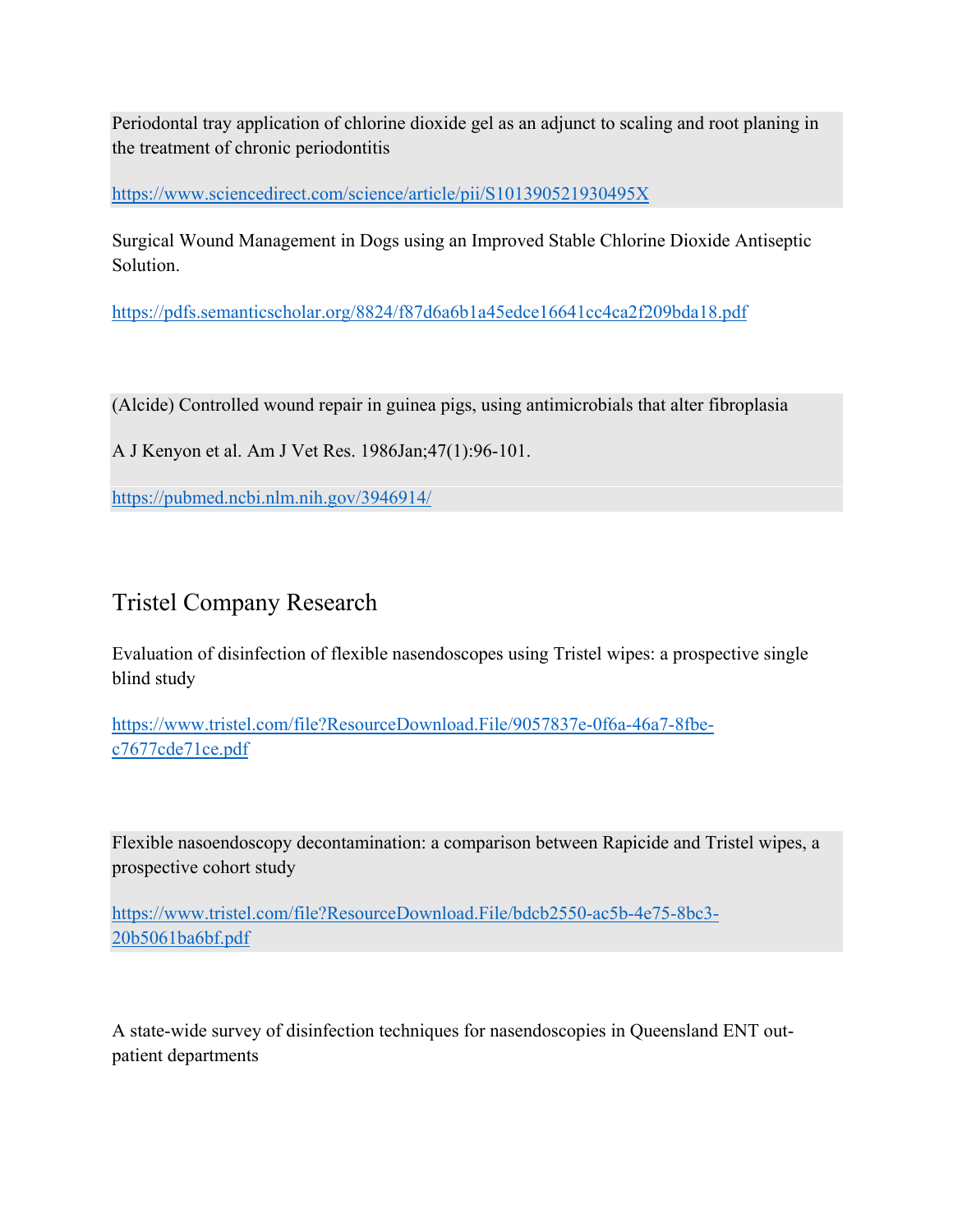[https://www.tristel.com/file?ResourceDownload.File/9ab25671-4f6d-4b87-87de-](https://www.tristel.com/file?ResourceDownload.File/9ab25671-4f6d-4b87-87de-617fe6853e18.pdf%20)[617fe6853e18.pdf](https://www.tristel.com/file?ResourceDownload.File/9ab25671-4f6d-4b87-87de-617fe6853e18.pdf%20)

Mycobactericidal activity of chlorine dioxide wipes in a modified prEN 14563 test

[https://www.tristel.com/file?ResourceDownload.File/9c3401ef-6b58-42e7-855b](https://www.tristel.com/file?ResourceDownload.File/9c3401ef-6b58-42e7-855b-b8a4068c0f12.pdf%20)[b8a4068c0f12.pdf](https://www.tristel.com/file?ResourceDownload.File/9c3401ef-6b58-42e7-855b-b8a4068c0f12.pdf%20)

A Randomised, single-blind comparison of high-level disinfectants for flexible nasendoscopes DOI:<https://doi.org/10.1017/S0022215116008860>

Assessment of occupational exposure to airborne chlorine dioxide of healthcare workers using impregnated wipes during high-level disinfection of non-lumened flexible nasoendoscopes

DOI: [https://doi.org/10.1080/15459624.2018.1523617%20](https://doi.org/10.1080/15459624.2018.1523617)

Audit of nasendoscope disinfection practice

DOI: [https://doi.org/10.1016/S1479-666X\(06\)80015-6](https://doi.org/10.1016/S1479-666X(06)80015-6)

Decontamination methods for flexible nasal endoscopes

DOI: https://doi.org/10.12968/bjon.2014.23.15.850

Transvaginal ultrasound probe contamination by the human papillomavirus in the emergency department

DOI:<http://dx.doi.org/10.1136/emermed-2012-201407>

The Cost of Being Clean: A Cost Analysis of Nasopharyngoscope Reprocessing Techniques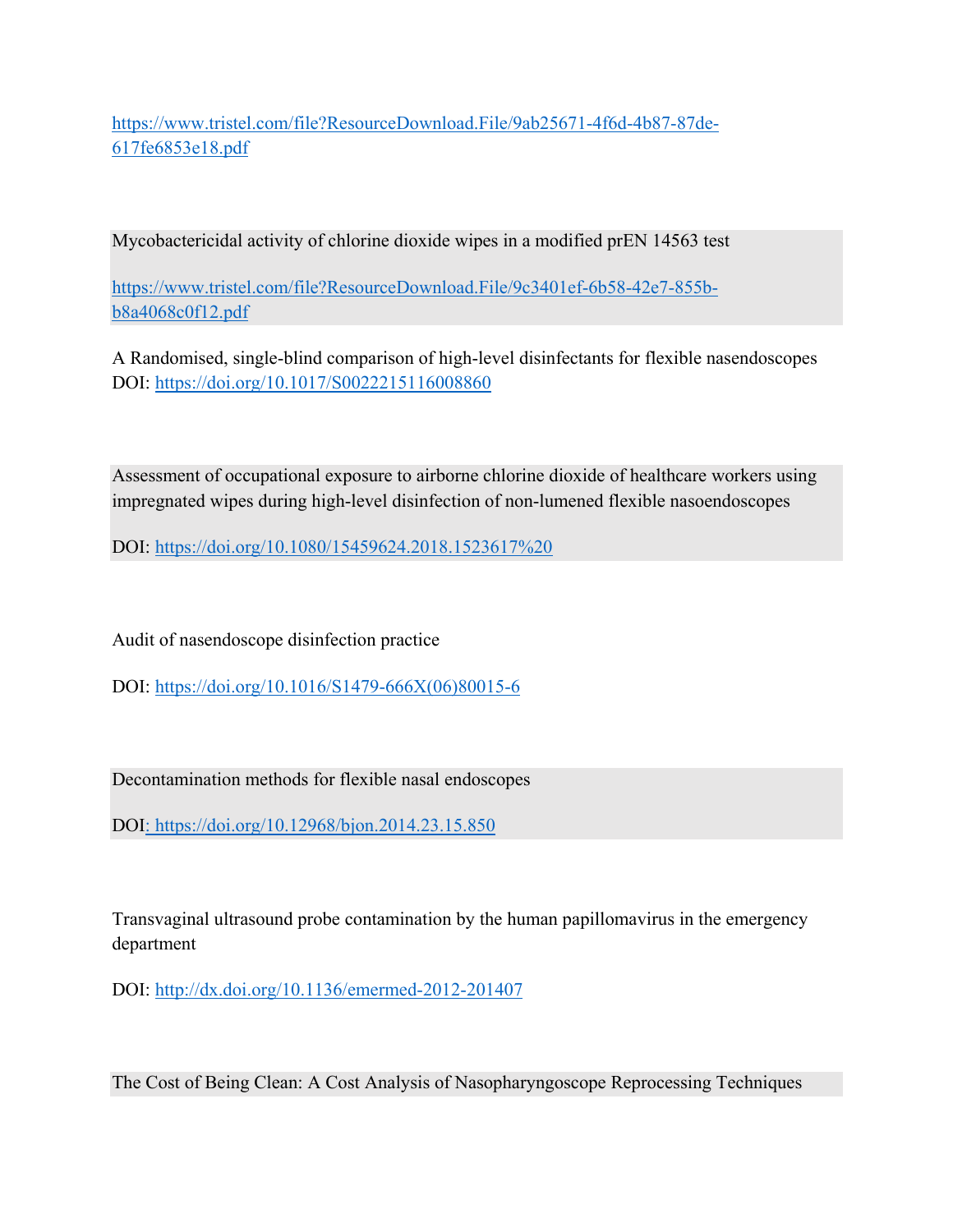DOI:<https://doi.org/10.1002/lary.26770>

Sequential cohort study comparing chlorine dioxide wipes with automated washing for decontamination of flexible nasendoscopes

DOI:<https://doi.org/10.1017/S0022215112000746>

## Papers With Other CD Literature References

<https://www.prokleanservices.com/assets/images/CL02PROVEN.pdf>

<https://www.clordisys.com/pdfs/misc/BiologicalEfficacyList.pdf>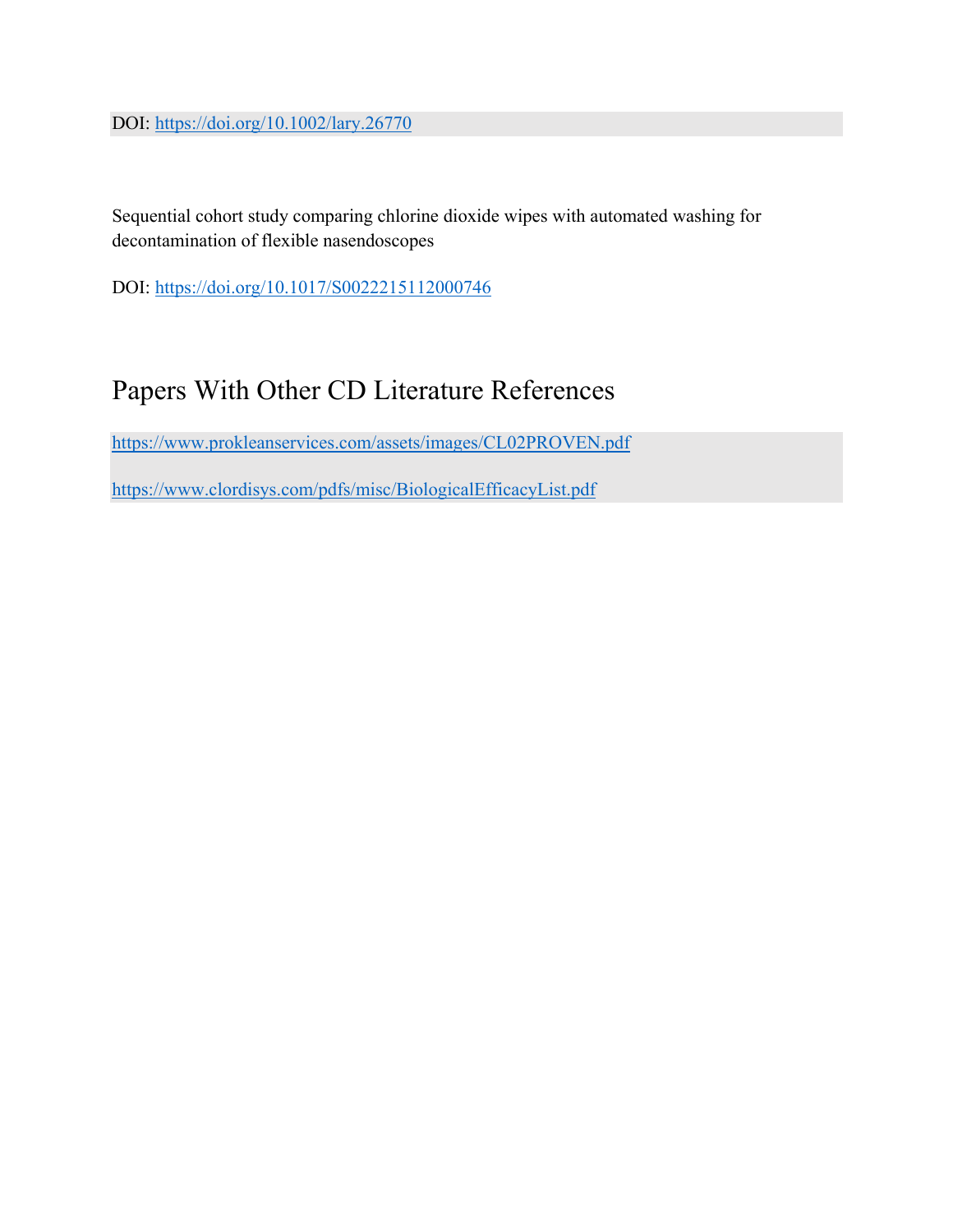# Section 3: Chlorine Dioxide Patents

Note: This is not a full list of chlorine dioxide patents. The patents listed primarily deal with human application chlorine dioxide patents. There are thousands of chlorine dioxide patents for thousands of different applications.

List of all patents for Howard Alliger and Alcide:

[https://patents.google.com/?inventor=Howard+Alliger&oq=Howard+Alliger&page=1](https://patents.google.com/?inventor=Howard+Alliger&oq=Howard+Alliger&page=1%20)

Alcide Full list patents

<https://patents.justia.com/assignee/alcide-corporation>

xanthan gum for gelling CLO2 and related species

<https://patents.google.com/patent/US6039934A/en>

Germ killing composition and method

<https://patents.google.com/patent/CA1097216A/en>

Germ-killing materials

<https://patents.google.com/patent/US4330531A/en>

Germ killing composition and method

<https://patents.google.com/patent/US4084747A/en>

Germ-killing composition and method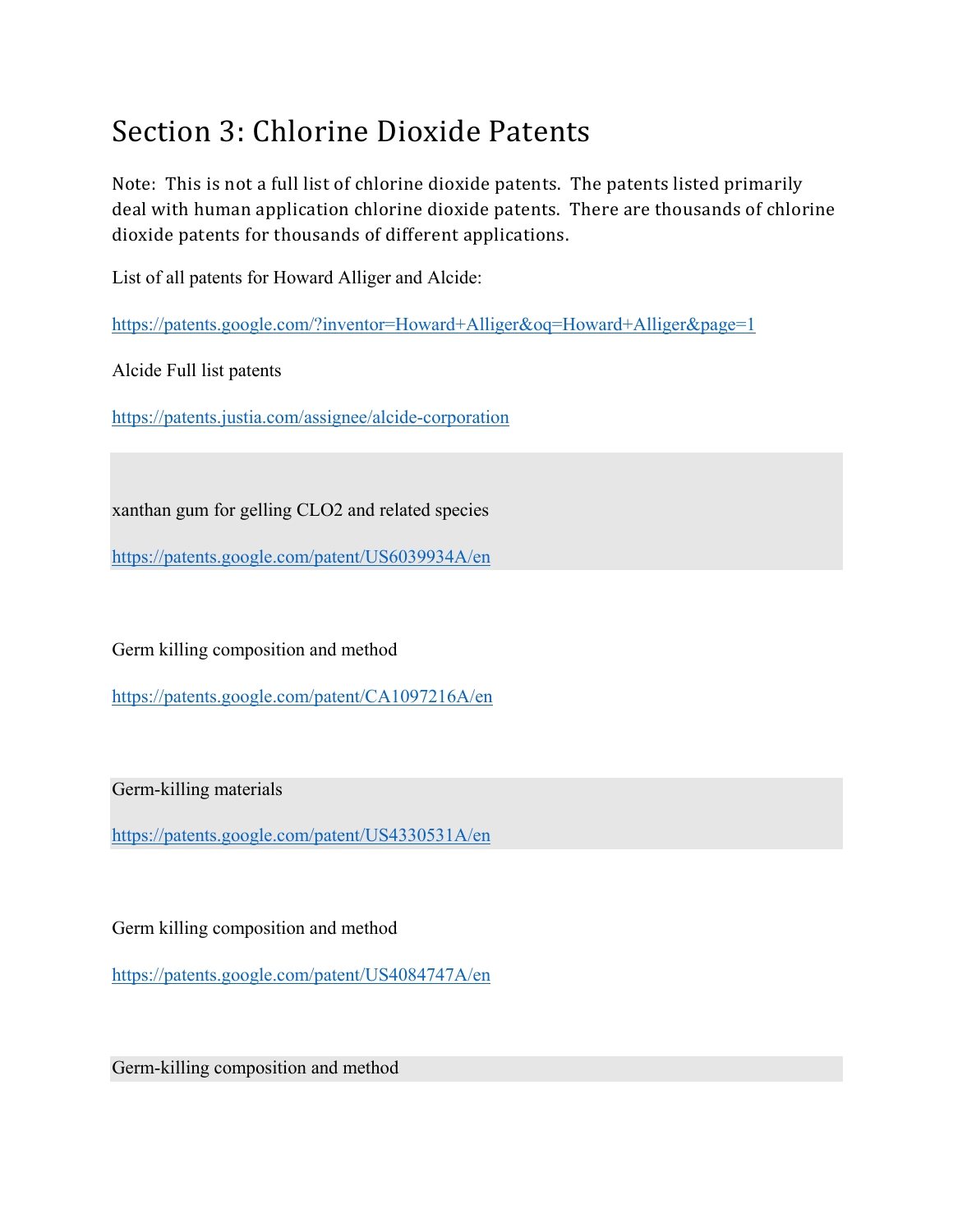<https://patents.google.com/patent/USRE31779E/en>

Chlorine dioxide skin medicating compositions for preventing irritation

<https://patents.google.com/patent/US5616347A/en>

A method of treating sinusitis, including chronic sinusitis

<https://patents.google.com/patent/EP2525802A4/en>

Method and compositions for treating cancerous tumors

<https://patents.google.com/patent/US10105389B1/en>

[https://cdn.shopify.com/s/files/1/0414/2833/files/10\\_105\\_389\\_Cancer.pdf](https://cdn.shopify.com/s/files/1/0414/2833/files/10_105_389_Cancer.pdf)

Method and compositions for treating cancerous tumors

<https://patents.google.com/patent/US20190000875A1/en>

Method and compositions for treating cancerous tumors

<https://patents.google.com/patent/US10463690B2/en>

Full patent application:

[https://www.dioxidodecloro.wiki/Alliger\\_Cancer%20patent%202018.pdf](https://www.dioxidodecloro.wiki/Alliger_Cancer%20patent%202018.pdf)

Wound disinfection and repair

<https://patents.google.com/patent/US5622725A/en>

Original Full pdf: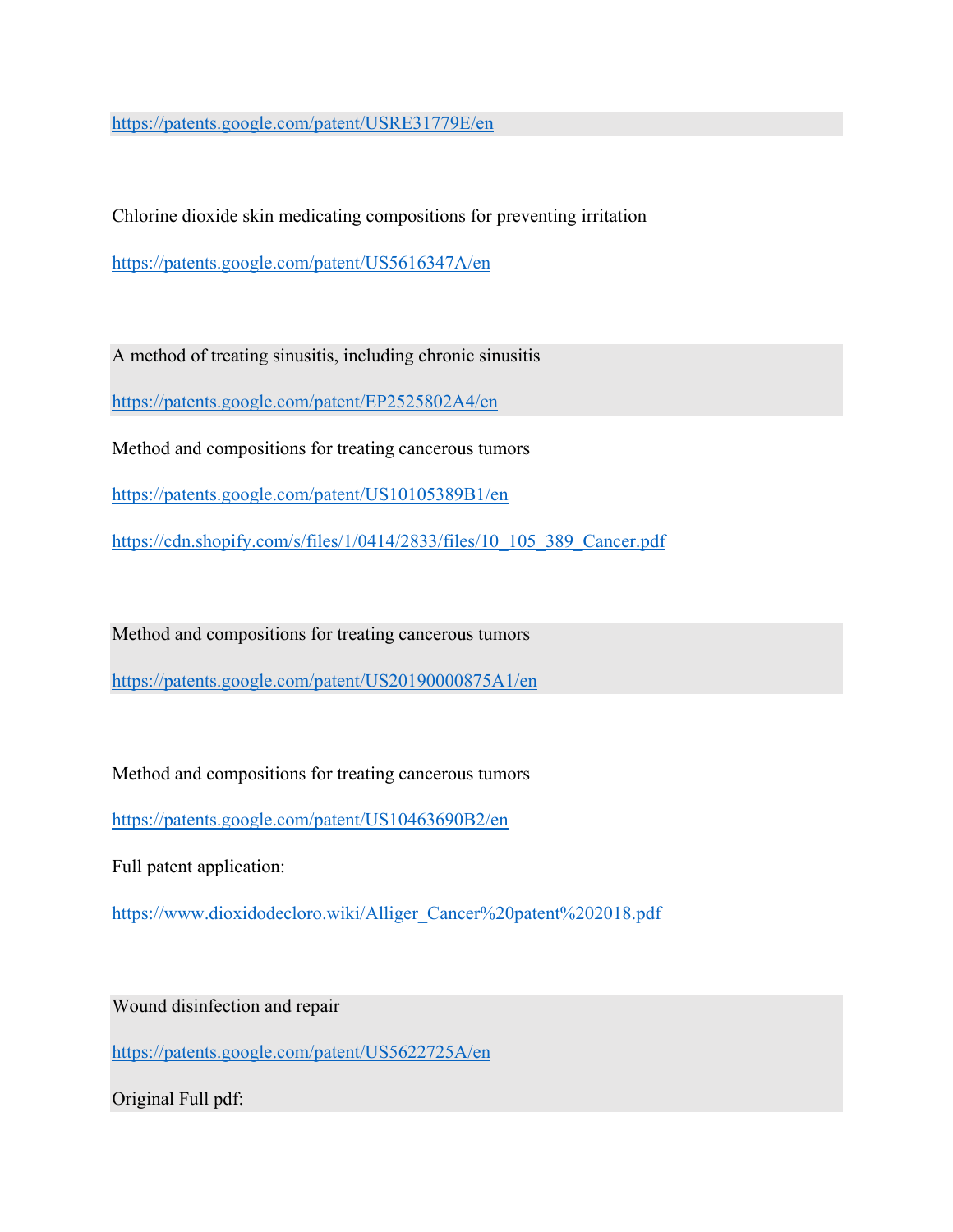<https://patentimages.storage.googleapis.com/6e/b7/8e/69e36a0734aea3/US5622725.pdf>

Anti-inflammatory formulations for inflammatory diseases

<https://patents.google.com/patent/USRE37263E1/en>

Original Full pdf:

<https://patentimages.storage.googleapis.com/e9/d7/23/a5c801f180181b/USRE37263.pdf>

Composition and procedure for disinfecting blood and blood components

<https://patents.google.com/patent/US5019402A/en>

Disinfecting oral hygiene compositions and process for using the same

<https://patents.google.com/patent/US5100652A/en>

Full PDF:

<https://patentimages.storage.googleapis.com/46/2d/e2/2fcdd336a55ce0/US5100652.pdf>

Method and composition for prevention and treatment of female lower genital tract microbial infections

<https://patents.google.com/patent/US5667817A/en>

Full PDF:

<https://patentimages.storage.googleapis.com/b0/38/73/f18a7e97ca1679/US5667817.pdf>

Composition and procedure for disinfecting blood and blood components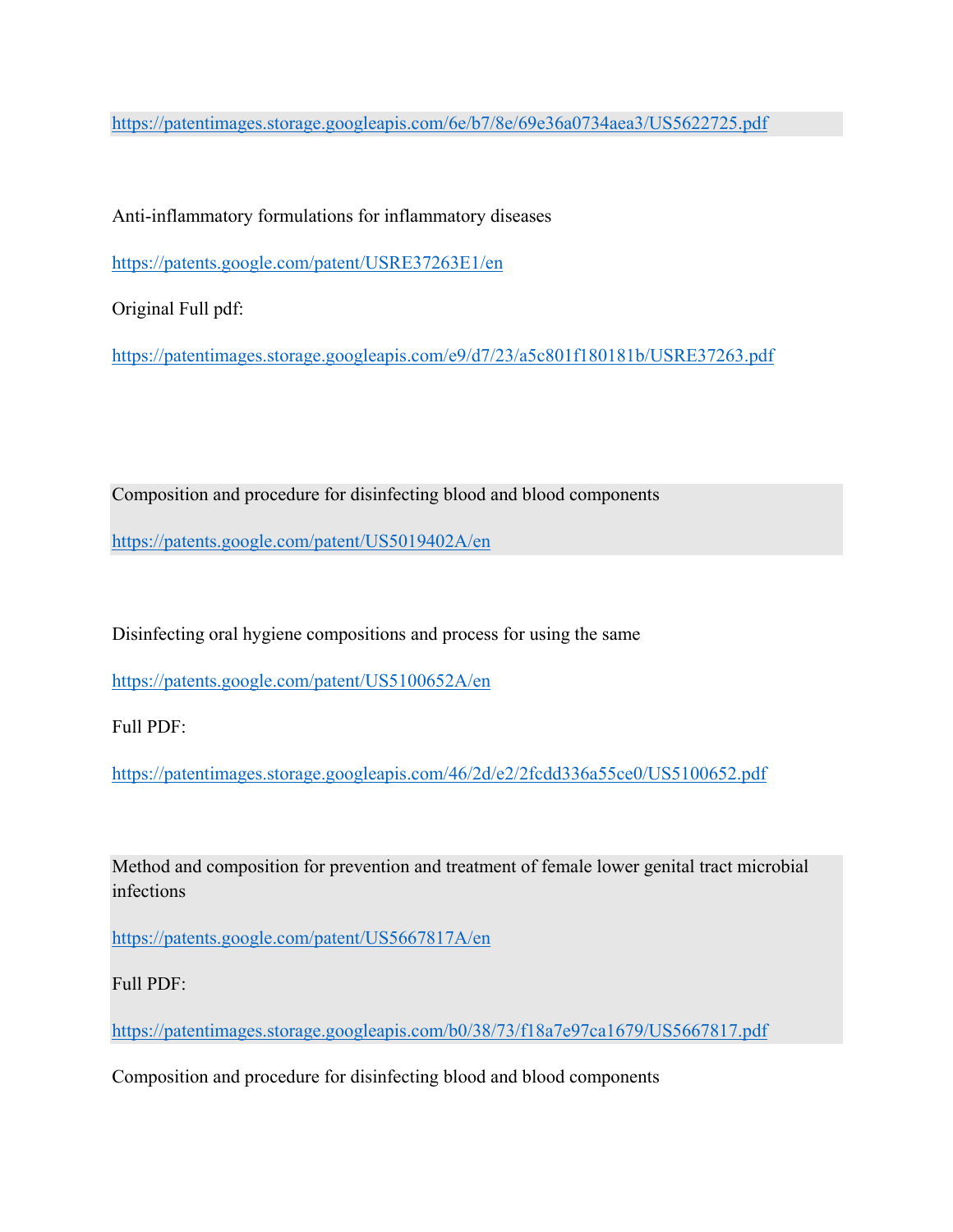#### Author: Kross

<https://patents.google.com/patent/US5019402A/en>

original full PDF:

<https://patentimages.storage.googleapis.com/94/32/05/496b5db429faa7/US5019402.pdf>

Chlorine dioxide gas for use in treating respiratory virus infection

<https://patents.google.com/patent/EP1955719B1/en>

Slow release gelatin application

<https://www.ncbi.nlm.nih.gov/pmc/articles/PMC4612836/>

"Study on encapsulation of chlorine dioxide in gelatin microsphere for reducing release rate"

<https://www.ncbi.nlm.nih.gov/pmc/articles/PMC4612836/pdf/ijcem0008-12404.pdf>

Sodium chlorite HIV treatment patent:

Use of a chemically-stabilized chlorite matrix for the parenteral treatment of HIV infections

<https://patents.google.com/patent/US6086922A/en>

Chlorite in the treatment of neurodegenerative disease

<https://patents.google.com/patent/US8029826>

1989 Viricidal blood bag system

<https://patents.google.com/patent/EP0382018A2/en>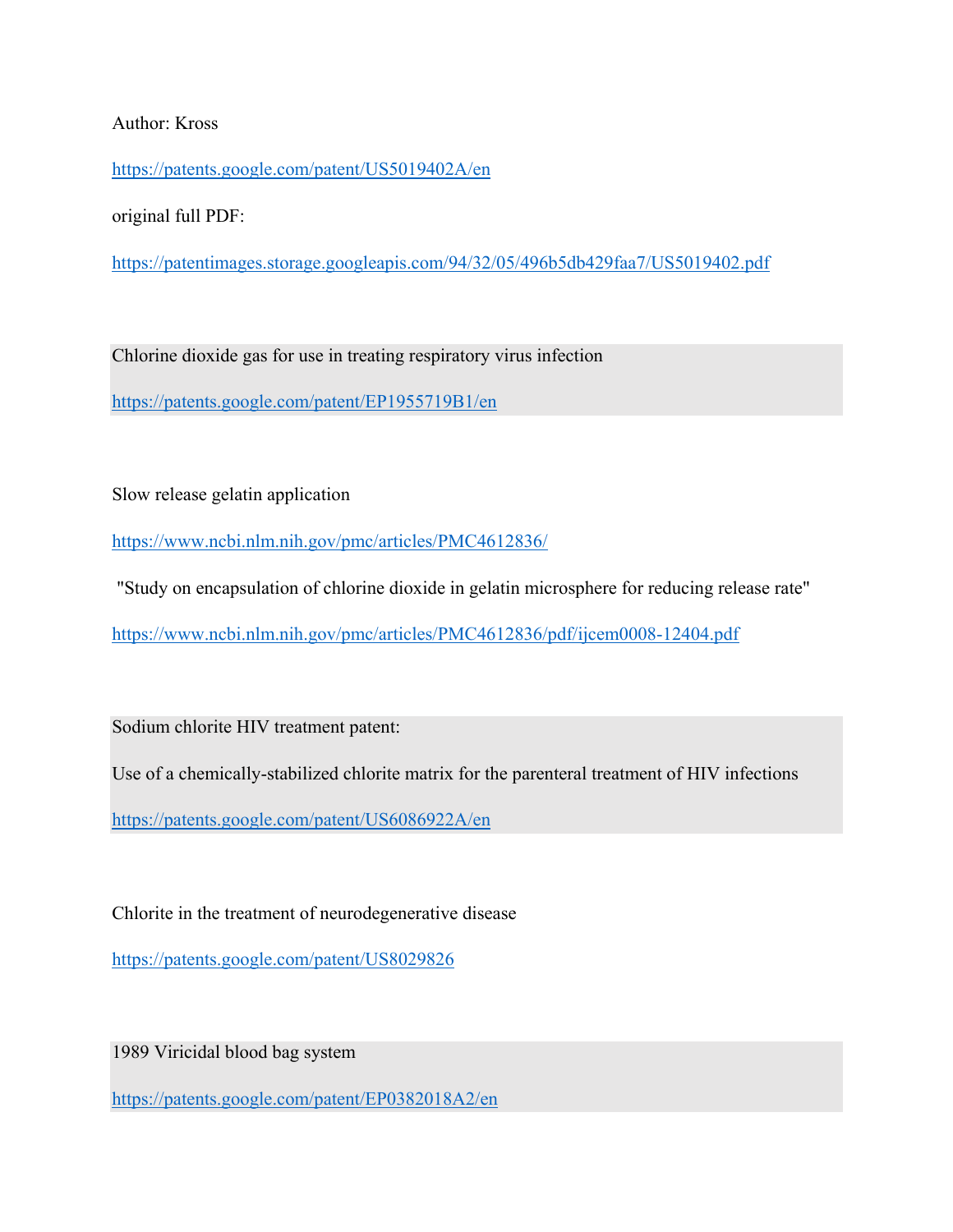1988 Disinfecting blood constituents, corneal and scleral tissue

<https://patents.google.com/patent/WO1990001315A1/en>

1990 Composition and procedure for disinfecting blood and blood components

<https://patents.google.com/patent/US5019402A/en>

A method to treat blood

<https://patents.google.com/patent/WO1988001507A1/en>

Method for inactivating viruses in blood using chlorine dioxide <https://patents.google.com/patent/US5240829A/en>

Interesting: "The data obtained with both viruses show that a protein load of 0.5% requires a chlorine dioxide concentration of 50 ppm to effect complete viral inactivation. When the albumin level is reduced to 0.05% a chlorine dioxide concentration of 5 ppm is then capable of reducing VSV infectivity at least 5 Logs and HSV-1 at least 6 logs."

Composition and procedure for disinfecting blood and blood components <https://patents.google.com/patent/US5019402A/en>

Method of treating HIV by a topical composition <https://patents.google.com/patent/US6200557B1/en>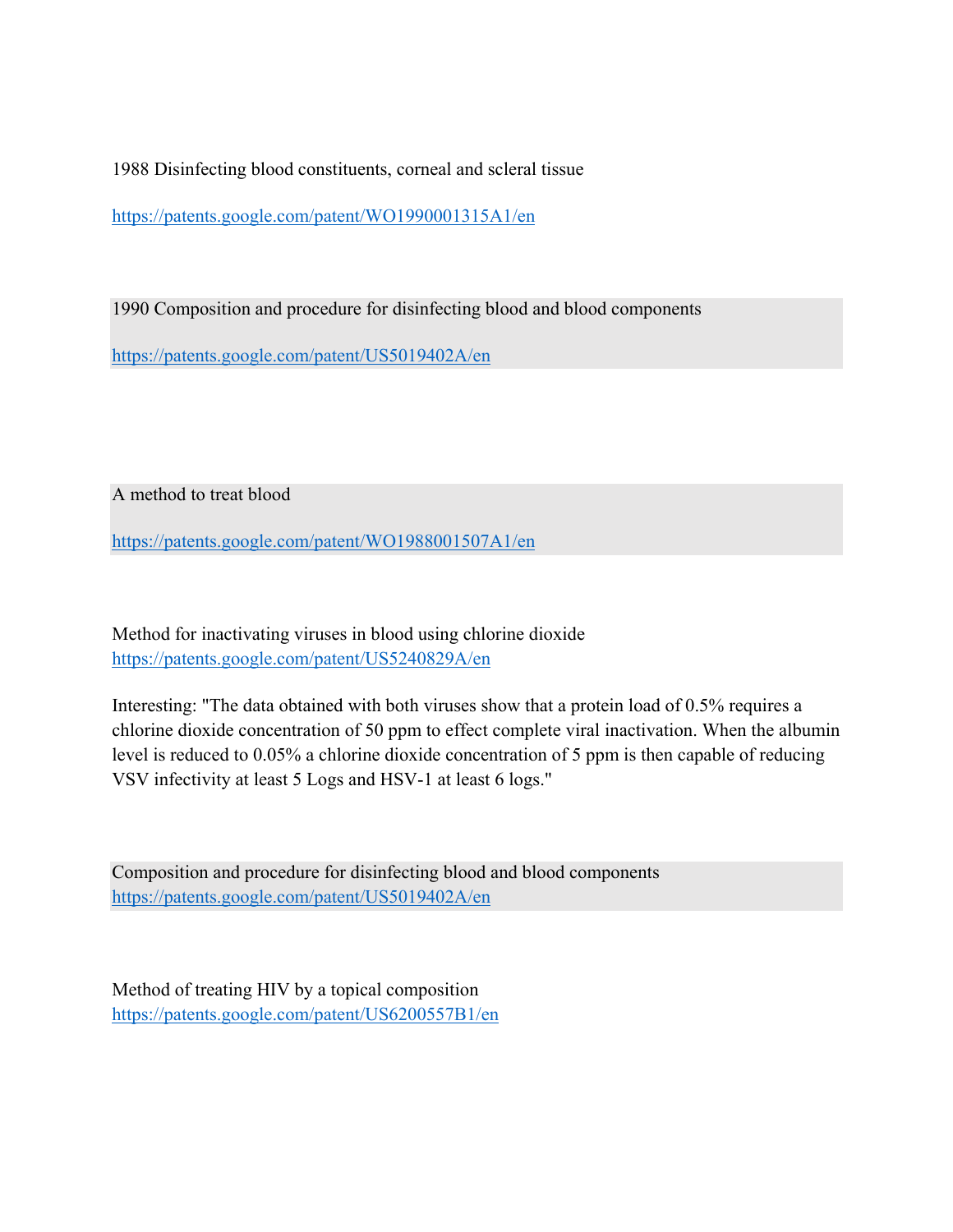Broad-spectrum antiviral composition with excellent preservation stabilty <https://patents.google.com/patent/US8545898B2/en>

Treatment of Non-Oral Biological Tissue with Chlorine Dioxide <https://patents.google.com/patent/US20100196512A1/en>

Patent to make chlorine dioxide stable <https://patents.google.com/patent/JPWO2009093540A1/en>

In-the-eye use of chlorine dioxide-containing compositions <https://patents.google.com/patent/US5736165A/en>

Topical treatment of genital herpes lesions

<https://patents.google.com/patent/US4956184A/en>

The Portable Chemical Sterilizer (PCS), D-FENS, and D-FEND ALL: Novel Chlorine Dioxide Decontamination Technologies for the Military

Christopher J Doona et al. J Vis Exp. 2014

<https://pubmed.ncbi.nlm.nih.gov/24998679/>

Injection containing chlorine dioxide and method for making same. <https://patents.google.com/patent/US20190015445A1/en>

Chlorine dioxide prepared and used in methods of acting on mammalian stem cells and applications of drugs acting on mammalian stem cells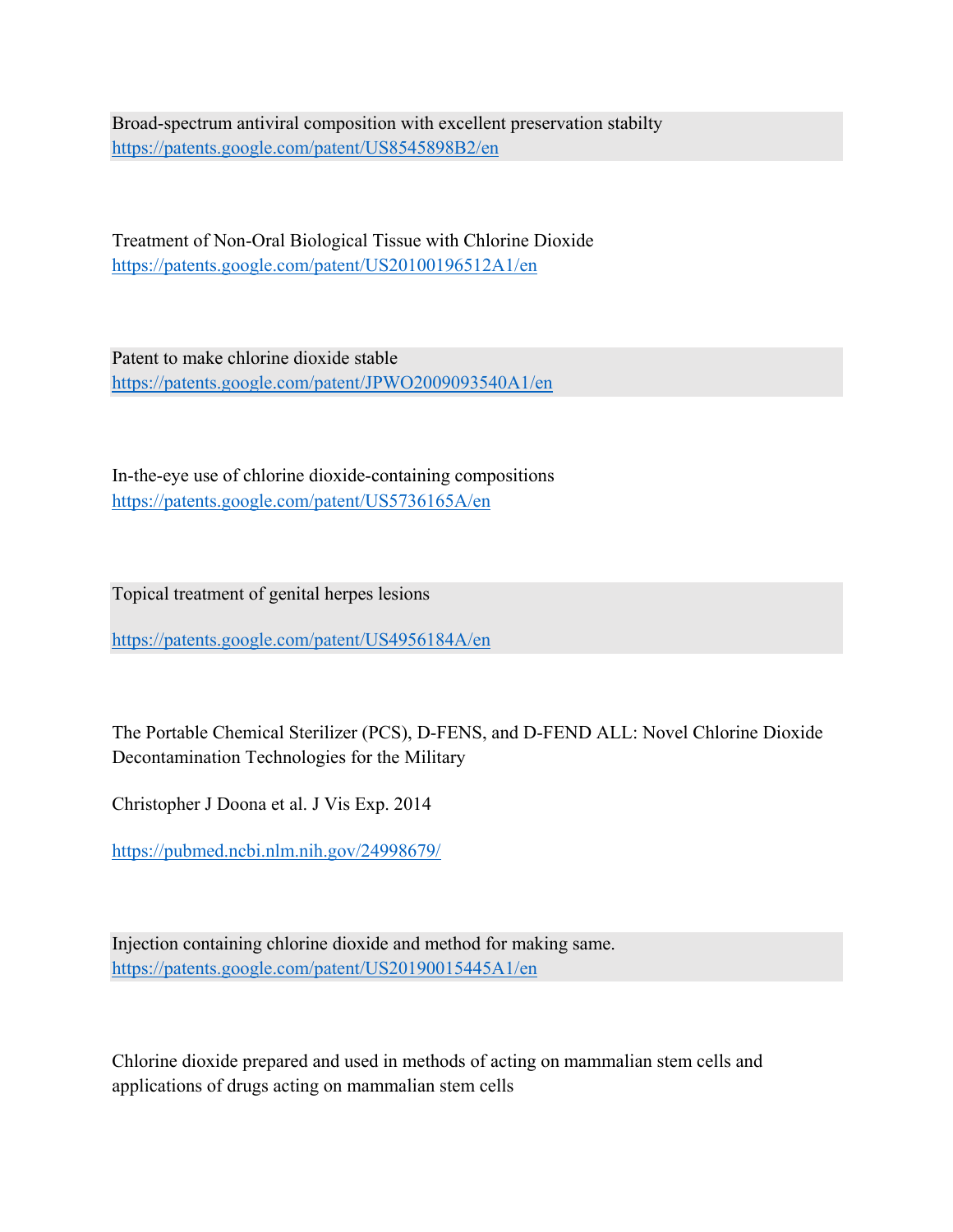#### <https://patents.google.com/patent/JP6141997B2/>

Chlorine dioxide is currently an internationally recognized substitute for the new generation of the most ideal chlorine agent as a safe disinfectant and cryogen with high medicinal properties and a wide range of medicinal properties. So it has already been widely applied. Organizations in developed countries such as the United States, Western Europe, Canada, Japan, disinfection of chlorine dioxide food and food processing, pharmaceuticals, hospitals and public environments, Approves and recommends the use of antifungal and antiseptic and fresh foods. The World Health Organization (WHO) and the United Nations Food and Agriculture Organization (FAO) have also made chlorine dioxide an A1 safe and efficient disinfectant. In order to suppress the occurrence of carcinogens in drinking water, developed countries in Europe and the United States have already used chlorine dioxide as an alternative to chlorine for disinfecting drinking water. However, chlorine dioxide is not yet accepted by the market as a drug. However, although some patents are related to the use of chlorine dioxide for some disease treatment applications (eg CN102137651A, N101641104A, CN1199633C), these patents show the strong oxidation ability of chlorine dioxide and the skin pathogenic microorganisms. It was only about the use of anti-infective ability by killing. US Pat. No. 5,750,108 mentions that chlorine dioxide stimulates hair follicles to promote hair growth. However, since the concentration is relatively low, the maximum capacity of chlorine dioxide is not exhibited, and thus no obvious hair growth effect is seen. Chinese Patent No. CN102441006A provides an external hair growth solution containing chlorine dioxide, and it is possible in a short time to stimulate a hair loss site to generate new hair, providing a healing case. However, this patent has yet to find a potential mechanism of action of chlorine dioxide on stem cells.

Chlorine dioxide application in preventing and treating plant continuous cropping disease

<https://patents.google.com/patent/CN1836515A/en>

Cell apoptosis inducer containing chlorine dioxide and use thereof in preparing cosmetics or anti-aging or antineoplastic drugs

<https://patents.google.com/patent/WO2016074203A1/en>

Disclosed is an injection containing chlorine dioxide in therapeutic applications such as in-vivo stem cell regeneration, anti-tumor and anti-aging.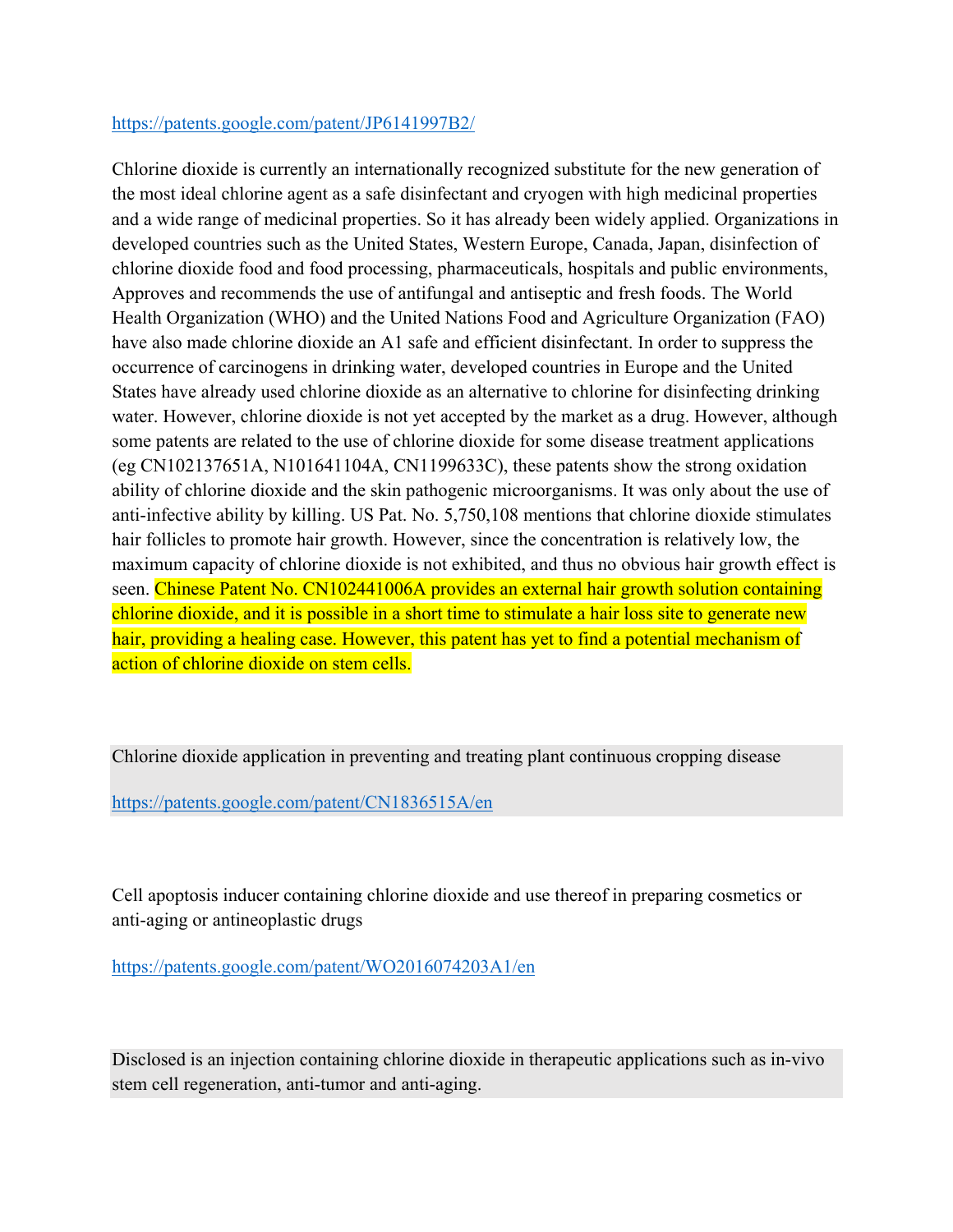<https://patents.google.com/patent/US20190015445A1/en>

Preparation method of pure chlorine dioxide solution and method for treating Ebola virus infection

<https://patents.google.com/patent/CN104586880A/en>

Composition for preventing oral disease by penetrating polymicrobial oral biofilms and killing oral pathogens

<https://patents.google.com/patent/US8926951B2/en>

Composition and Method for the Prevention of Oral Disease

<https://patents.google.com/patent/US20090016973A1/en>

Not a patent but an orphan status medication:

Croatia orphan status for ALS treatment

<https://www.ema.europa.eu/en/medicines/human/orphan-designations/eu3131139>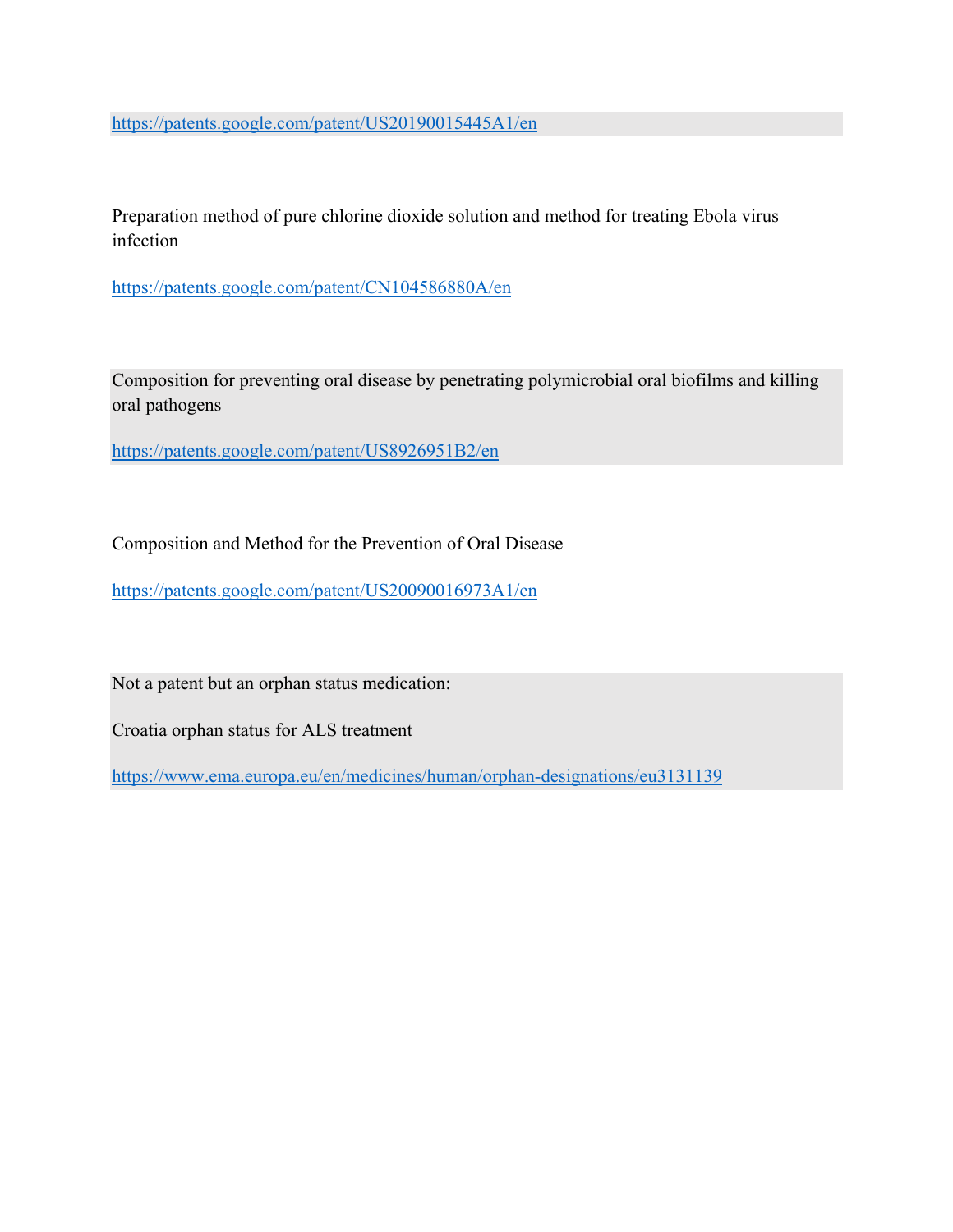## Section 4: Negative Reports in the Scientific Literature

Kikuchi-Fujimoto disease presenting after consumption of 'Miracle Mineral Solution' (sodium chlorite)

<https://www.ncbi.nlm.nih.gov/pmc/articles/PMC4244351/>

A Case of Sodium Chlorite Toxicity Managed with Concurrent Renal Replacement Therapy and Red Cell Exchange

<https://www.ncbi.nlm.nih.gov/pmc/articles/PMC3576492/>

Acute sodium chlorite poisoning associated with renal failure

<https://pubmed.ncbi.nlm.nih.gov/8290712/>

sodium chlorite poisoning:

A case of severe chlorite poisoning successfully treated with early administration of methylene blue, renal replacement therapy, and red blood cell transfusion: case report

<https://www.ncbi.nlm.nih.gov/pmc/articles/PMC4602424/>

Chlorine dioxide poisoning:

An unusual case of reversible acute kidney injury due to chlorine dioxide poisoning

<https://www.tandfonline.com/doi/pdf/10.3109/0886022X.2013.819711>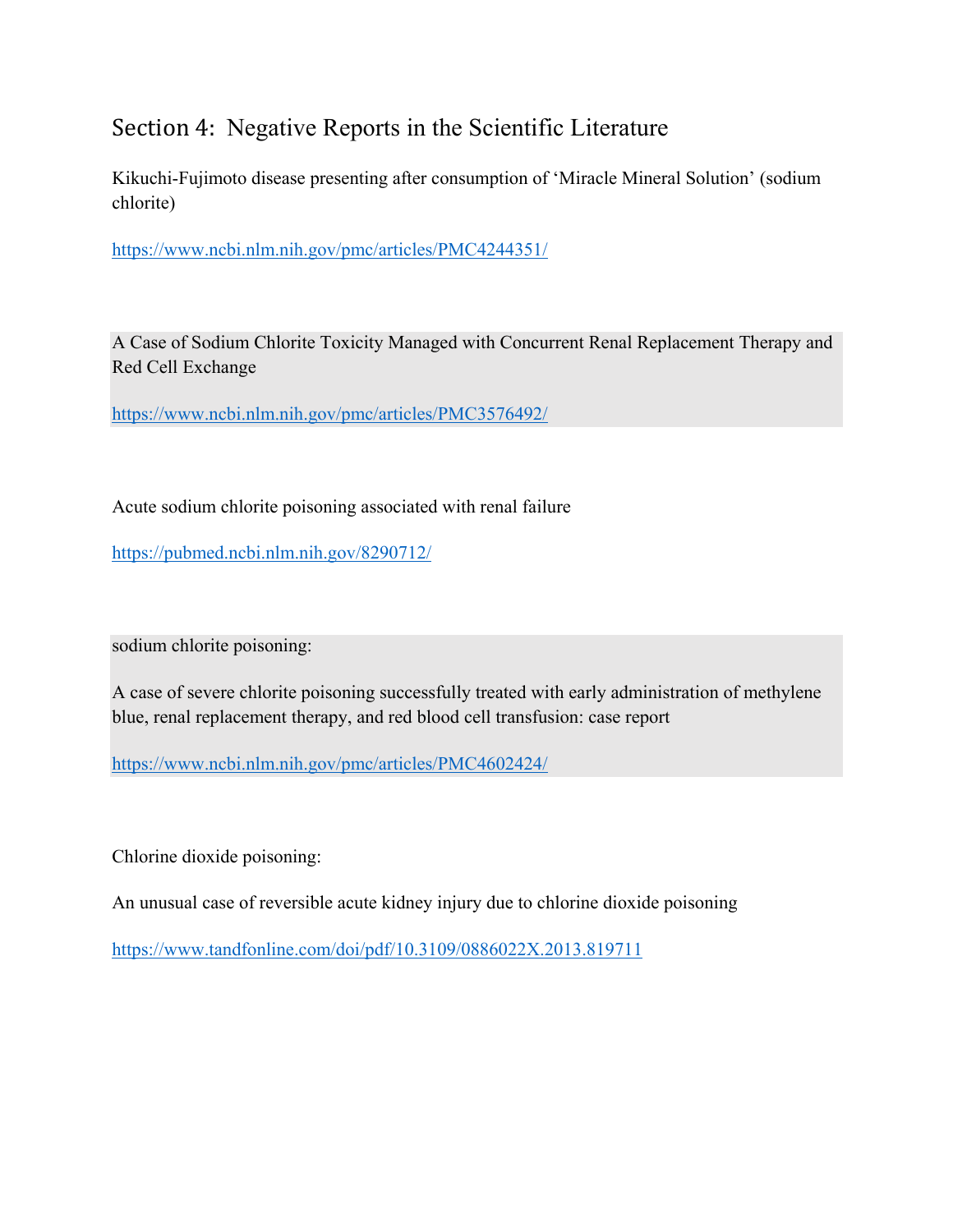# Section 5: Social Networks, Books, & People

Since MMS/Chlorine dioxide was first introduced to the public through the efforts of Jim Humble, there have been communities of people that formed chat groups and forums in order to share their experiences and help others who are searching for answers to solve problems that standard medicine could not or would not help. Here I provide links for social networks that exist for this purpose. This list is not exhaustive, but these are the ones that I have come across in my research. I do not mention Facebook Groups at all because there have been so many of them that have been disbanded by the FB thought police.

## MeWe Groups:

<https://mewe.com/join/mmsmiraclemineralsolution> <https://mewe.com/join/chlorinedioxidetruth> <https://mewe.com/join/coronavirusebolasolutions>

## Telegram App Groups:

Telegram is an app that can run on your phone or desktop. You can learn about it here: <https://telegram.org/>

After you install telegram you can find these groups:

The Universal Antidote Video Repository: <https://t.me/TheUniversalAntidoteVideos> In the Universal Antidote Video Repository, you can find chlorine dioxide videos including documentaries, testimonials, and instructional information.

MMS Health Videos Channel: [https://t.me/mms\\_health\\_videos](https://t.me/mms_health_videos)

There are many video testimonials here as mentioned in the documentary. You can search this archive for videos to find them. There is distracting off topic information and you just have to disregard this.

MMS Health Group: <https://t.me/joinchat/NCKGOFaA8bQaEp22ad6qvQ>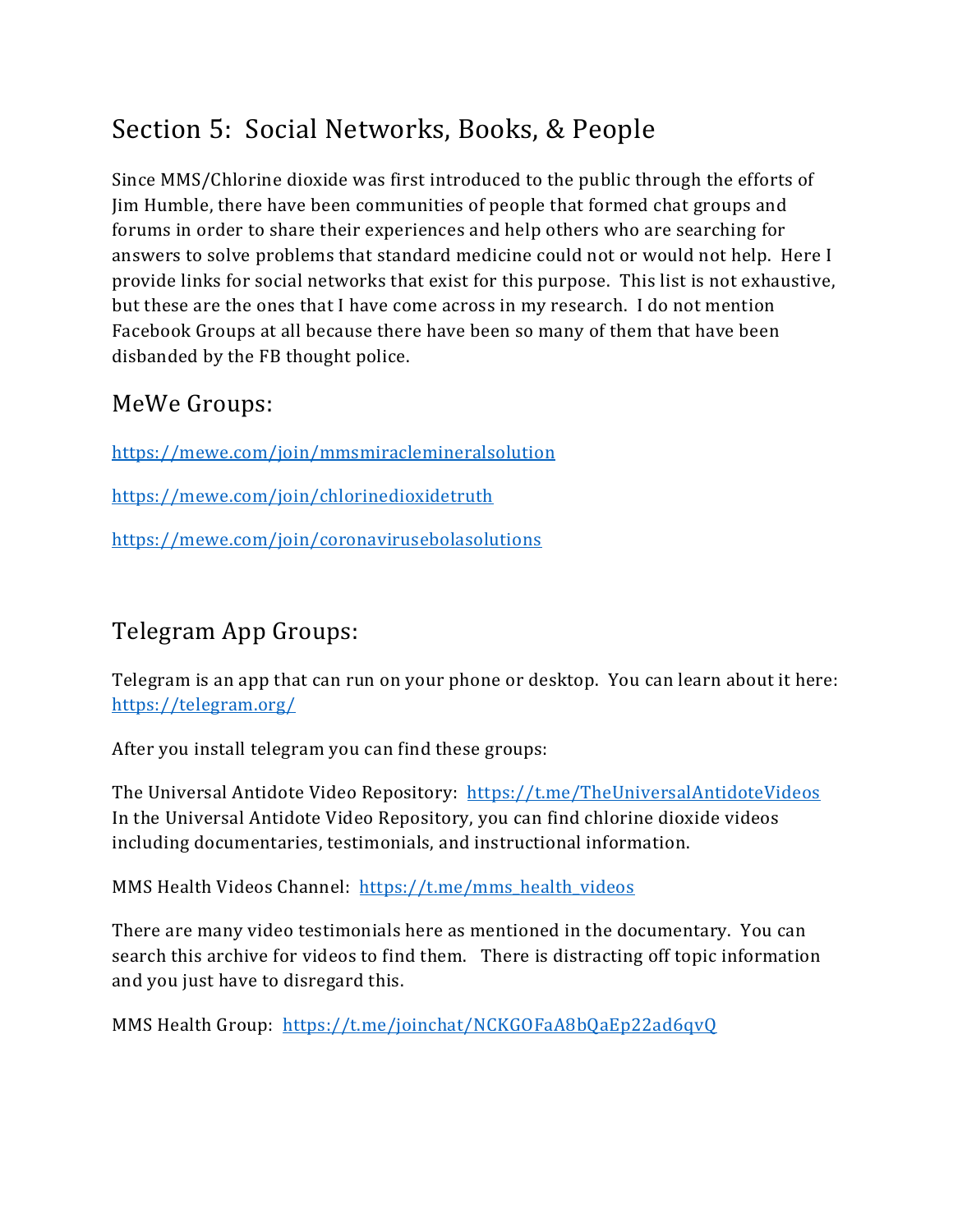There are many video testimonials here as mentioned in the documentary. You can search this archive for videos to find them. There is distracting off topic information and you just have to disregard this.

#### CD/MMS Websites:

MMS:

<https://mmsforum.io/>

<https://mmstestimonials.co/>

<https://jimhumble.co/>

<https://mmsinfo.org/>

<https://clo2.tv/>

CDS:

<https://andreaskalcker.com/en/>

<https://www.saludprohibida.com/en/>

COMUSAV: This is a non-profit group of thousands of doctors, therapists, researchers, and health professionals who are helping others and working with chlorine dioxide solution.

<https://comusav.com/en/recursos/>

<https://comusav.com/en/videoteca/>

## Important Video Channels:

[MMS DIY](https://www.brighteon.com/channels/bhstone7) on Brighteon

[MMS](https://www.bitchute.com/channel/KWS38tosUq7L/) DIY on BitChute